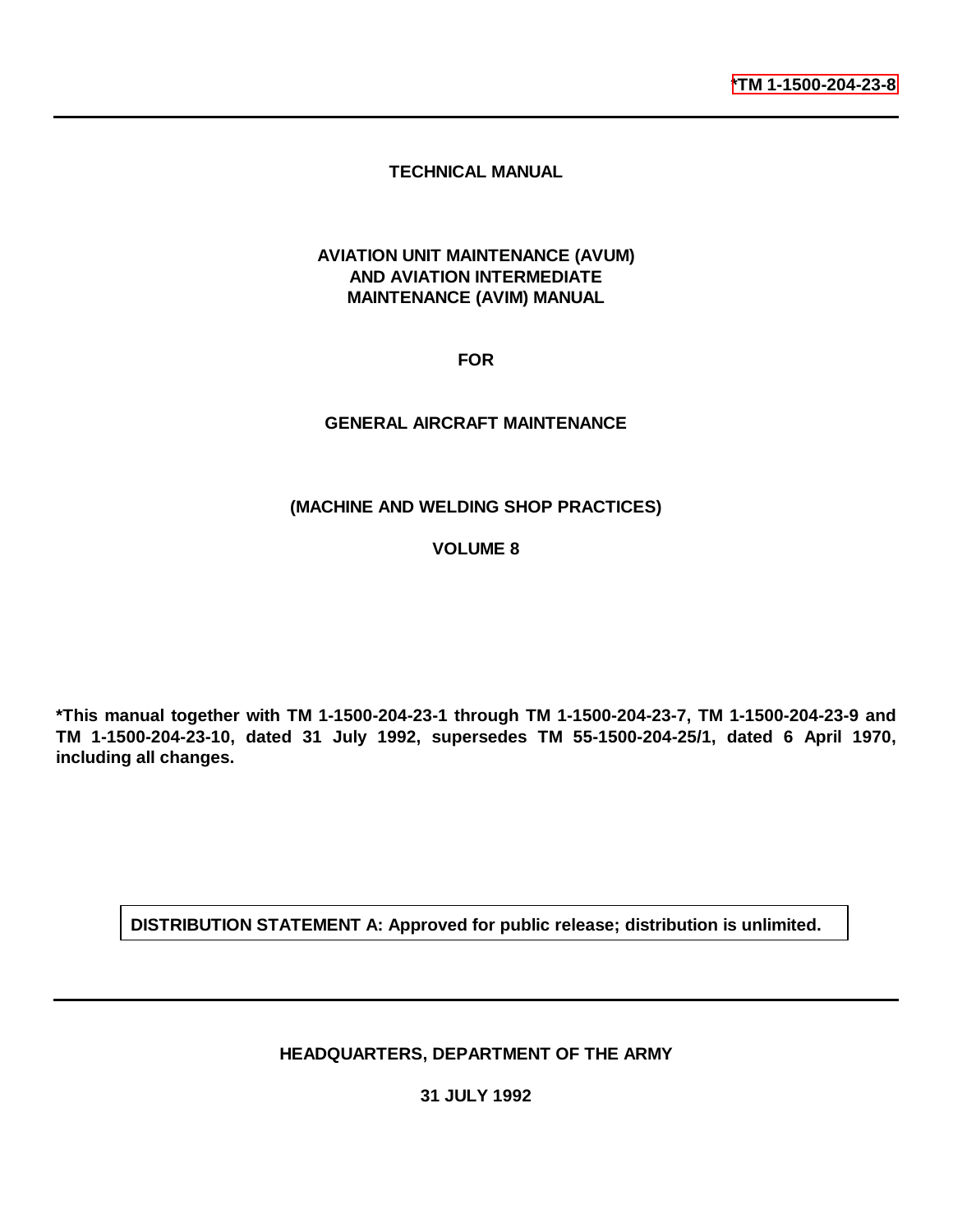$\mathcal{L}^{\text{max}}_{\text{max}}$  , where  $\mathcal{L}^{\text{max}}_{\text{max}}$  $\label{eq:2.1} \frac{1}{\sqrt{2}}\left(\frac{1}{\sqrt{2}}\right)^{2} \left(\frac{1}{\sqrt{2}}\right)^{2} \left(\frac{1}{\sqrt{2}}\right)^{2} \left(\frac{1}{\sqrt{2}}\right)^{2} \left(\frac{1}{\sqrt{2}}\right)^{2} \left(\frac{1}{\sqrt{2}}\right)^{2} \left(\frac{1}{\sqrt{2}}\right)^{2} \left(\frac{1}{\sqrt{2}}\right)^{2} \left(\frac{1}{\sqrt{2}}\right)^{2} \left(\frac{1}{\sqrt{2}}\right)^{2} \left(\frac{1}{\sqrt{2}}\right)^{2} \left(\$  $\frac{1}{2}$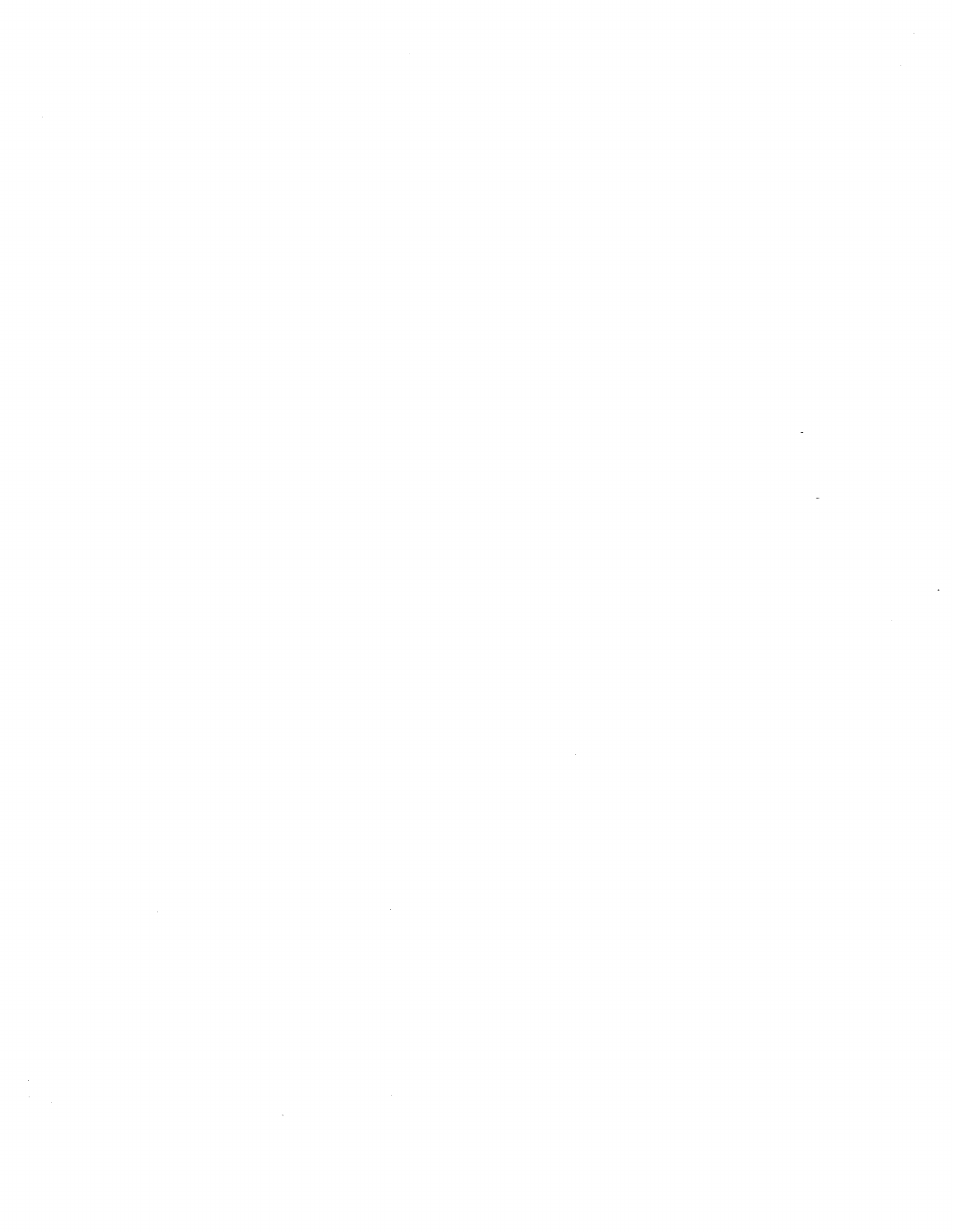#### AVIATION UNIT MAINTENANCE (AVUM) AND AVIATION INTERMEDIATE MAINTENANCE (AVIM) MANUAL FOR GENERAL AIRCRAFT MAINTENANCE (MACHINE AND WELDING SHOP PRACTICES) VOLUME 8

DISTRIBUTION STATEMENT A: Approved for public release; distribution is unlimited.

TM 1-1500-204-23-8, 31 July 1992, is changed as follows:

1. Remove and insert pages as indicated below. New or changed text material is indicated by a vertical bar in the margin. An illustration change is indicated by a miniature pointing hand.

| Remove pages        | Insert pages        |
|---------------------|---------------------|
|                     | A / (B blank)       |
| i / (ii blank)      | i / (ii blank)      |
| 2-1 and 2-2         | 2-1 and 2-2         |
| $3-1$ and $3-2$     | 3-1 and 3-2         |
| 3-11 through 3-20   | 3-11 through 3-20   |
| $A-1 / (A-2 blank)$ | $A-1 / (A-2 blank)$ |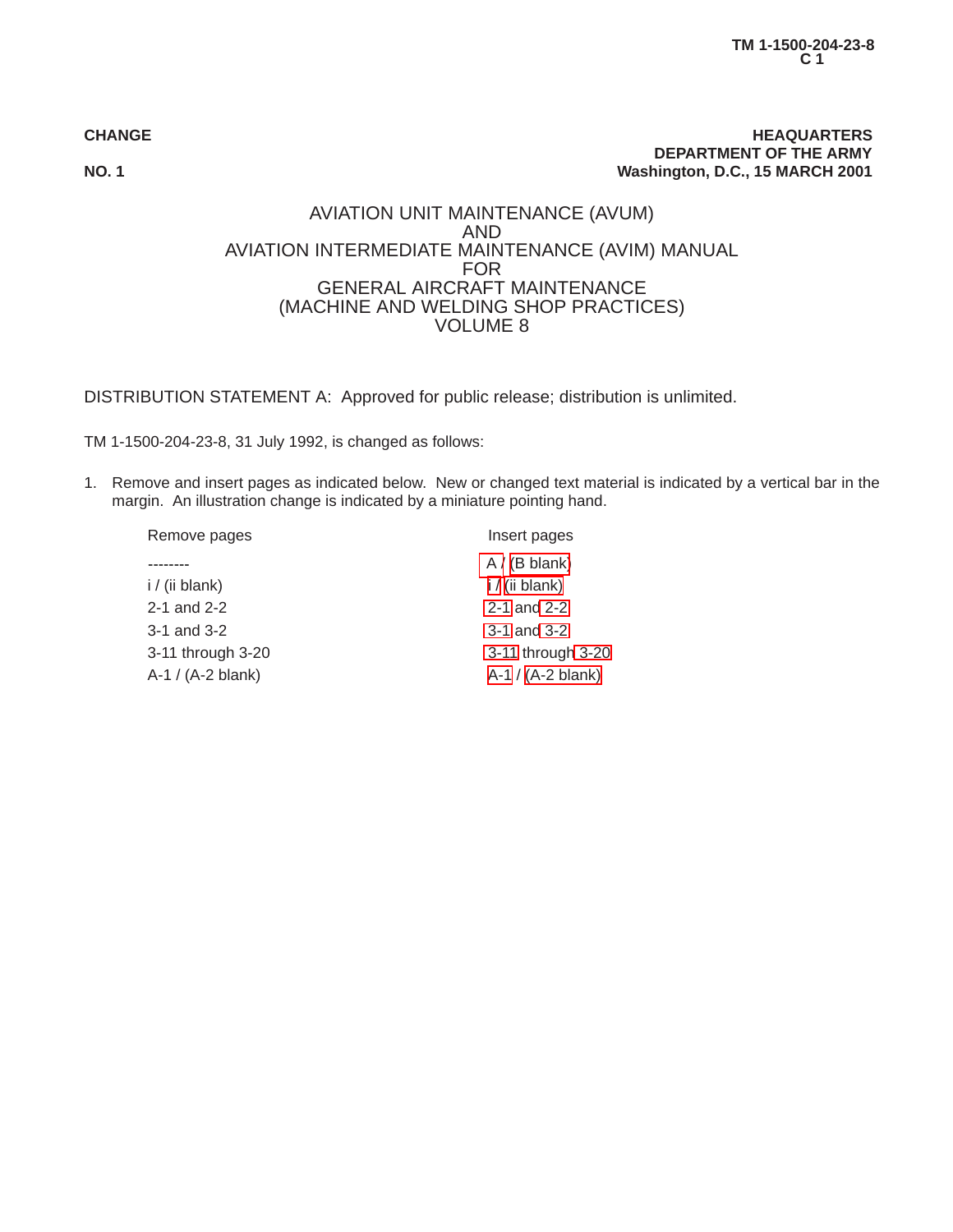#### **TM 1-1500-204-23-8 C1**

2.Retain this sheet in front of manual for reference purposes.

#### **By Order of the Secretary of the Army:**

**Official:**

ERIC K. SHINSEKI *General, United States Army Chief of Staff*

Joel B. Hub

 JOEL B. HUDSON  *Administrative Assistant to the Secretary of the Army* 0032101

#### **DISTRIBUTION:**

To be distributed in accordance with Initial Distribution Number (IDN) 313302, requirements for TM 1-1500-204-23-8.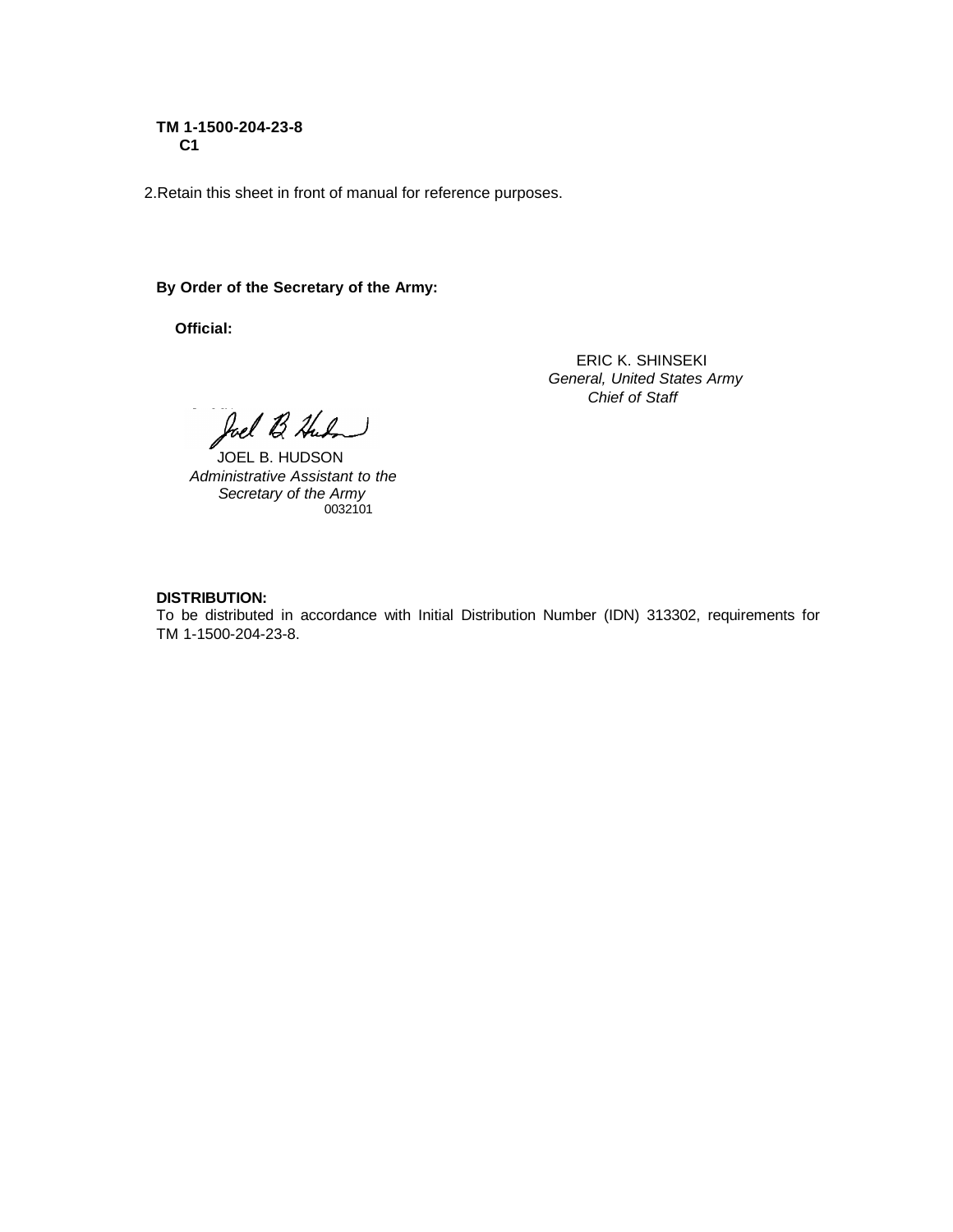#### **PRECAUTIONARY DATA**

Personnel performing instructions involving operations, procedures, and practices which are included or implied in this technical manual shall observe the following instructions. Disregard of these warnings and precautionary information can cause serious injury, death, or an aborted mission.

WARNINGS, CAUTIONS, and NOTES are means of attracting attention to essential or critical information in a manual. Definitions are outlined as follows.

WARNING: An operating or maintenance procedure, practice, condition, statement, etc., which, if not correctly followed, could result in personnel injury or loss of life.

CAUTION: An operating or maintenance procedure, practice, conditions, statement, etc., which, if not strictly observed, could result in damage to or destruction of equipment or loss of mission effectiveness or long term health hazards to personnel.

NOTE: An essential operating or maintenance procedure, condition, or statement, etc., which must be highlighted.

#### **WARNING**

#### **ELECTRICAL TESTS**

Electrical power up to 500 volts is used in testing the equipment. Exercise extreme caution during these tests.

#### **ELECTRICAL EQUIPMENT**

All switches and electrical equipment shall be of the enclosed explosion-proof type. All metal apparatus shall be grounded to avoid the danger of igniting test fluid fumes or creating electrical shock.

#### **LUBRICATING OIL**

Lubricating oil, MIL-L-7808 or MIL-L-23699, contains an additive which is poisonous and absorbed readily through the skin. Do not allow oil to remain on skin any longer than necessary.

#### **FUEL**

When servicing aircraft or support equipment, clean up spilled fuel with cotton mops or cotton rags. Wash off any fuel on hands, body, or clothing.

#### **HANDLING ACID**

Wear protective clothing when mixing acid with water. Always pour acid into water, never water into acid.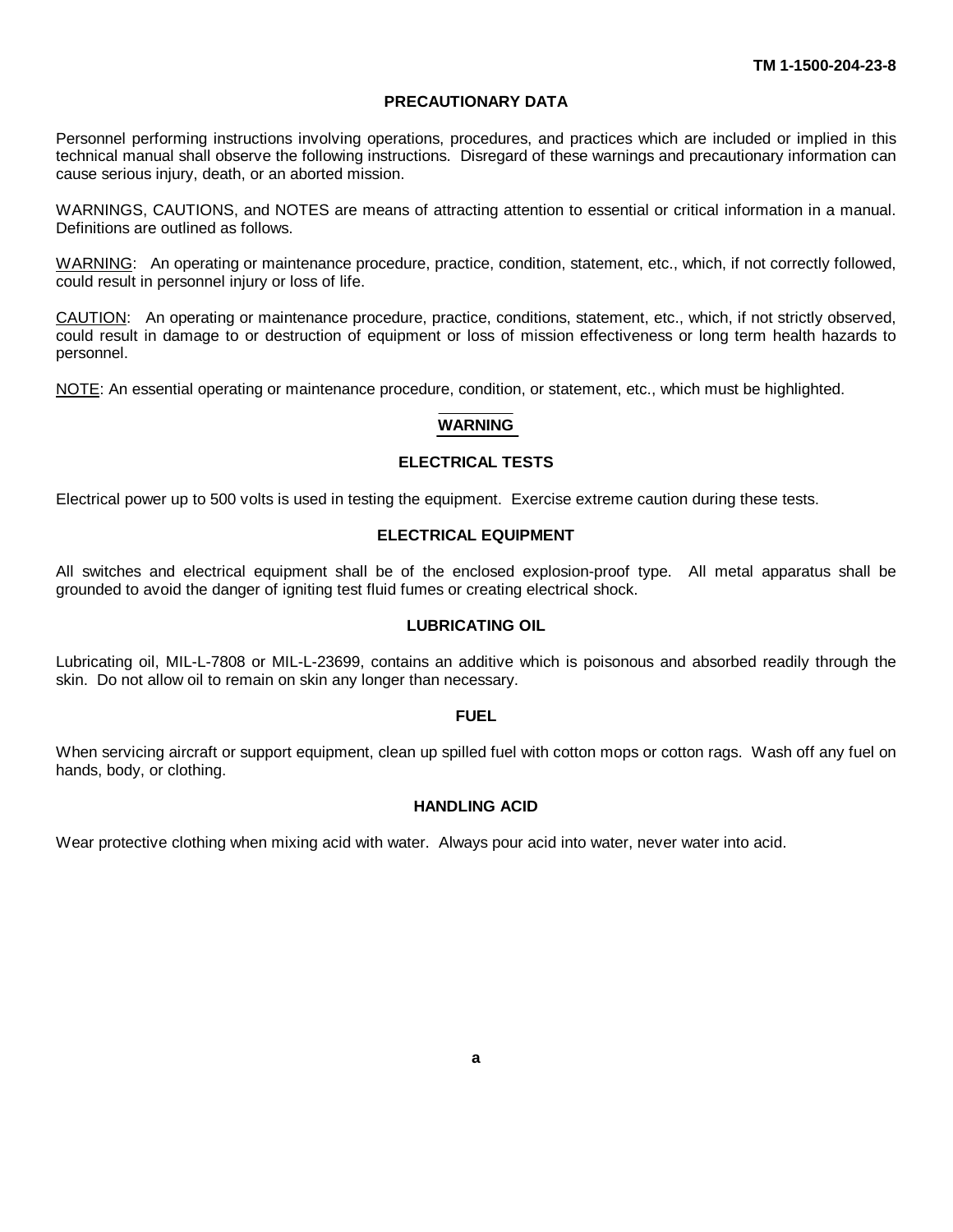#### **HANDLING PYROTECHNIC FLARES**

Handle pyrotechnic flares with the same care as high explosives.

#### **MAGNESIUM ALLOY FIRE**

Do not use water or any standard liquid or foam-type fire extinguishers on a magnesium alloy fire, because they may cause an explosion. Use dry sand or talcum powder, Federal Specification U-T-30.

#### **REMOVING CORROSION**

Take precautions to prevent possible dust explosions when removing corrosion from steel alloys. Use goggles or face shield when removing paint or corrosion with a wire brush or by the grinding method.

#### **OXYGEN SYSTEM**

Do not allow petroleum base products to come in contact with oxygen system components, as an explosion or fire may result.

Do not use masking tape to seal openings in oxygen regulators. Masking tape constitutes a safety hazard when used on either serviceable or repairable oxygen equipment.

Do not use drycleaning solvent, Federal Specification P-D-680, near oxygen storage or transfer systems; the combination of these two will form a highly explosive mixture.

#### **GROUND SUPPORT EQUIPMENT**

Do not attempt to lift any load when the hydraulic axle jack is tilted.

To prevent accidental falls, appropriate maintenance platforms/safety stands illustrated in appropriate workstand manuals or any other approved locally procured/manufactured safety stands/restraint equipment will be used when working (above 10 feet) on aircraft in a non-tactical environment.

Install safety lock when an adjustable-height maintenance platform is in use.

Ensure the air hose used with compressed air is safe for the pressure being handled.

Release air pressure in air compressor tank before performing maintenance on air compressors.

Disconnect power before changing belts on electrically-driven compressors.

Disconnect electrical power before opening or disassembling any part of electrical equipment.

#### **FIRE EXTINGUISHERS**

Halon type fire extinguishers, Monobromotrifluoromethane (CF3Br) and Bromocholoromethane (CB) are odorless gasses. When used in confined areas, available oxygen for breathing may be depleted. Use supplied breathing air when using these gasses in enclosed spaces.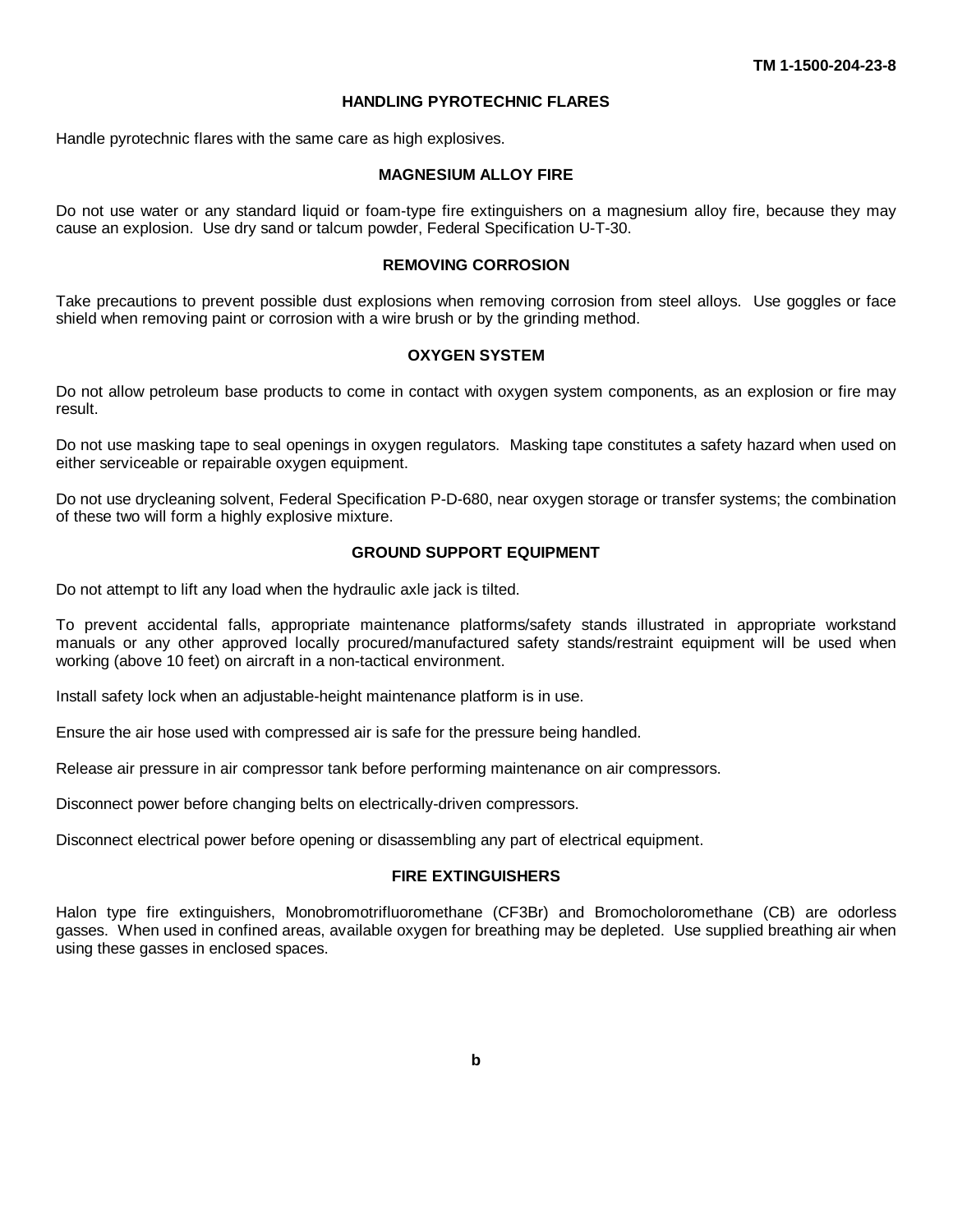#### **COMPRESSED AIR**

Compressed air shall not be used for cleaning purposes except if reduced to less than 30 psi and then only with effective chip-guarding and personal protective equipment.

#### **TURBINE ENGINE OIL**

To avoid contamination, do not use previously opened cans of engine oil. A new sealed can of fluid must be opened and used. When opening can, clean top and use a clean, sharp, unplated instrument to prevent contamination.

#### **PROPER USE OF PLATED TOOLS**

Use only chrome plated steel or unplated steel tools for disassembly or reassembly procedures described in this manual. Use of cadmium or zinc plated tools is not permitted since these platings are prone to chipping and flaking. Should these chips or flakes become embedded in aircraft parts galvanic corrosion will result. Should these chips or flakes enter fuel or oil wetted components they may eventually clog the filter or produce intergranular attack of nickel or titanium base alloys at elevated temperature. All tools regardless of type plating should be serviceable and free of chipping.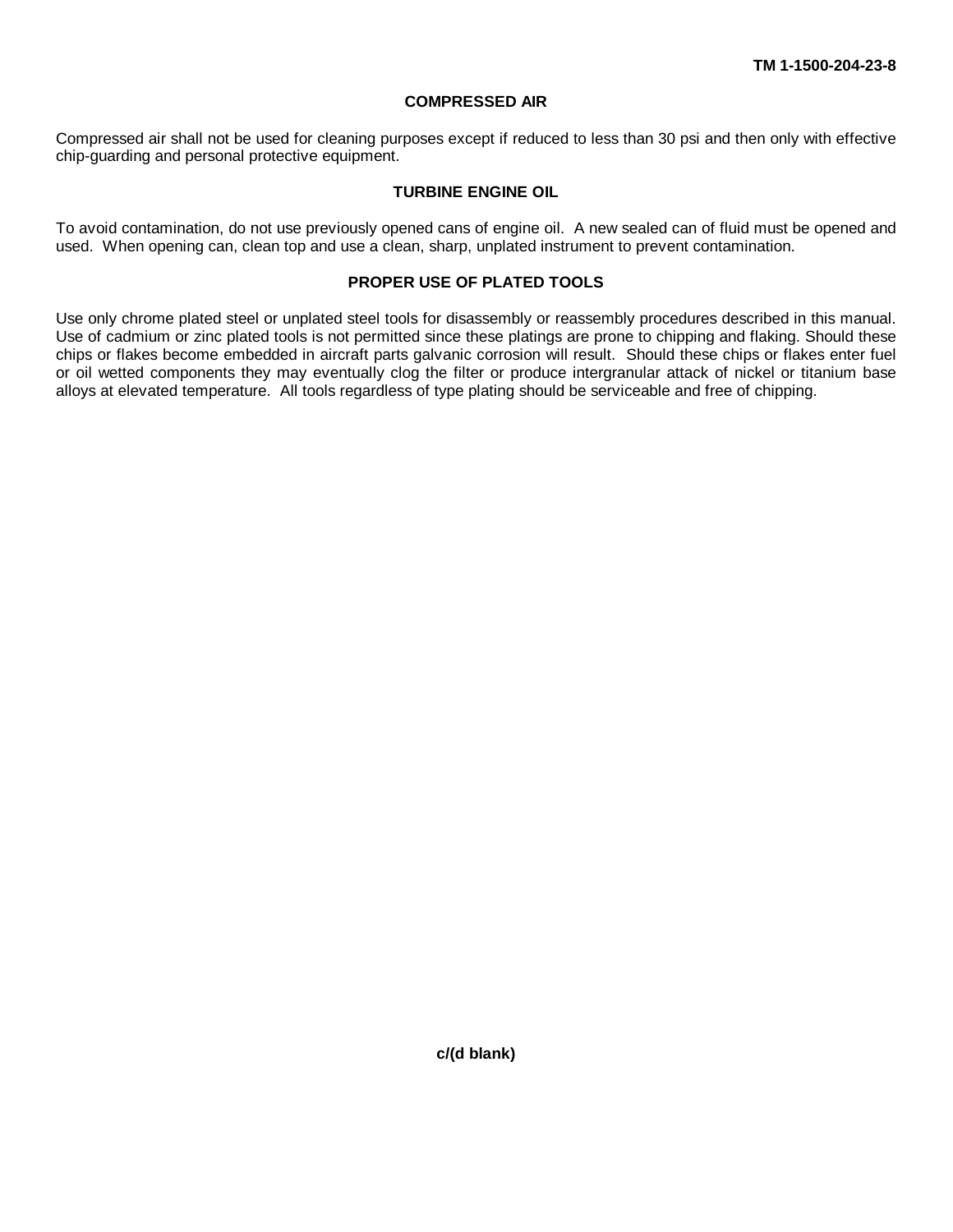## **LIST OF EFFECTIVE PAGES**

<span id="page-7-0"></span>Insert latest changed pages; dispose of superseded pages in accordance with regulations.

NOTE: On a changed page, a vertical line, or other change symbol, in the outer margin of the page indicates the portion of the text affected by the latest change. Changes to illustrations are indicated by miniature pointing hands. Changes to wiring diagrams are indicated by shaded areas.

Dates of issue for original and changed pages are:

Original - 31 July 1992 Change 1 - 15 March 2001

| Page<br>No.                                                                                                                                                                                                                                               | Change<br>No. | Page<br>No.                                                                                                                                                                      | Change<br>No. |
|-----------------------------------------------------------------------------------------------------------------------------------------------------------------------------------------------------------------------------------------------------------|---------------|----------------------------------------------------------------------------------------------------------------------------------------------------------------------------------|---------------|
| Cover 0<br>a and $b$ 0<br>$c/(d \; blank)$ 0<br>A  1<br>$(B \text{ blank})$ 0<br>$1-1/(1-2 \text{ blank}) \dots \dots 0$<br>2-3 through $2-11$ 0<br>$(2-12 \text{ blank}) \dots \dots \dots \dots \dots 0$<br>3-2 through $3-11$ 0<br>$3-14$ and $3-15$ 0 |               | 3-19 0<br>3-20 1<br>$3-21 / (3-22 \text{ blank}) \dots 0$<br>A-1 1<br>$(A-2 \text{ blank}) \ldots \ldots \ldots \ldots 0$<br>Glossary 1 and 2 $\dots$ 0<br>INDEX-1 through $6$ 0 |               |
| 3-16 through 3-18  1                                                                                                                                                                                                                                      |               |                                                                                                                                                                                  |               |

| Page<br>No.                                | Change<br>No. |
|--------------------------------------------|---------------|
| 3-19                                       | O             |
| $3-20$<br>. 1                              |               |
| $3-21 / (3-22 \text{ blank})$              | 0             |
| A-1 1                                      |               |
| $(A-2 \text{ blank}) \ldots \ldots \ldots$ | 0             |
| Glossary 1 and 2  0                        |               |
| INDEX-1 through $6$                        | $\Omega$      |
|                                            |               |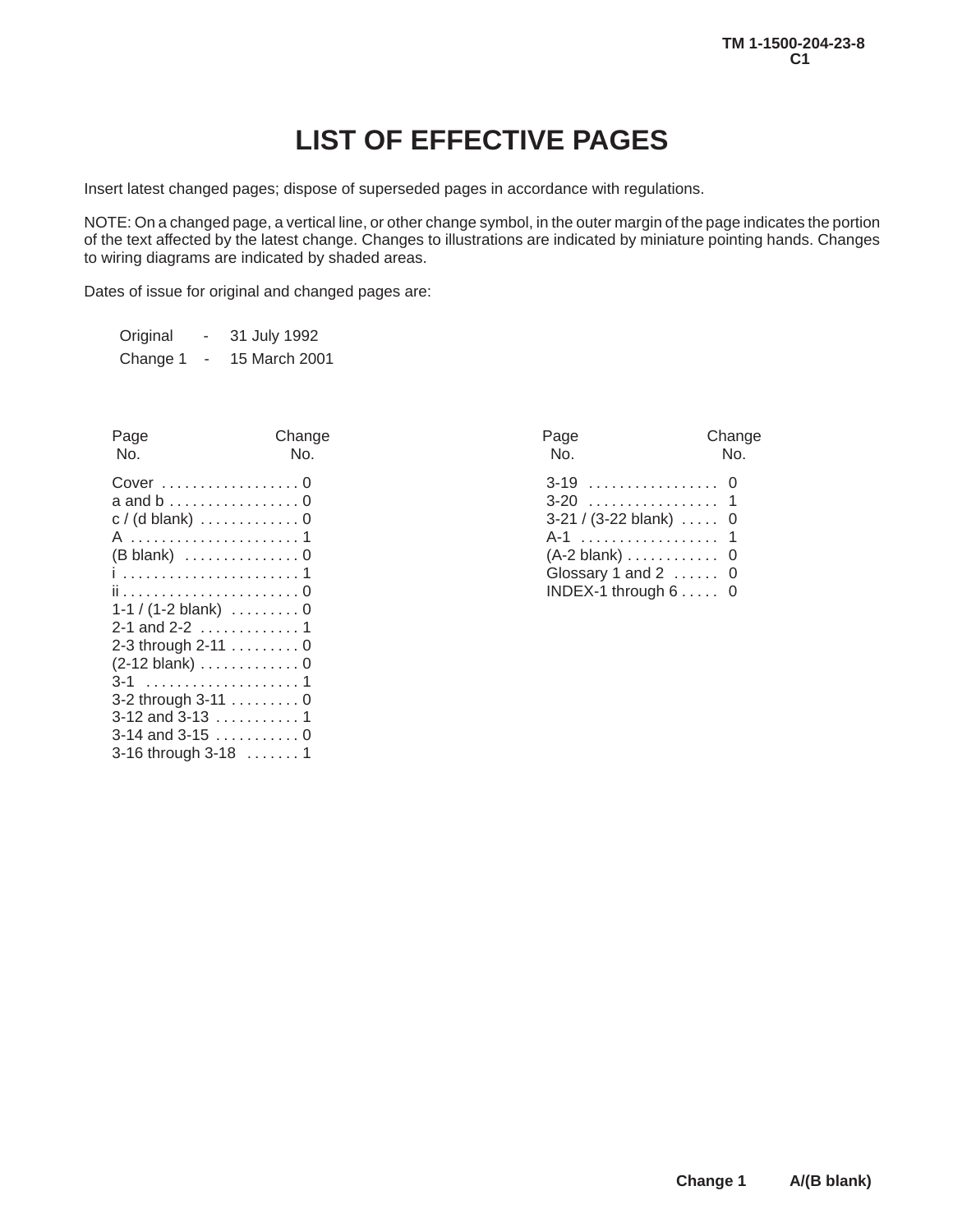<span id="page-8-0"></span>**TECHNICAL MANUAL HEADQUARTERS DEPARTMENT OF THE ARMY No. 1-1500-204-23-8 Washington, D.C., 31 July 1992**

#### **Aviation Unit Maintenance (AVUM) and Aviation Intermediate Maintenance (AVIM) Manual**

**for**

#### **General Aircraft Maintenance Manual**

**(Machine and Welding Shop Practices)**

**Volume 8**

#### **REPORTING ERRORS AND RECOMMENDING IMPROVEMENTS**

You can help improve this manual. If you find any mistakes or if you know of a way to improve the procedures, please let us know. Mail your letter or DA Form 2028 (Recommended Changes to Publications and Blank Forms) or DA Form 2028-2 located in the back of this manual directly to: Commander, US Army Aviation and Missile Command, ATTN: AMSAM-MMC-MA-NP, Redstone Arsenal, AL 35898-5230. You may also submit your recommended changes by E-Mail directly to ls-lp@redstone.army.mil or by fax (256) 842-6546/DSN 788-6546. A reply will be furnished directly to you. Instruction for sending an electronic 2028 may be found at the back of this manual immediately preceding the hard copy 2028.

#### **DISTRIBUTION STATEMENT A: Approved for public release; distribution is unlimited.**

#### **TABLE OF CONTENTS**

|                 | Page       |
|-----------------|------------|
| CHAPTER 1       | $1 - 1$    |
| CHAPTER 2       | $2 - 1$    |
| CHAPTER 3       | $3-1$      |
|                 | $A-1$      |
| <b>GLOSSARY</b> | Glossary 1 |
| <b>INDEX</b>    | Index 1    |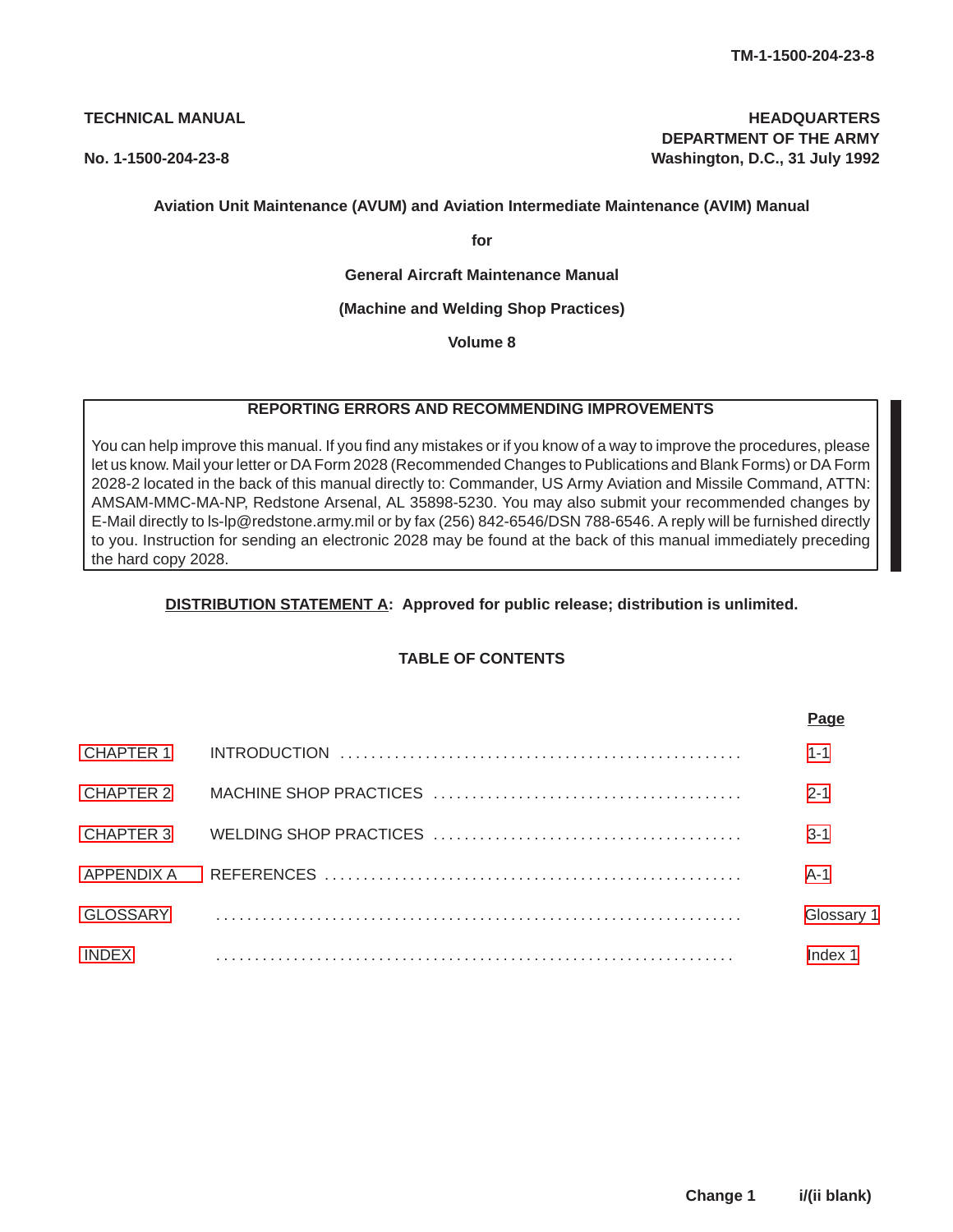#### **CHAPTER 1**

#### **INTRODUCTION**

<span id="page-9-0"></span>**1-1. Purpose.** This volume provides general information pertaining to machine and welding shop practices. The application of materials and techniques used on specific aircraft is not covered in this volume. Specific aircraft application, usage, and substitution are found in the individual aircraft maintenance manuals. This volume is of maximum benefit to the mechanic who desires information about machine and welding shop practices and procedures. This volume furnishes the mechanic a source of information about how to use and care for equipment in the machine and welding shops. This volume is not a requisitioning authority, and applicable repair parts and special tools list should be consulted to obtain the unit of issue and National Stock Number of the items required for maintenance.

**1-2. Scope**. General information to guide aircraft maintenance personnel is covered within this volume; however, no attempt has been made to include special parts or equipment which are applicable only to individual or specific aircraft. General information on machine shop practices is contained in [Chapter 2.](#page-10-0) Welding shop practices are contained i[n Chapter 3.](#page-21-0)

**1-3. Consumable Materials**. Refer to TM 1-1500- 204-23-6 for consumable materials in this volume.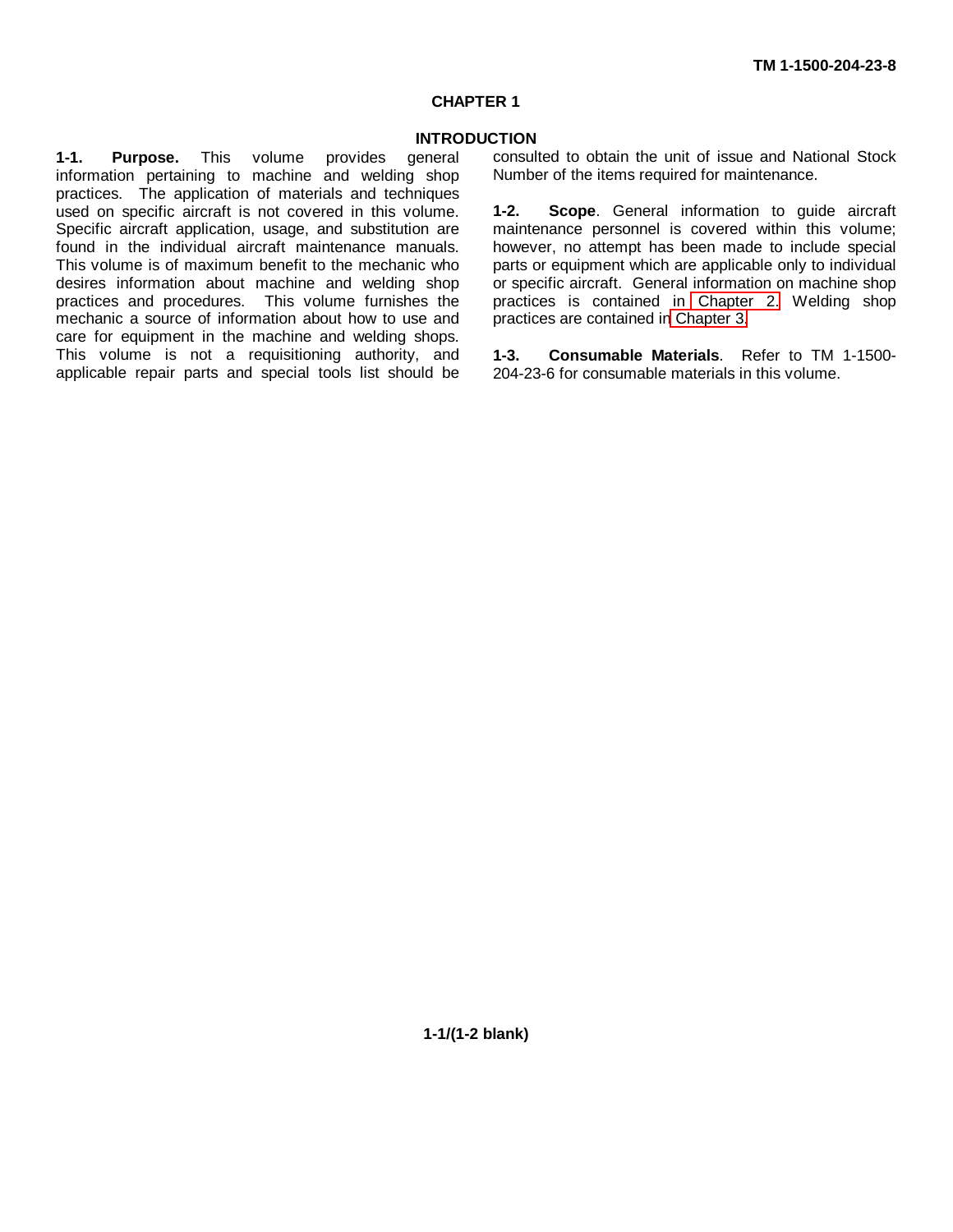## **CHAPTER 2 MACHINE SHOP PRACTICES**

<span id="page-10-0"></span>**2-1. General.** The following paragraphs describe machine shop rules, machine safety precautions, care and use of equipment, laying out and mounting work, and special operations on drilling machines.

**2-2. Shop Rules.** The practices and procedures described in this chapter pertain to the manufacturing and repair functions of aviation activities and are applicable to all levels of maintenance. Because of the many types of Army aircraft, each shop within the manufacturing and repair section must, of necessity, have personnel trained in general practices and procedures to the extent that different type and model aircraft do not upset a smooth running shop.

a. Responsibility. All supervisory personnel are responsible for a continuing and effective shop safety program. To implement and maintain this program, shop supervisors will utilize bulletin boards, signs, and any other effective method. Shop personnel will cooperate in the shop safety program by making helpful recommendations, and continually exercising care and caution in the operation of all shop equipment. All shop personnel will strive to improve the safety program and be especially alert to observe and correct hazardous conditions and unsafe shop practices. All accidents, no matter how minor, shall be reported to the shop supervisor, and all published instructions regarding safety shall be strictly adhered to. Also, safety engineers and safety officers will ensure that proper safety procedures are adhered to in accordance with AR 385-10, Army Safety Program. The Occupational Safety and Health Act of 1971, OSHA 1910.251; all applicable fire codes, NFPA 410; and other accepted civilian and military safety practices.

b. Shop Housekeeping. Housekeeping is the yardstick by which the shops are judged. A clean, well-arranged shop is a safe shop and reflects credit on all personnel concerned with its operation. The following shop practices shall be observed:

(1) Oil pans or drip pans shall be used where leaking oil, grease, and similar materials may cause hazardous accumulations on equipment or floors. All spills shall be cleaned up immediately. Approved sweeping compound may be used to remove these materials from the floor.

## **CAUTION**

Floors shall not be cleaned with volatile or flammable liquids. Fire hazard which may damage equipment may result.

(2) Floors shall be maintained smooth and clean, free of all obstructions and slippery substances. Holes and irregularities in floors shall be repaired to maintain a level surface free from tripping hazards.

(3) All unnecessary materials on walls shall be removed and projections shall be kept to a minimum.

(4) Aisles shall be clearly defined and kept free of hazardous obstructions. Where possible, aisles shall be suitably marked by painting.

(5) All machines, work benches, aisles, etc., shall be adequately illuminated.

c. Equipment Safety. Unsafe equipment shall be reported immediately. The following equipment safety practices shall be observed:

(1) Machines shall be located to provide operators with sufficient space to handle materials and perform job operations without interference.

(2) Bolt down all machinery that can move or walk due to vibration (drill press, bench grinder, etc.).

(3) Substantial low resistance conductors shall be used to ground all stationary and portable machines, equipment, or other devices in which static charges may be generated, or which require electrical circuits of a hazardous nature.

(4) Shop machinery shall be operated only by qualified personnel observing safe practices.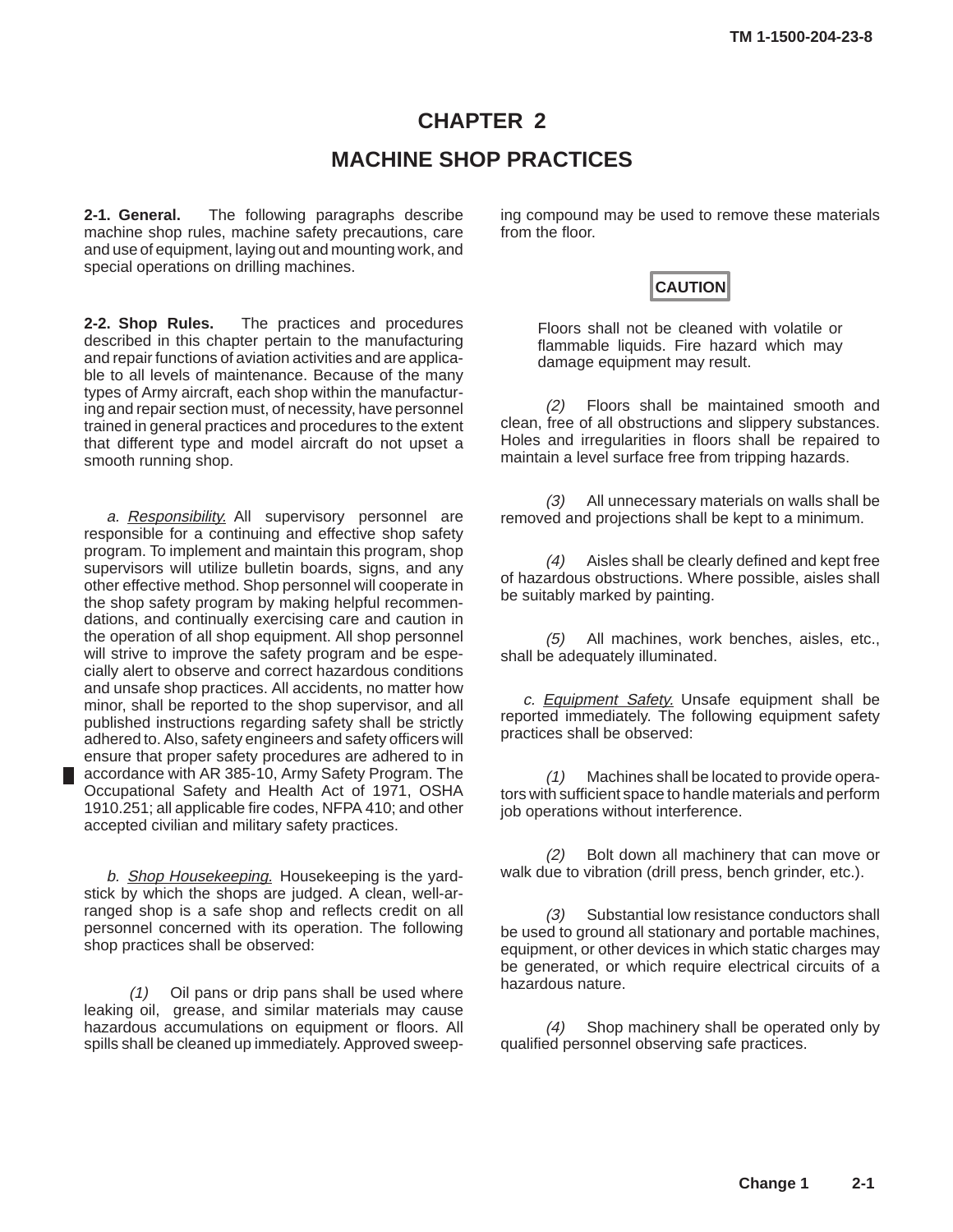<span id="page-11-0"></span>(5) Safety devices, such as guards, interlocks, automatic releases, and stops, shall always be kept in operating condition.

(6) Ensure that all unauthorized personnel are clear of area before opening valves or energizing electrical circuits for starting machinery.

(7) Suitable mechanical guards, such as enclosures or barricades, shall be permanently installed on all machinery not already equipped with such to eliminate danger of injury from moving parts.

Machinery shall not be adjusted, repaired, oiled, or cleaned while machine is in operation or power is on.

Personnel operating machinery shall wear protective clothing as prescribed. A protective face shield or goggles shall be worn when operating a grinder regardless of whether grinder is equipped with attached shields.

(10) Jewelry shall not be worn while performing any maintenance.

d. Fire Safety. A constant vigilance must be maintained to seek out fire hazards. Fire hazards are constantly present in the shop where sparks, friction, or careless handling can cause an explosion that may destroy equipment or buildings, and injure or kill personnel. Refer to AR 385-10, The Army Safety Program and the Occupational Safety and Health Act of 1971. The following fire safety practices shall be observed:

(1) NO SMOKING signs shall be placed in areas where smoking could create a fire hazard.

(2) Personnel shall be trained in the use, knowledge, and location of shop fire fighting equipment.

(3) Each shop shall be equipped with fire extinguishers suited for type fire most likely to occur.

(4) Use correct fire extinguisher for class of fire as follows:

 Class A fire (wood, paper, trash, etc). Use water or soda-acid fire extinguisher.

- Class B fire (oil, paint, fuel, grease, etc). Use dry chemical or  $CO<sub>2</sub>$  if available.
- Class C fire (electrical equipment). Use dry chemical or  $CO<sub>2</sub>$  if available.
- Class D fire (combustible metals) magnesium, titanium, zirconium, sodium, lithium, and potassium. Use dry powder type fire extinguisher.

(5) Oily waste, rags, and similar combustible materials shall be discarded in self-closing metal containers which shall be emptied daily.

(6) Flammable materials shall not be stored in the shop.

(7) Use only approved cleaning solvents.

**2-3. Machine Safety Precautions.** The information in the following paragraphs does not give specific procedures for operation of various type machinery found in the machine shop, but does include safety measures and general practices involved in the use of machines. For information on operation and service of specific machinery, refer to the applicable operation and service instructions manual.

a. Drilling Machines. Use drilling machines for reaming, boring, facing, and similar operations. The following safety precautions shall be followed when using drilling machines:

- Clamp work securely so that work will not move.
- Do not permit spindle (rotating shaft with chuck attached) to feed beyond its limit of travel when drilling.
- Use a bit with the flute ground slightly flat when drilling brass or bronze.
- $\bullet$  Stop machine prior to attempting to adjust work that has become jammed.

b. Grinding Machines. Use grinding machines for sharpening tools, dressing metal, and other functions requiring removal of small amounts of metal. The following safety precautions shall be followed when using grinding machines:

 Wear goggles regardless of whether or not machine is equipped with a transparent shield.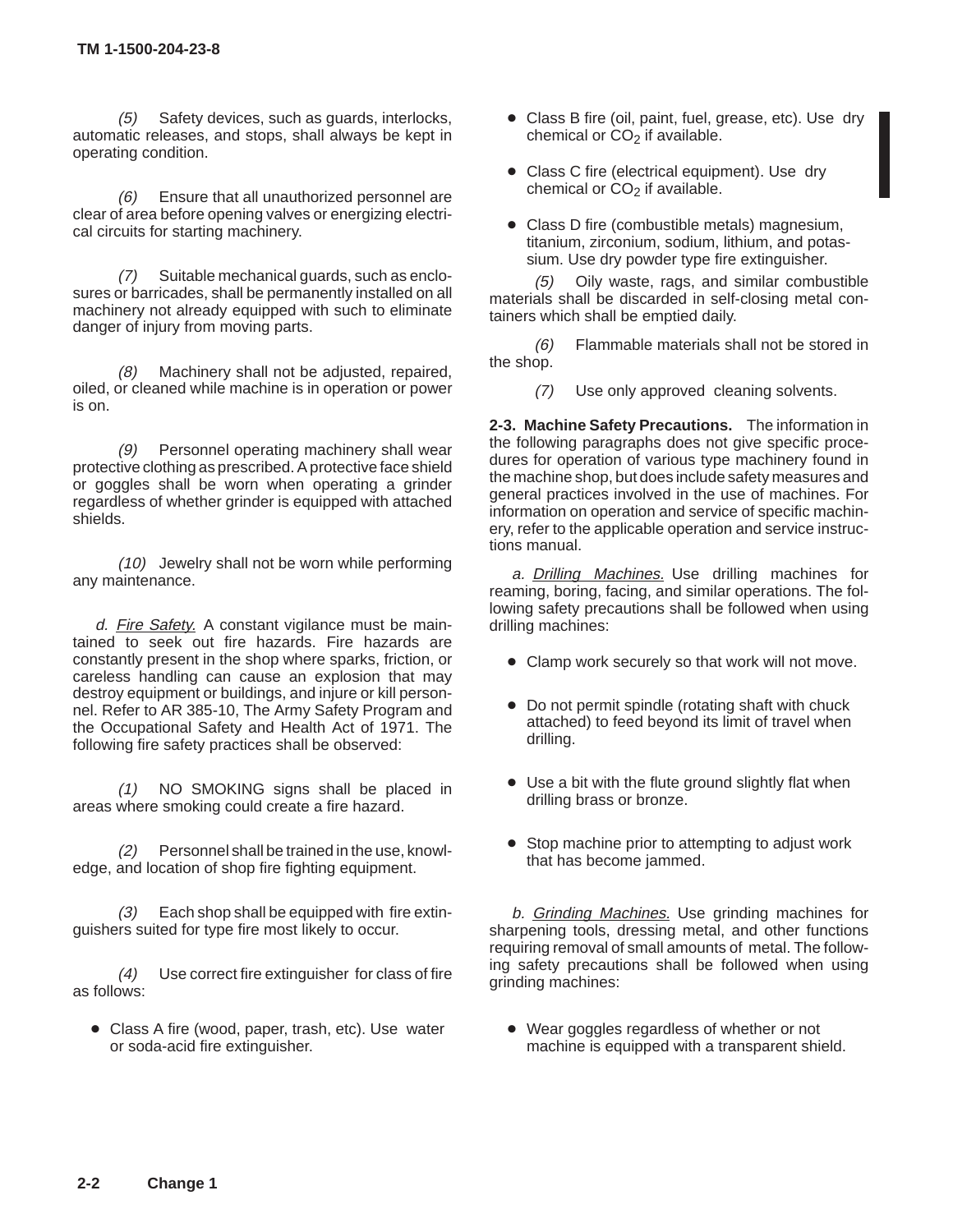- Examine grinding wheels for defects prior to use.
- Grinding wheel flanges and blotting paper compression washers shall be at least one- third diameter of wheel. Flanges shall be the type which provide a bearing surface only on the outer periphery. The metal flanges must not contact the abrasive but bear against blotting paper washers which in turn contact the sides of the wheel. The inner flange shall be fixed or pegged to spindle.
- Stand to one side of grinding wheel when it is first started to avoid injury in case wheel fractures.
- When chatter occurs, stop grinder and determine cause.
- Do not exceed authorized speeds for particular grinding wheels.
- Wear suitable gloves, in addition to goggles, when buffing.

*c. Lathes*. Lathes are used in working metal of a cylindrical nature, and can perform either inside or outside work. The material is secured in the lathe chuck to provide rotary movement, then formed by contact with a stationary grinding or cutting tool. Do not machine magnesium at high speed or with a heavy feed. The following safety precautions shall be followed when using lathes:

- Cutting tools must be kept sharp.
- Allow chuck to come to a stop on its own accord. Do not use hand pressure to stop a spinning chuck.
- Do not file work while back gears are engaged, because spindle speed is too slow to keep work steady. Work will not stall if jamming occurs.
- Do not set tools while lathe or power is on. Examine tools and chucks for cracks and defects prior to use.
- Do not measure work while machine is in motion.

*d. Milling Machines* Use milling machines for shaping or dressing, cutting gear teeth, keyway slotting, splining, and similar work. These machines may be used for general purposes as well as special cutting operations. The following safety precautions shall be followed when using milling machines:

- Ensure that bed and work are clean prior to securing work to bed.
- Secure work to prevent movement during all phases of milling.
- Before setting up job, ensure that table, bore in spindle, arbor or cutter shank, and work is clean and free of chips, nicks, and burrs.
- Select a cutter of proper diameter.
- Do not change feed or speed while work is being cut.
- Lower table or raise spindle prior to moving or feeding work under a revolving cutter.
- Ensure that all clamps and bolts are low enough to pass under arbor and cutter.

*e. Shapers and Planers*. Shapers and planers have a reciprocating, single-edge cutting tool, and are used for straight-line machining, surfacing, and similar work. The following safety precautions shall be followed when using shapers and planers:

- Be sure that work is tightly bolted to table or firmly held in vise and cutter raised above work before starting machine.
- Be sure that ram has adequate clearance before starting machine.
- Personnel operating shaper shall wear
- goggles.
- Stop machine completely when changing tools.

*f. Miscellaneous Machine Tools*. Refer to the applicable machine maintenance manual for specific safety precautions.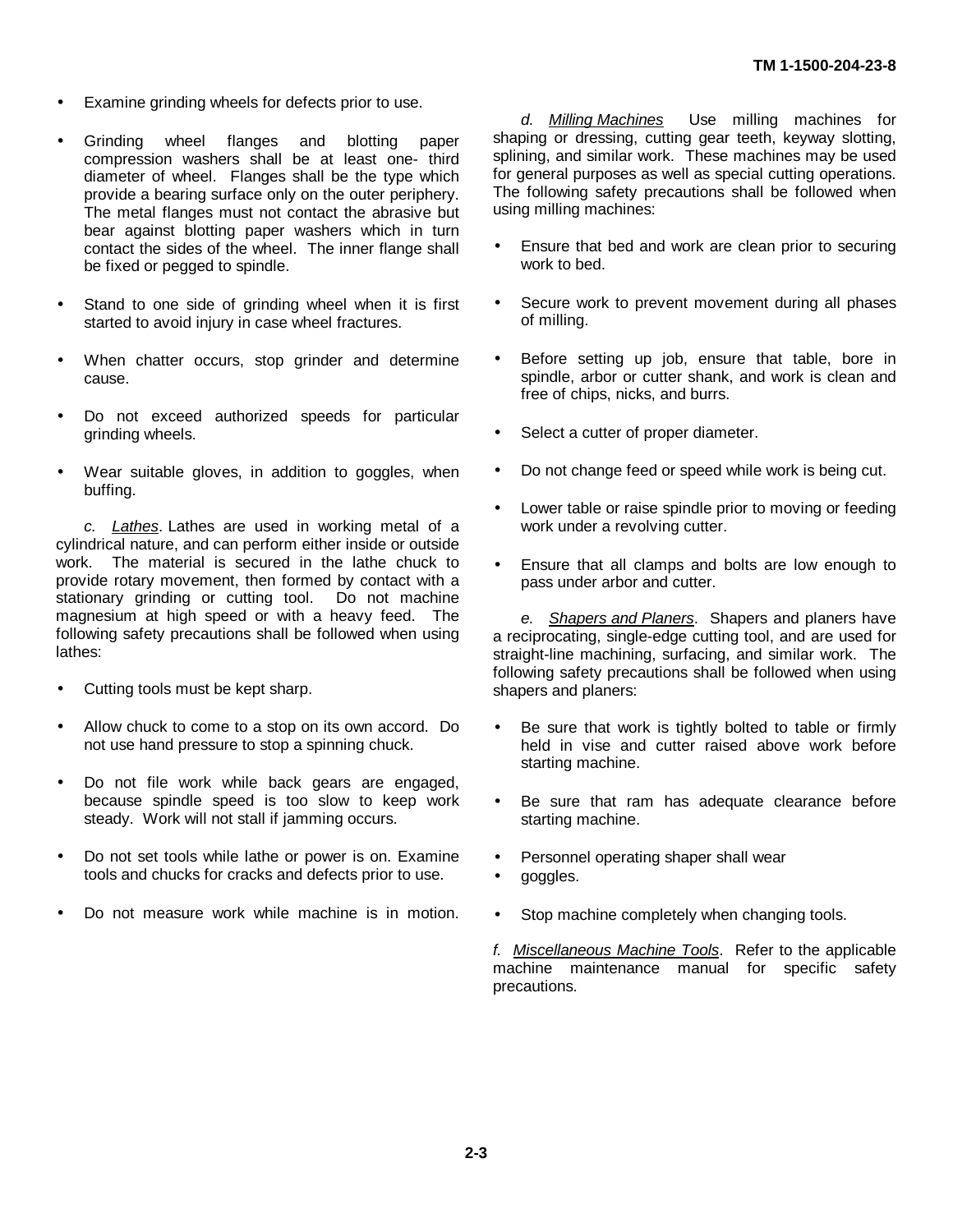*g. Portable Machine Tools*. Refer to the applicable machine maintenance manual for specific safety precautions.

**2-4. Care and Use of Equipment**.. Care and use of equipment common to machine shops is explained in the following paragraphs.

a. *Drilling Machines*. Drilling machines, or drill presses, as shown in figure 2-1, are used to open, enlarge, and to finish holes by drilling, reaming, boring, counter-boring, countersinking, and tapping.

*(1) Types*. Many different types of drilling machines have been built for handling different classes of work to the best advantage. Some designs incorporate great versatility in handling a wide variety of different work pieces, while others facilitate the mass production of duplicate parts. Many modern drilling machines are numerically controlled; others are automatically cycled. The horsepower of drilling machines may range from a fractional horsepower for drilling small holes to as much as fifty horsepower for driving a heavy-duty, multiplespindle drill head that is capable of drilling many holes simultaneously. The following is a list of drilling machine types:

- Upright drilling machine.
- Sensitive drilling machine.
- Radial drilling machine.
- Turret drilling machine.
- Multiple spindle and gang drilling machine.

(*2) Operating procedures*. Refer to the specific drilling machine operators manual for operating procedures. The following are general hole drilling procedures:



**Figure 2-1. Drill Press**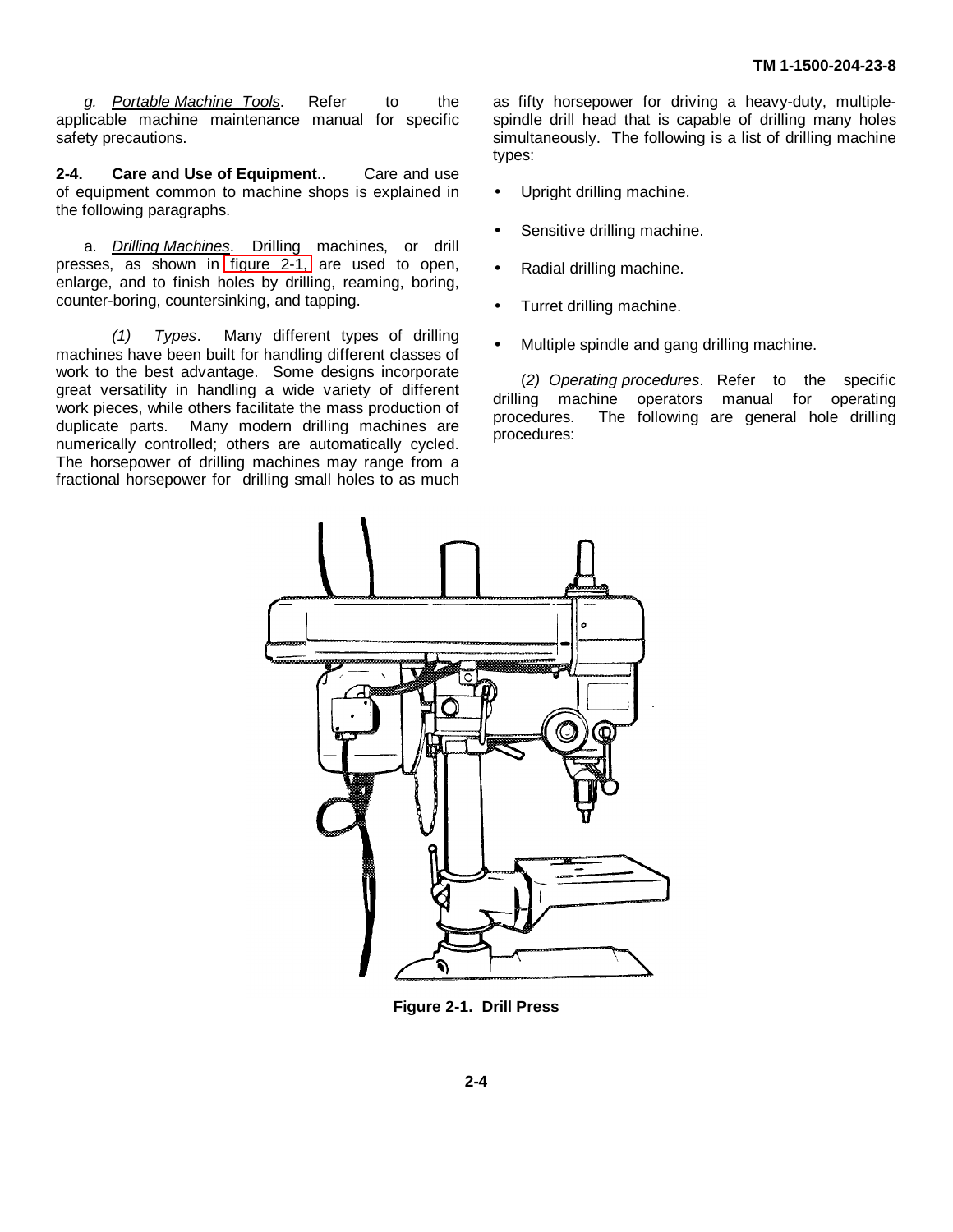#### **NOTE**

Before drilling, work must be set up, a sharp drill bit of the correct size selected, and the machine set for the correct cutting speed and feed.

(*a*) Align drill bit with center punch mark of the hole to be drilled.

(*b*) Feed drill bit into piece until it has penetrated approximately two-thirds of the diameter of the drill.

(*c*) Remove drill bit and check the relation of the drilled spot to the scribed layout circle.

(*d*) When the spot and the layout circle are concentric, the hole can be drilled to the required depth.

(*3*) *Inspection and maintenance*. Refer to the applicable maintenance manuals for inspection and maintenance of drilling machines.

*b*. Bandsaws. The bandsaws, as shown in figures 2-2 and 2-3, use metal-cutting bandsaw blades to cut off to length, bar stock and structural steel sections.

(*1*) *Types*. The vertical contour and cutoff type bandsaws are the primary types used in aircraft maintenance. Both machines have different makes and models, but basic features are similar.

(*2*) *Operating procedures*. Refer to the specific bandsaw operator's manual for operating procedures. Be sure to adjust cutting speed, feed rate, and feed pressure prior to cutting.

*(3*) *Inspection and maintenance*. Refer to the applicable maintenance manuals for inspection and maintenance of bandsaws. Blade must be adjusted to recommended tension. Be sure to check blade tracking and alignment within saw guides.

*c*. Lathes. The lathe, as shown i[n figure 2-4,](#page-16-0) is a machine in which work is rotated about a horizontal axis and cut or shaped by a fixed tool.

(*1*) *Types*. The engine, turret, production, and vertical lathes are typical types used for cutting or shaping.

(*2*) *Operating procedures*. Refer to the specific lathe operator's manual for operating procedures.

(*3*) *Inspection and maintenance*. Refer to the applicable maintenance manuals for inspection and maintenance of lathes.

*d*. *Milling Machines*. The milling machine, as shown in [figure 2-5,](#page-17-0) is a machine on which metal is shaped and dressed by rotating milling cutters.

(*1*) *Types.* Milling machines have different makes and models, but basic features are similar.

(*2) Operating procedures*. Refer to the specific milling machine operator's manual for operating procedures.

(*3*) *Inspection and maintenance*. Refer to the applicable maintenance manuals for inspection and maintenance of milling machines.

*e*. *Shapers*. The shaper, as shown i[n figure 2-6,](#page-18-0) is used to form and shape a workpiece.

(*1*) *Types*. Shapers have different makes and models but basic features are similar.

(*2*) *Operating procedures*. Refer to the specific shaper operator's manual for operating procedures.

(*3*) *Inspection and maintenance*. Refer to the applicable maintenance manuals for inspection and maintenance of shapers.

*f*. *Grinders.* Grinders, as shown i[n figure 2-7,](#page-18-0) are used to grind material to a specific tolerance.

(*1*) *Types*: There are two basic types of grinders: a bench type and a pedestal type. These grinders consist of an electric motor with a grinding wheel attached to each end of the motor shaft. One wheel is coarse, for rough work; the other is fine and is used for sharpening purposes.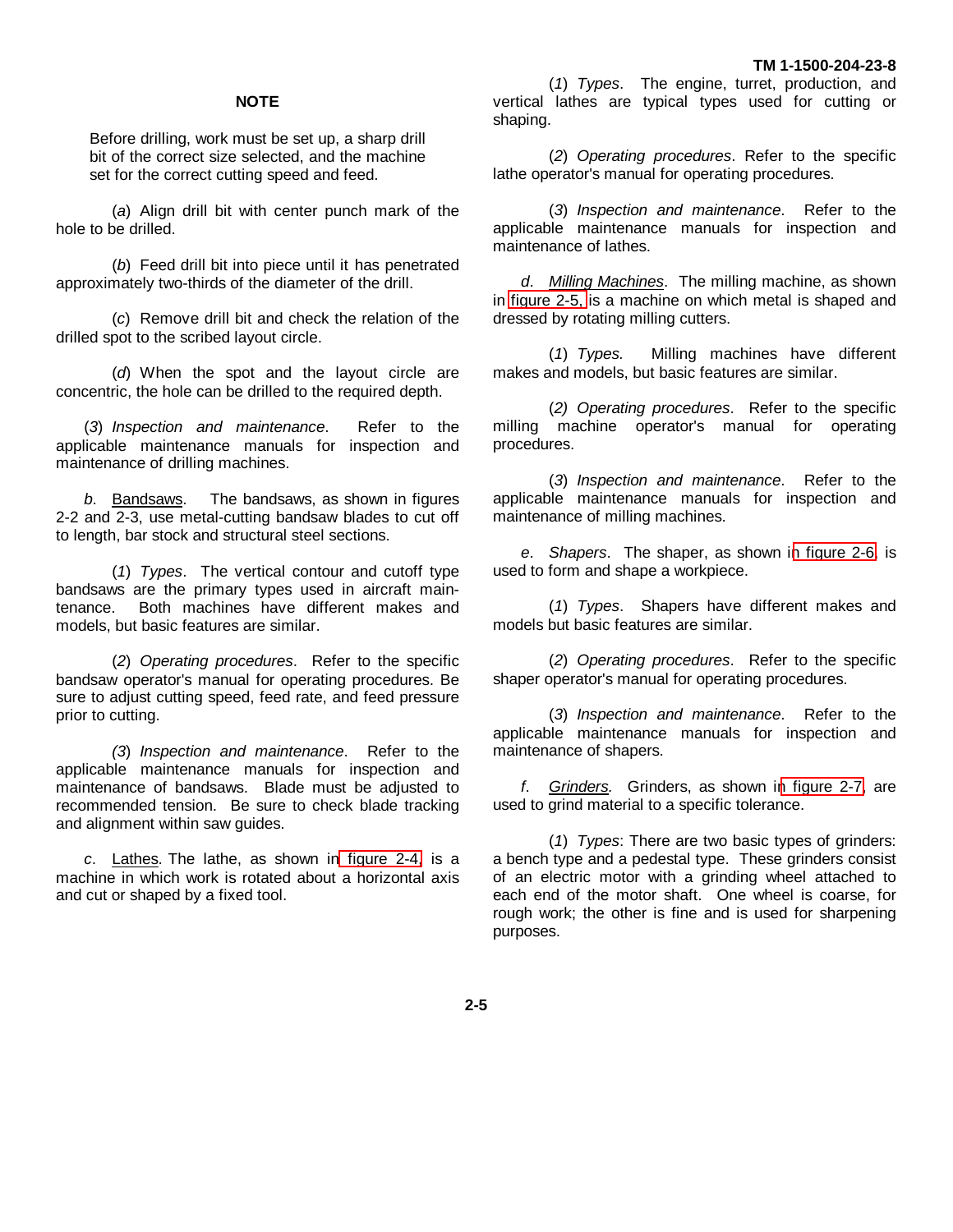

**Figure 2-2. Bandsaw (Vertical - Contour**)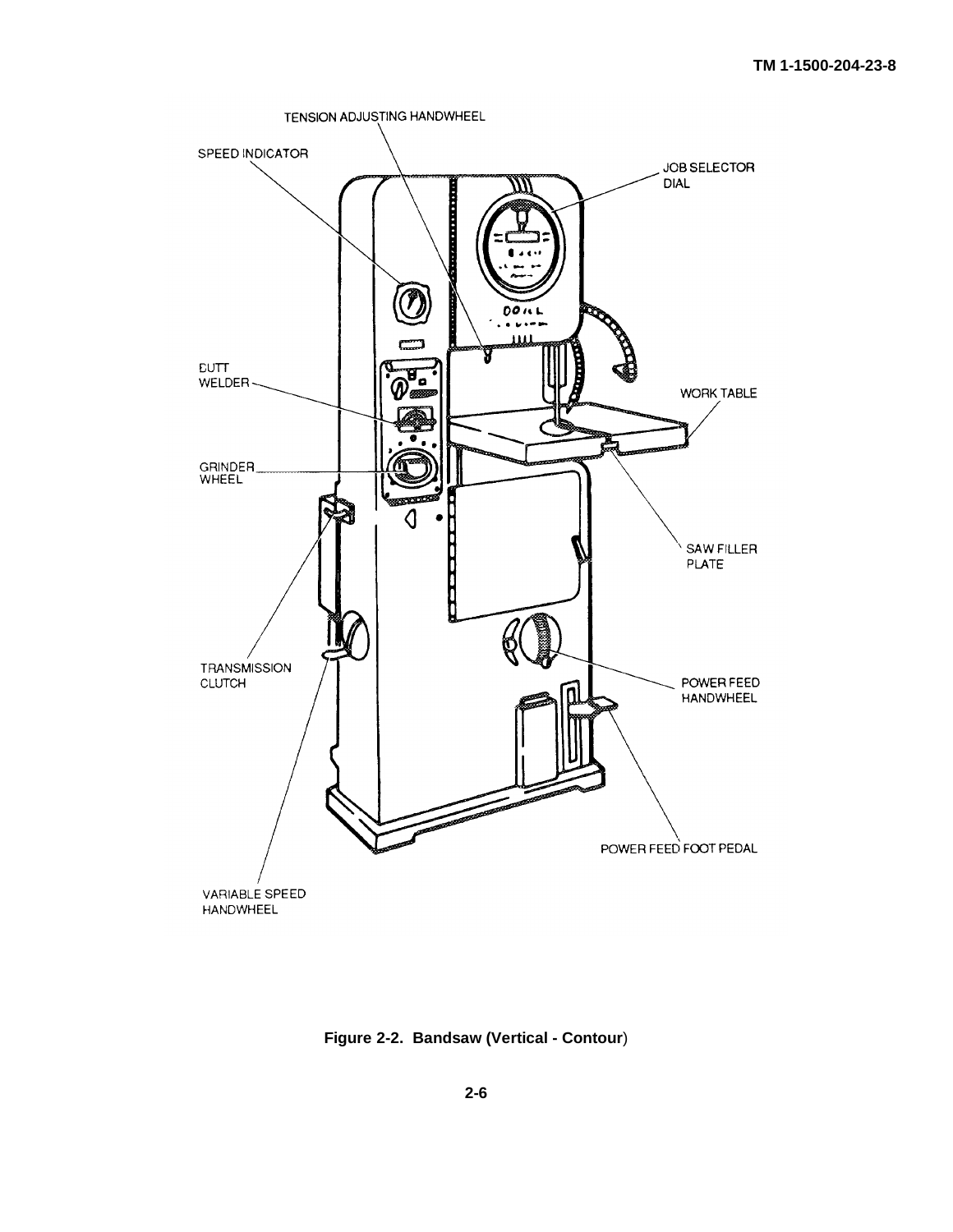<span id="page-16-0"></span>

**Figure 2-3 Bandsaw (Cutoff -Type)**



**Figure 2-4. Lathe (Engine Type)**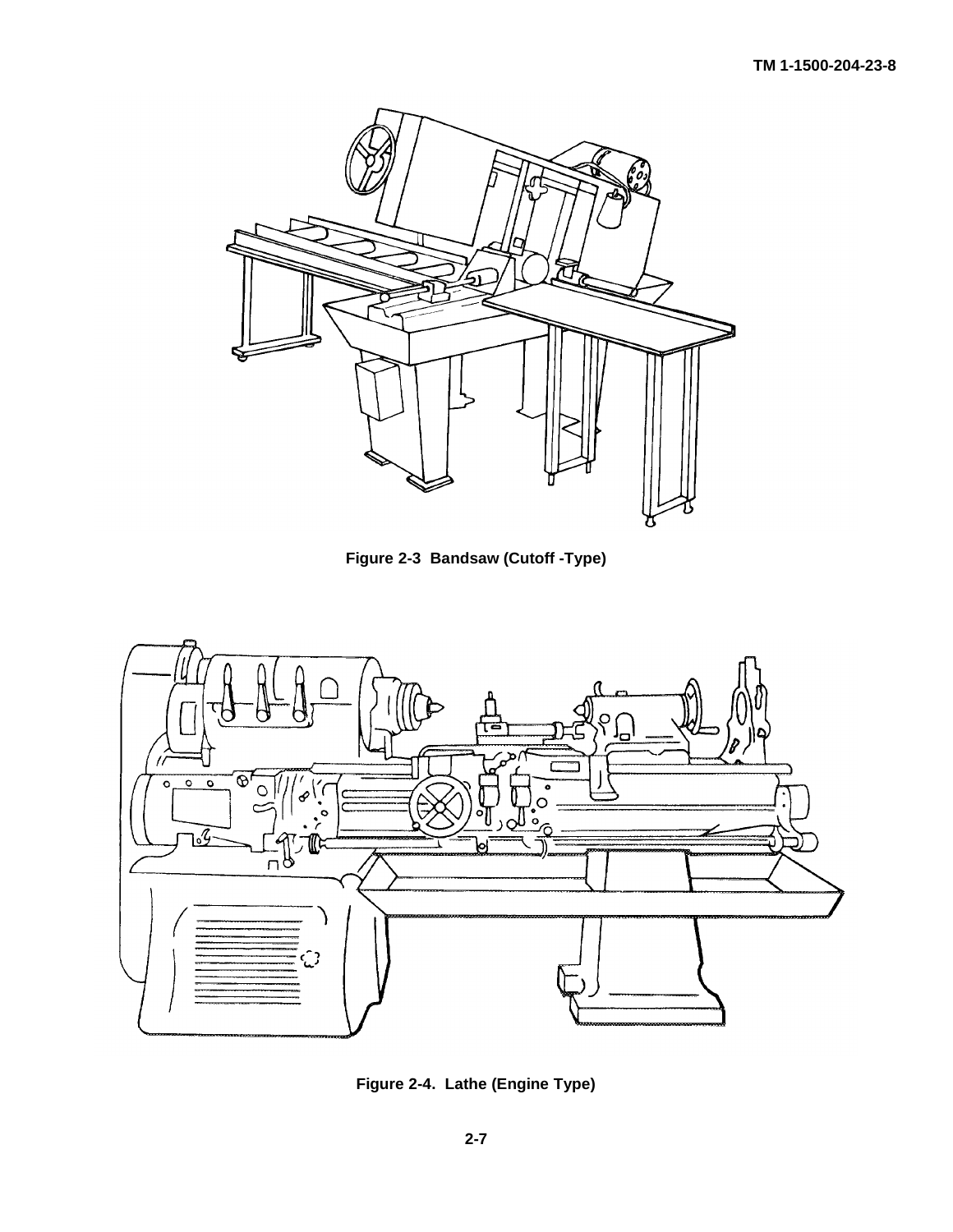<span id="page-17-0"></span>

**Figure 2-5. Milling Machine (Universal Type)**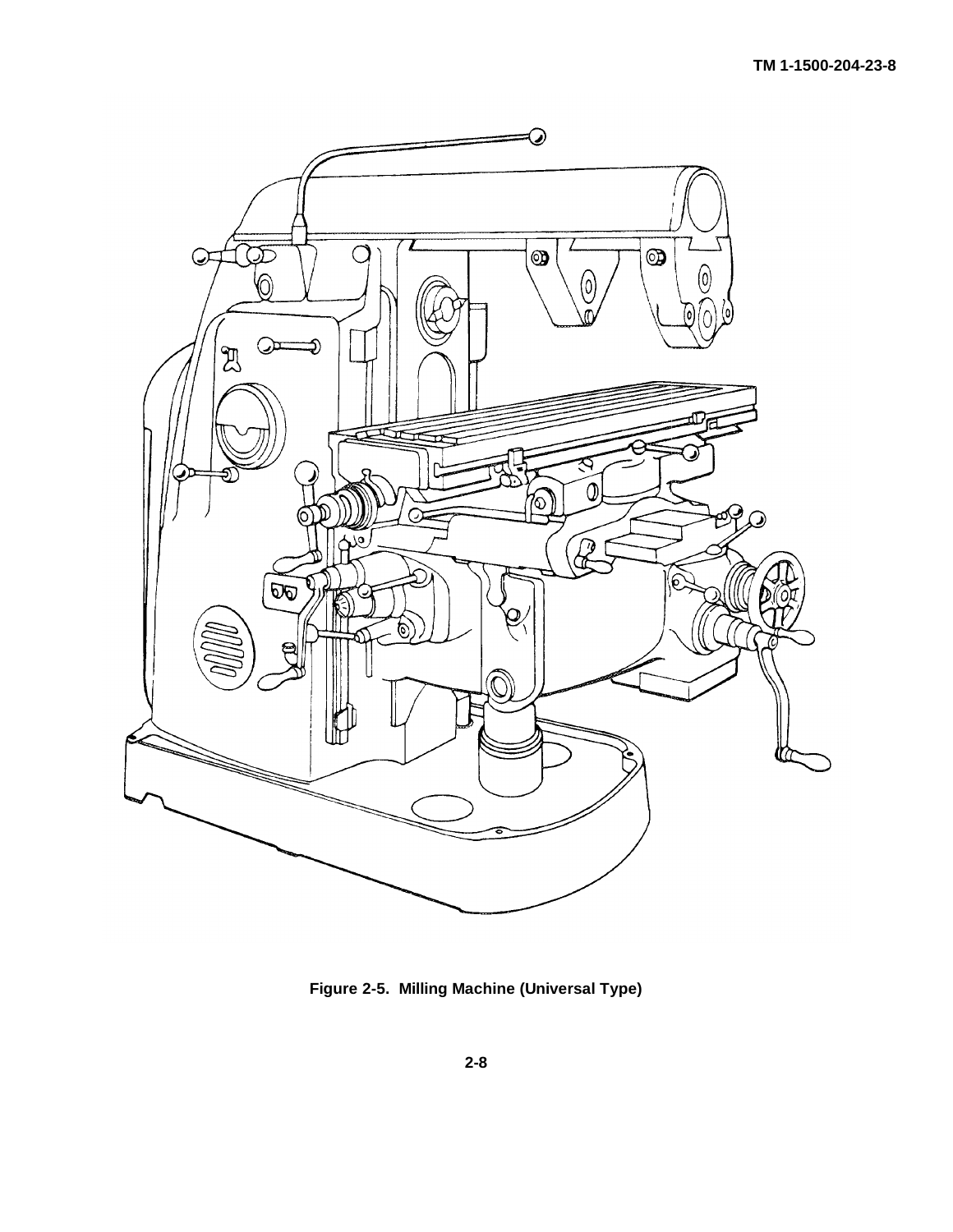<span id="page-18-0"></span>

**Figure 2-6. Shaper**



*(2) Operating procedures*. Refer to the specific grinder operator's manual for operating procedures. The following precautions shall be adhered to in order to prevent injuries to personnel:

- Do not operate grinder unless wearing goggles.
- Do not operate grinder unless wheel guards are attached.
- Do not hold material so that fingers will touch grinding wheel.
- Do not grind soft materials such as aluminum or brass because these materials will clog the pores of the grinding wheel and stop its cutting action. A clogged or glazed wheel should be dressed to obtain proper cutting action.
- Under no condition force the work against a cool wheel without first giving the wheel an opportunity to warm up. This can cause the wheel to shatter suddenly.
- Do not continually use the side of the wheel for grinding.

**Figure 2-7. Grinder**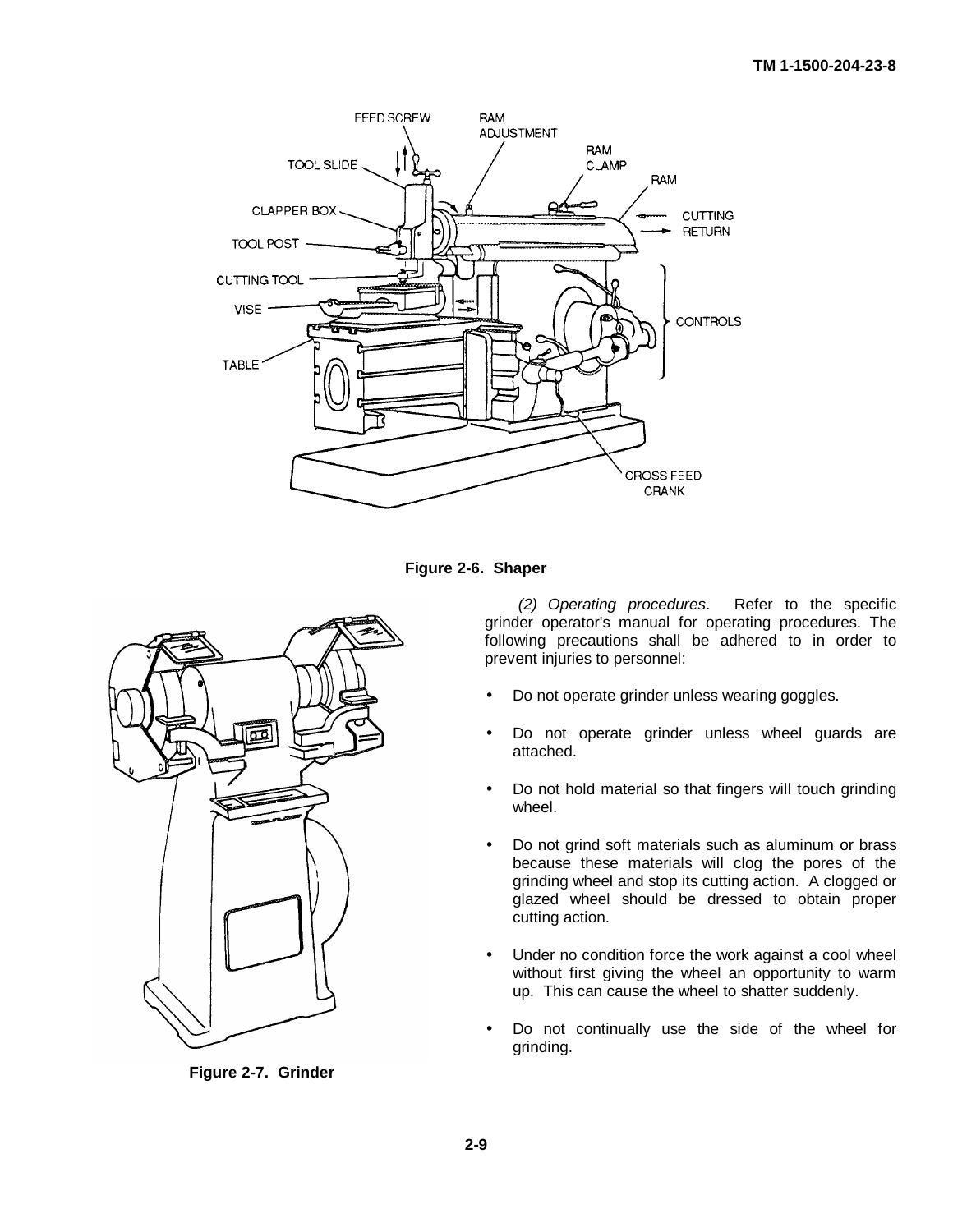*(3) Inspection and maintenance*. Refer to the applicable manuals for inspection and maintenance of grinders. The following paragraphs contain general wheel installation and dressing procedures.

*(a) Wheel installation*. The following procedures are for installing a new grinding wheel on a grinder (see figure 2-8):

#### **CAUTION**

Do not use a metallic object for testing soundness of grinding wheel. The wheel may shatter.

*1* Test wheel for soundness before installation by holding wheel and tapping it with a piece of wood. A sound wheel will emit a dull ring.

*2* Place blotting between wheel and wheel flanges. Wheel flanges should be of ample size.

*3* Place wheel on arbor and tighten spindle nut so flanges hold wheel securely.

#### **NOTE**

Do not overtighten spindle nut because cracking of grinding wheel may result.

*4* Test grinding wheel for breakage, after installing, by permitting grinder to run for a few minutes.

(*b*) Wheel dressing. Use of grinding wheel will cause the wheel to wear unevenly and not run true. Grinding wheels shall be dressed as follows in order for them to run true:

*1* Place wheel dresser against wheel and move back and forth while grinder is running until wheel is trued.

*2* When using wheel dresser, hold dresser against grinding wheel firmly enough to prevent sparks.

**2-5. Laying Out and Mounting Work.** General layout practices and mounting of work pieces are explained in the following paragraphs.

*a. General Layout Practices*. Work to be machined is laid out to establish reference lines or planes which are used to set up the part on the machine, to outline the surfaces to be machined, and to show the approximate amount of metal to be removed from each surface. The part is painted with a blue layout dye and layout marks are scribed for reference.

*b. Mounting*. Mount work piece in machine in the manner described in the machine operator's manual. Be sure part is mounted securely to avoid slipping while machining operation is in progress.

**2-6. Special Operations On Drilling Machines**. Special operations on drilling machines include tapping, reaming, counterboring and spot facing, lapping, and bearing roll staking.

*a. Tapping*. Tapping is the process of cutting inside threads in drilled holes. Provision for rapidly reversing the spindle must be made so that the tap can be backed out of the hole after the thread is cut to the required depth. Refer to the applicable operator's manual for tapping procedures.

*b. Reaming*. Reaming is done to finish drilled holes to an exact diameter with round, straight, and smooth surfaces. The reamer must be sharp and correctly ground. Refer to the applicable operator's manual for reaming procedures.



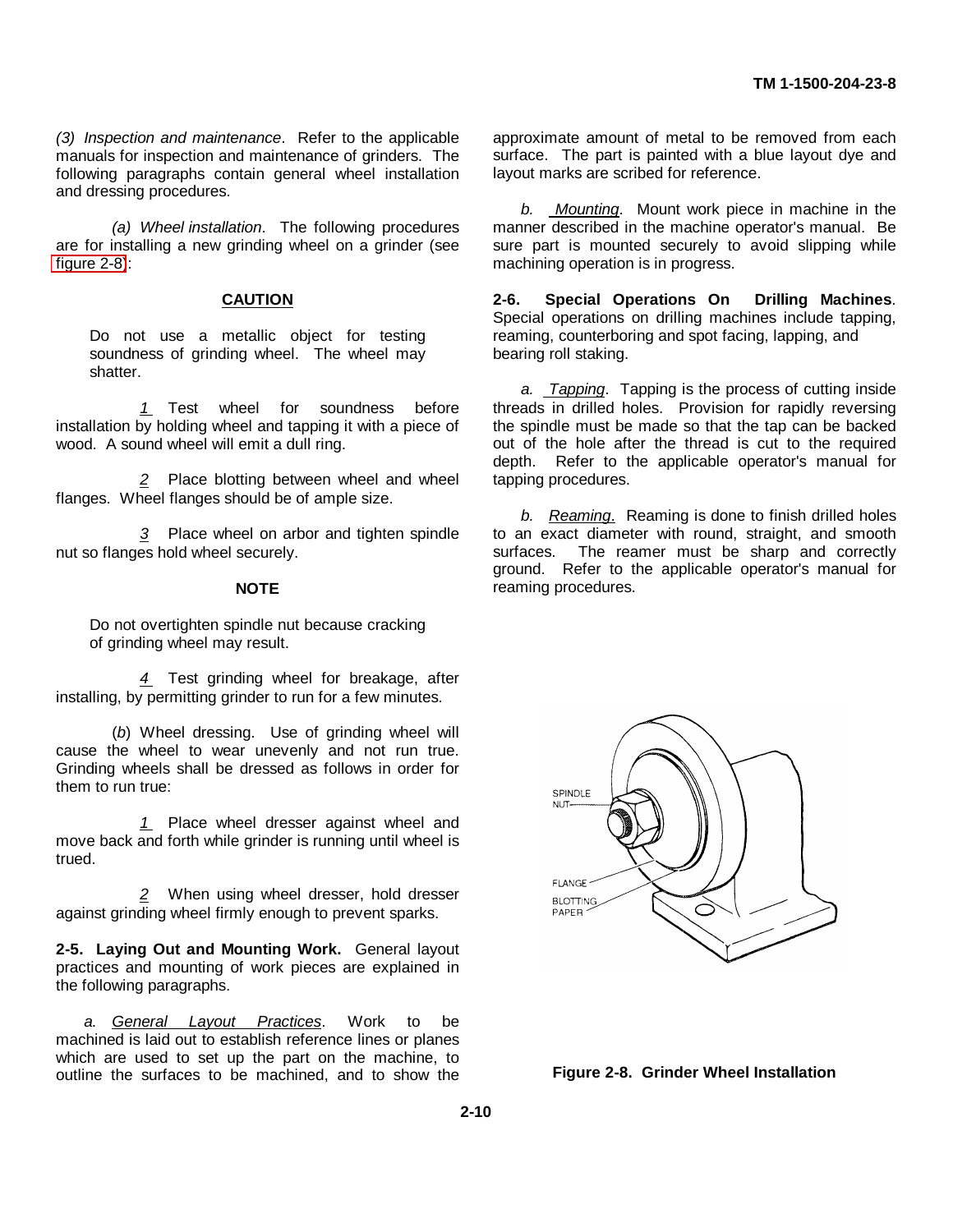*c. Counterboring and Spotfacing*. Counterboring and spotfacing are used to modify existing holes. Counterboring enlarges the end of a hole by cutting a cylindrical surface concentric with the original hole to allow the bolt or screwhead to be sunk below the surface. Spotfacing cuts a smooth, flat surface which is perpendicular to the axis of the hole. This surface usually serves as a seat for the head of a bolt, cap screw, or nut. Refer to the applicable operator's manuals for counterboring and spotfacing procedures.

*d. Lapping* . Lapping is done to produce a geometrically true surface, improve accuracy, or provide a very close fit between contacting surfaces. Since a very minute amount of material is removed from the workpiece, lapping is the final operation.

*e. Bearing Roll Staking*. Slight axial movement of installed bearings can be prevented by bearing roll staking. This method of bearing retention consists of deforming the bearing housing by means of a swaging roller. Refer to the applicable maintenance manual for bearing roll staking procedures.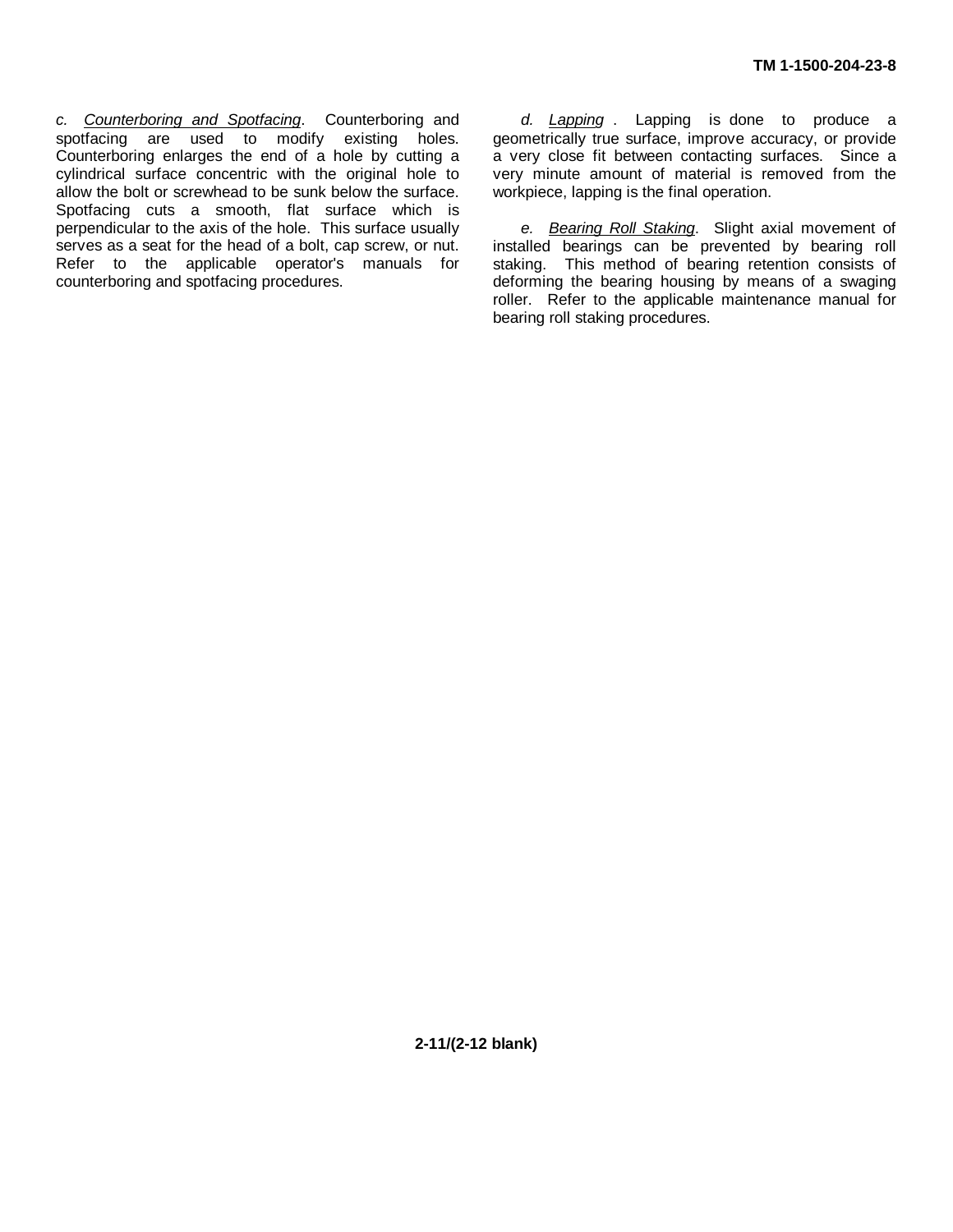## **CHAPTER 3 WELDING SHOP PRACTICES**

<span id="page-21-0"></span>**3-1. General.** Welding is the process of joining metal by fusing the materials while they are in a molten state. The following general paragraphs describe welding shop rules, types of welding, welding materials, aluminum welding, magnesium welding, corrosion-resistant steel and nickel- chromium-iron alloy welding, welding on aircraft, and brazing and silver soldering.

**3-2. Shop Rules.** The practices and procedures described in this chapter pertain to the manufacturing and repair functions of aviation activities and are applicable to all levels of maintenance. Because of the many types of Army aircraft, each shop within the manufacturing and repair section must, of necessity, have personnel trained in general practices and procedures to the extent that different type and model aircraft do not upset a smooth running shop.

a. Responsibility. All supervisory personnel are responsible for a continuing and effective shop safety program. To implement and maintain this program, shop supervisors will utilize bulletin boards, signs, and any other effective method. Shop personnel will cooperate in the shop safety program by making helpful recommendations, and continually exercising care and caution in the operation of all shop equipment. All shop personnel will strive to improve the safety program and be especially alert to observe and correct hazardous conditions and unsafe shop practices. All accidents, no matter how minor, shall be reported to the shop supervisor, and all published instructions regarding safety shall be strictly adhered to. Also, safety engineers and safety officers will ensure that proper safety procedures are adhered to in accordance with AR 385-10, Army Safety Program. The Occupational Safety and Health Act of 1971, OSHA 1910.251; all applicable fire codes, NFPA 410; and other accepted civilian and military safety practices.

b. Shop Housekeeping. Housekeeping is the yardstick by which the shops are judged. A clean, well-arranged shop is a safe shop and reflects credit on all personnel concerned with its operation. The following shop practices shall be observed:

(1) Oil pans or drip pans shall be used where leaking oil, grease, and similar materials may cause

hazardous accumulations on equipment or floors. All spills shall be cleaned up immediately. Approved sweeping compound may be used to remove these materials from the floor.

## **CAUTION**

Floors shall not be cleaned with volatile or flammable liquids. Fire hazard which may damage equipment may result.

(2) Floors shall be maintained smooth and clean, free of all obstructions and slippery substances. Holes and irregularities in floors shall be repaired to maintain a level surface free from tripping hazards.

(3) All unnecessary materials on walls shall be removed and projections shall be kept to a minimum.

(4) Aisles shall be clearly defined and kept free of hazardous obstructions. Where possible, aisles shall be suitably marked by painting.

(5) All machines, work benches, aisles, etc., shall be adequately illuminated.

c. Safety. The various types of welding operations create numerous health and fire hazards unless proper precautions are exercised. The harmful light rays produced by welding flames and arcs may seriously injure the eyes and burn the skin. Poisonous fumes and gases which may cause serious illness are produced in welding operations. The skin may be burned by splashing metal, hot sparks, welding flame or arc, and hot objects which are handled. Severe electric shock is possible from electrically powered welding apparatus. The flame- and heat-producing aspects of welding create a serious fire and explosion hazard wherever welding is done in the vicinity of flammable liquids and gases. In view of the numerous possibilities for injury and damage in welding operations, it is essential that safe practices and standards be observed. The following paragraphs explain welding safety practices.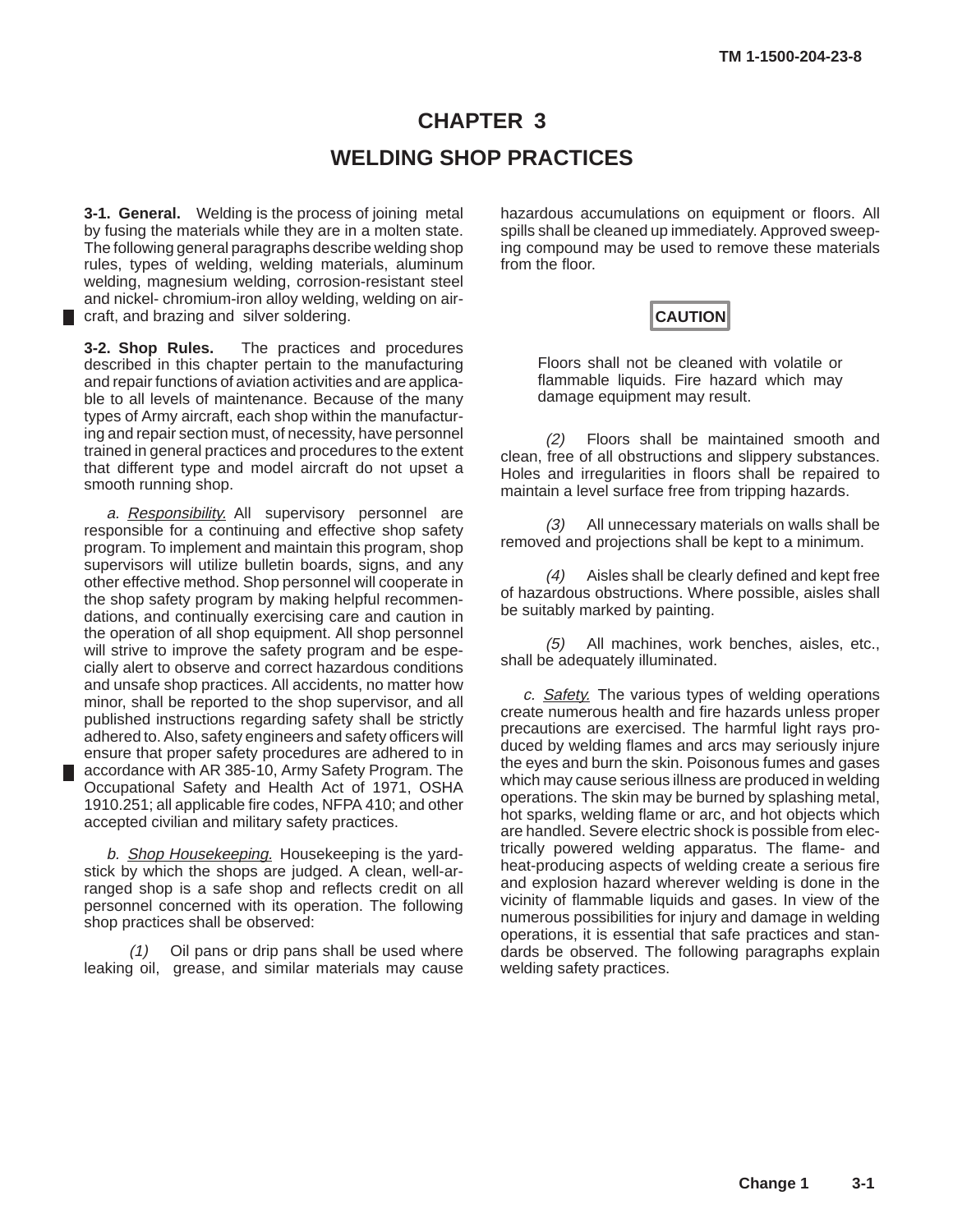<span id="page-22-0"></span>*(1) Personnel protective equipment*. Suitable personal protective clothing and equipment shall be worn by personnel performing welding operations. Helmets, shields, aprons, gloves, gauntlets, or other items of clothing of approved design may be used. Goggles shall be carefully selected on the basis of lens shade which will provide complete protection for type of welding involved.

*(2) Ventilation*. Forced ventilation should be provided when natural ventilation is inadequate to keep concentration of injurious fumes produced in welding operation below harmful levels. Suitable respiratory equipment shall be worn when concentration of injurious fumes cannot be kept below maximum allowable concentrations.

*(3) Fire hazard*. Welding shall not be permitted in the vicinity of flammable or explosive substances. A suitable fire extinguisher shall be provided for all welding units.

*(a) Flammable material*. All flammable material shall be removed from the immediate vicinity of welding operations. Wooden floors and other combustible material which may be subjected to excessive heat or contact with the flame shall be adequately protected. Where removal of flammable material is impractical, a suitable fire-resistant shield shall be placed between flammable material and welding operation. A thorough inspection of surrounding area shall be made upon completion of a welding operation to detect any potential fire.

*(b) Explosive hazards*. Welding shall be prohibited where flammable liquids and gases create a fire or explosion hazard. In confined areas with inadequate ventilation, it is possible for the welding operation itself to produce flammable and explosive gases.

(*c) Fire protection*. Where a fire hazard continues to exist despite reasonable precautionary measures, a fire guard provided with suitable fire extinguishing equipment shall be stationed near welding location.

(*4) Welding of containers*. Tanks, cylinders, and other containers shall never be welded until it has been ascertained that they do not contain flammable or explosive substances.

*(a) Sealed containers*. Sealed containers shall not be worked on until it has been determined that their contents do not present a hazard and venting is provided.

*(b) Draining*. Prior to welding gas tanks and other containers which have contained flammable liquids, all liquid shall be drained from tank. Precautions shall be taken to prevent draining process from creating a fire hazard. The tank shall then be thoroughly washed, steamed, and filled with water. Provide a vent to permit release of pressure which is generated in tank by heat of welding process. Accomplish repairs as soon as possible after tank has been drained and cleaned.

**3-3. Types of Welding**. There are three general types of welding: gas, electric arc, and spot welding. The following paragraphs describe the three types.

a. Gas Welding. Gas welding is accomplished by heating the ends or edges of metal parts to a molten state with a high temperature flame. The flame is produced with a torch burning pure oxygen with acetylene or hydrogen. The metals, when in a molten state, flow together to form a union.

*(1) Gas welding precautions*. The oxygen, acetylene, and the flame used in oxyacetylene welding requires careful handling to prevent injury or damage. Observe the following precautions:

- Do not allow oil or grease to contact welding apparatus. Oil or grease in contact with oxygen equipment, in particular, is extremely dangerous and may result in fire or explosion.
- Do not use acetylene from cylinders at pressures in excess of 15 psi. The special T-wrench provided for opening acetylene cylinders will be left in place while cylinder is in use to permit quick shutoff in an emergency.
- Acetylene and oxygen cylinders will be hand- led with care to prevent damage to cylinders, regulators, or valves. Cylinder valves will be in an immediately accessible location when cylinders are in use to permit quick shutoff in
- an emergency. All cylinders to which a hose is not attached will be provided with protective caps.
- Protect hose from mechanical damage or con- tact with hot metal, open flame, and other destructive agents. Inspect hose periodically for leaks by submerging in water. Do not use a flame to test for leaks. Use only standard ferrules or clamps to secure hose to nipples.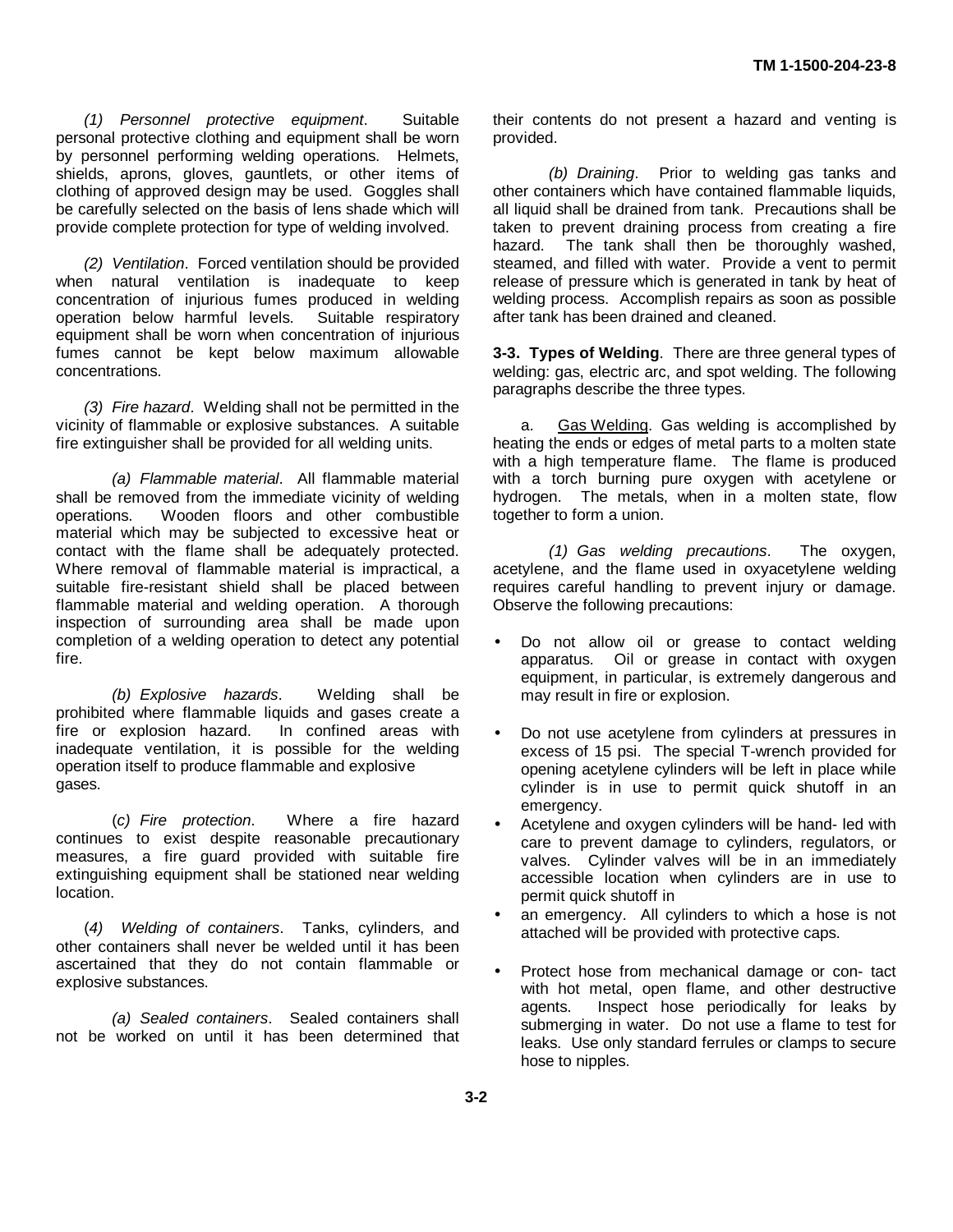- Do not permit flame to contact welding equipment or apparatus. Maintain careful control of welding flame to prevent burns or fire. Keep flame within field of vision of the welder.
- Do not leave torch burning when not in use. Close torch valve when there is no burning.
- Shut off both valves of torch and examine welding tip for obstructions if flashback occurs. Flashback is the momentary extinguishing of the welding flame followed by a rapid re-ignition causing a brief flash and sharp popping noise. A common cause of this condition is clogging of the welding tip by inadvertent contact of the tip with the metal being worked.
- Shut off regulator valves immediately if a hose bursts or escaping gas is ignited.

*(2) Gas welding equipment*. Gas welding equipment consists of torches, tanks, gauges, and hoses, as shown in figure 3-1.

*(3) Inspection and maintenance*. Inspect and maintain gas welding equipment using the following general procedures:

(*a*) Clean torches externally with hot water and dry with a clean cloth. Clean internally by blowing out from both ends using compressed air.

(*b*) Tips should be blown out from both ends and orifice should be cleaned out with appropriate tip reamer which is furnished.

(*c)* Clean hose with warm soapy water and examine for leaks at same time by putting pressure on hose.

(*d*) Examine regulators frequently for leakage.

*b. Electric Arc Welding.* Electric arc welding is a fusion process based on the principle of generating heat with an electric arc jumping an airgap to complete an electrical circuit. Various methods are used for electric arc welding.



OXYGEN ADJUSTING VALVE

**Figure 3-1. Gas Welding Equipment.**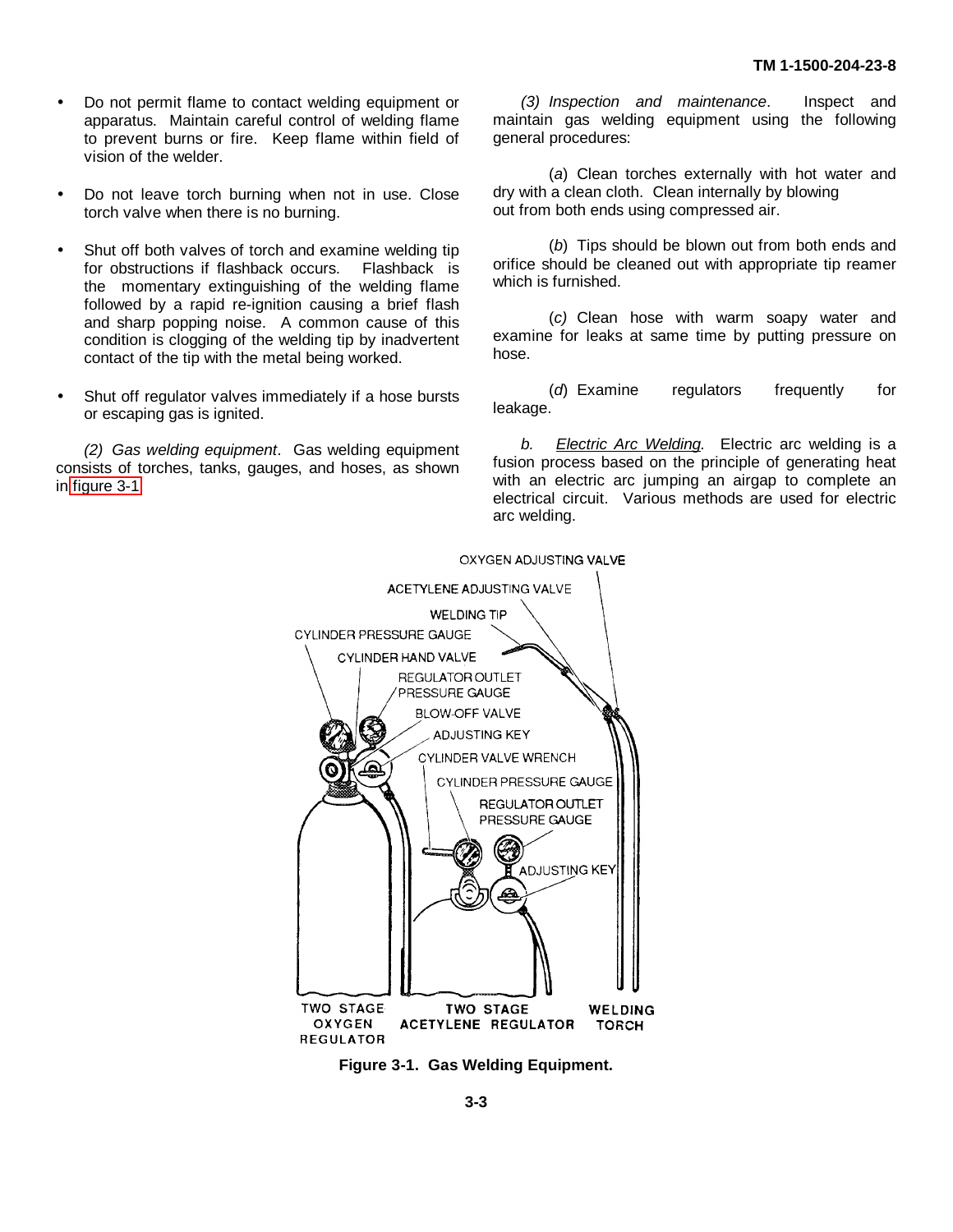*(1) Electric arc welding precautions*. Observe the following precautions:

- Curtains or screens to prevent flash injury to eyes shall be provided around arc welding locations where shop personnel are working.
- When connecting ground cable, make sure that the welding current path will not pass through moving parts including bearings, gears, or anything which could be damaged by electric current.
- Circuits on electric arc welding machines shall be examined only when circuits are dead.
- Do not operate polarity and rotary switches while welding equipment is under load.
- Provide an adequate power ground to motor generator and other electrical welding apparatus.

Major repairs to electrical equipment shall be performed by qualified electricians only.

*(2) Electric arc welding equipment*. Typical electric arc equipment is shown in figure 3-2.

*(3) Inspection and maintenance*. All equipment shall be inspected periodically. Cables shall be examined for defects and loose connections and defective electrode holders shall be replaced. Examine welding terminals for burning or pitting. Tighten all loose connections and replace damaged cables. Refer to the applicable operation and service instructions manual for specific maintenance of particular type equipment.

*c. Spot Welding*. Spot welding is a resistance welding process that fuses metal together using the heat obtained from the resistance to the electric current flow passing through the workpieces.

(*1) Spot welding equipment*. A schematic of spot welding equipment is shown i[n figure 3-3.](#page-25-0)

*(2) Inspection and maintenance*. All equipment shall be inspected periodically. Repair damaged equipment in accordance with the applicable maintenance manual.



**Figure 3-2. Electric Arc Welding Equipment**

**3-4. Welding Materials**. Electrodes, welding rods, and fluxes are described in the following paragraphs.

*a. Electrodes*. Metal-arc electrodes may be grouped and classified as bare electrodes, thinly coated electrodes, and shielded arc or heavy coated electrodes. The type used depends on the specific properties required in the weld deposited, such as: corrosion resistance, ductility, high tensile strength, etc.; the type of base metal to be welded; the position of the weld (i.e., flat, horizontal, vertical, or overhead); and the type of current and polarity required. Steel, aluminum, and magnesium electrodes are described i[n table 3-1.](#page-26-0)

*b. Welding; Rods*. Welding rods are made for various types of carbon steel, cast iron, aluminum, bronze, stainless steel and other metals, and for hard surfacing. Welding rods for the different types of welding are given in [table 3-2.](#page-28-0)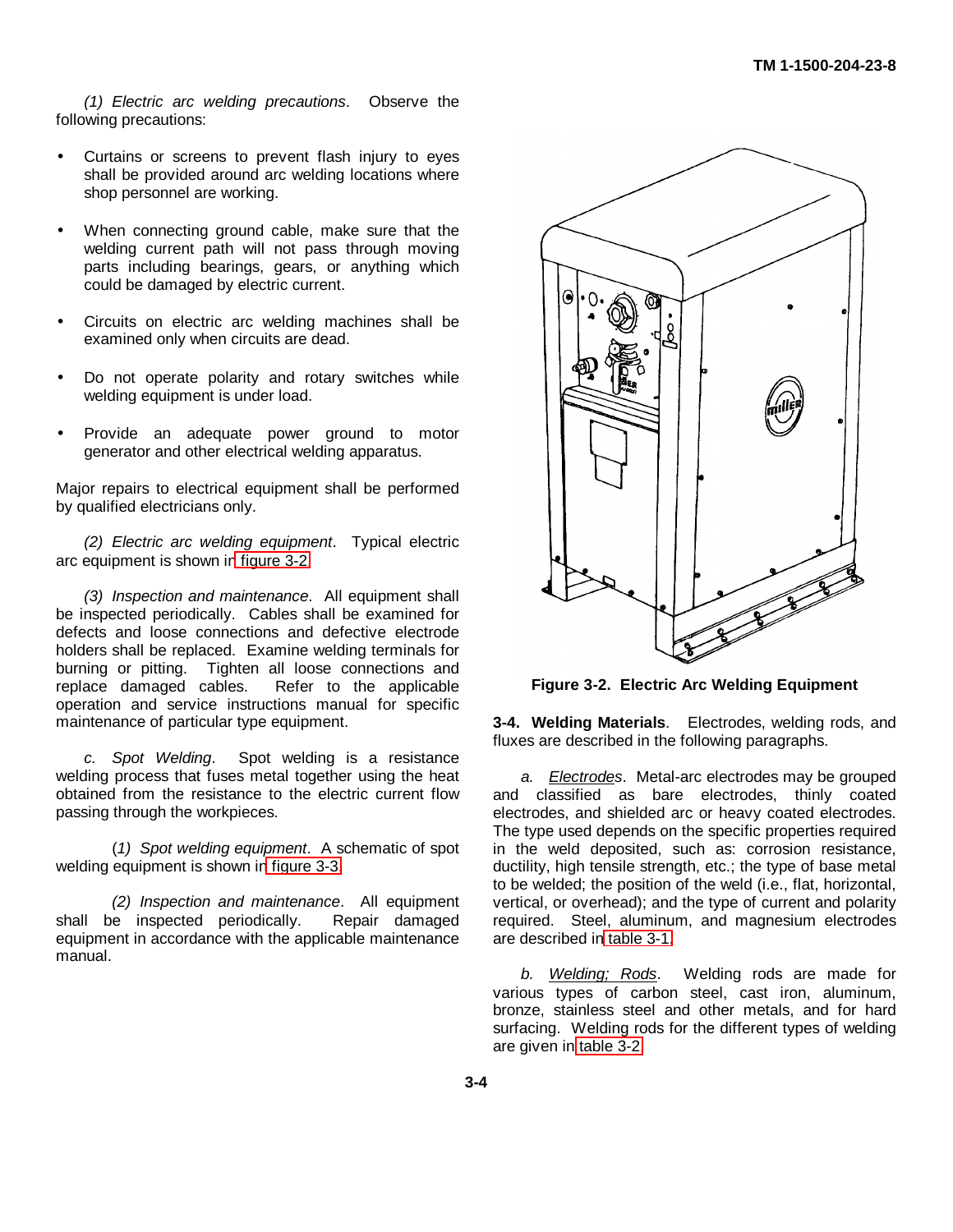<span id="page-25-0"></span>

**Figure 3-3. Welding Equipment Schematic**

*c. Fluxes*. Fluxes are used to clean and promote the fusion process when welding. Different fluxes are used 'or various types of metal. Mix fluxes in accordance with instructions on container.

**3-5. Aluminum Welding**. The following paragraphs cover types of aluminum alloys which can be welded, cleaning procedures, and procedures for gas, arc, and spot welding.

*a. Types of Alloys* Aluminum alloys 1100, 2219, 3003, 5052, 5083, 5086, 5454, 5456, and 6061 may be welded by the use of gas, arc, or spot weld.

*b. Cleaning*. Parts to be welded should be cleaned and deoxidized using the following procedures:

(*1)* Immerse part in solution of 4 to 6 ounces of alkaline cleaner, MIL-C-87936, per gallon of water, maintained at a temperature of 180 to 200°F (82 to 930C), for 5 minutes.

(*2)* Rinse part in cold water.

*(3*) Immerse for 1 minute in a solution of 15 to 17 ounces of aluminum deoxidizer (Aldox) or equivalent, per gallon of water.

(*4*) Rinse in water heated to temperature of 170 to 190 $\degree$ F (77 to 88 $\degree$ C), and air-dry.

(*5)* Measure contact surface resistance with a micrometer. Contact surface resistance must be less than 1000 microhms.

*(6*) Deoxidize parts by one of the following methods when the inert-arc process is to be used.

(*a*) The chemical method consists of immersing the part in a solution of 10 percent nitric acid, Federal Specification O-N-350, and 0.25 percent hydrofluoric acid, MIL-A-24641, for 5 minutes. Rinse in hot water and dry with compressed air.

*(b*) The mechanical method consists of abrading the edges to be welded 1-1/2 inches deep on both sides.

*c. Aluminum Gas Welding*. The following paragraphs describe aluminum gas welding practices and procedures.

*(1) Material thickness requirement*. Gas welding should be confined to materials from 0.031 to 0.125 inch in thickness.

*(2) Edge preparation*. On thin material up to about 1/16 inch thick, edges should be formed to a 90 degree flange about the same height as the thickness of the material or higher.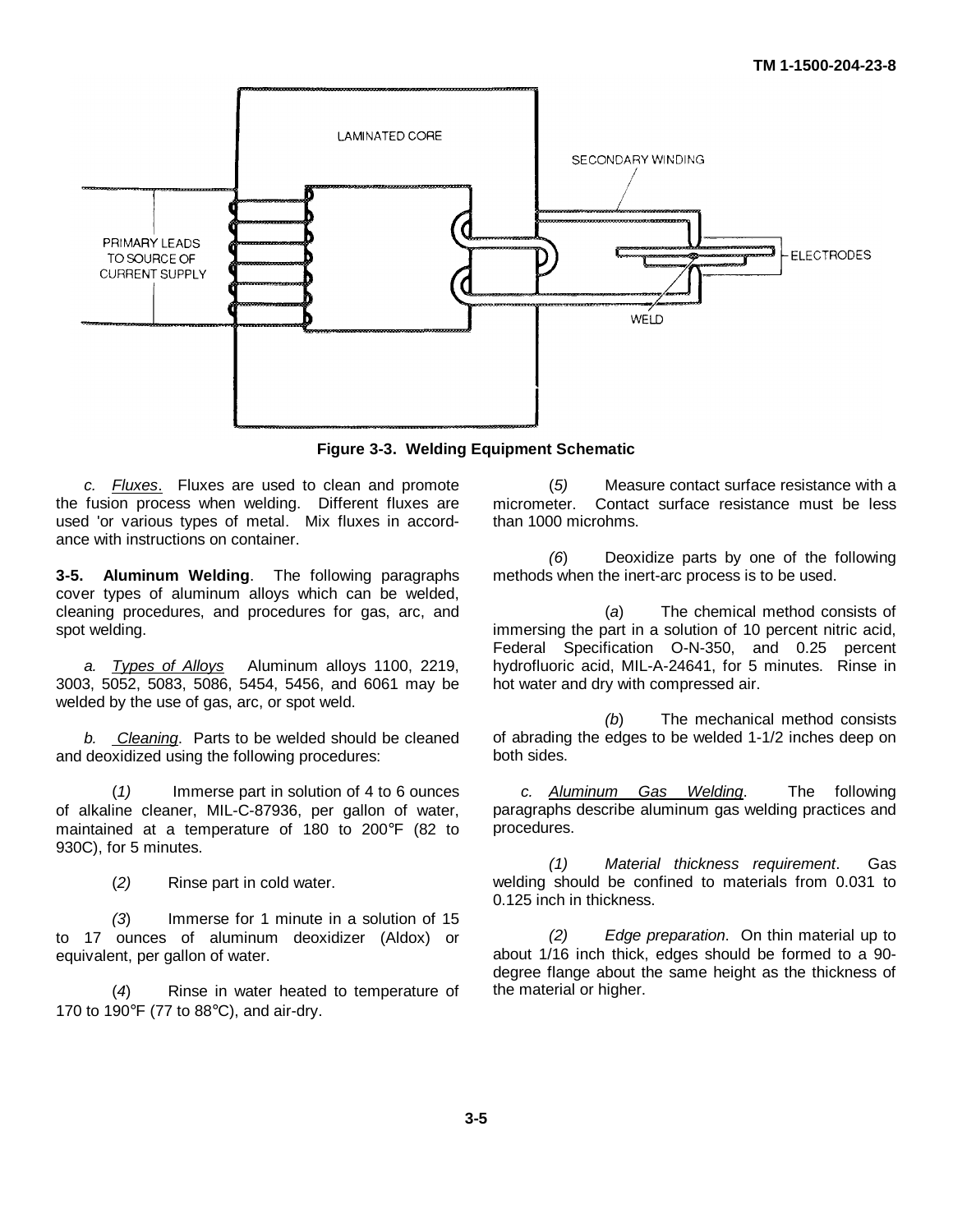<span id="page-26-0"></span>

| Electrode<br>material                    | <b>Sizes</b>                               | Class                   | Specifi-<br>cation | Polarity | Electrode | Work     | Use                                                                              |
|------------------------------------------|--------------------------------------------|-------------------------|--------------------|----------|-----------|----------|----------------------------------------------------------------------------------|
| Nickel Chrominum<br>Iron Alloy (Inconel) | $1/16$ , $3/32$ , $1/8$ ,<br>and 5/32 inch | ENiCrFe-5               | <b>AWS A5.14</b>   | Reverse  | Positive  | Negative | Joining of nickel chromium iron<br>alloy to corrosion-resistant steel            |
| Steel                                    | 5/64, 3/32, 1/8,<br>5/32, and 3/16<br>inch | E6012                   | <b>AWS A5.1</b>    | Straight | Negative  | Positive | Weldable low and mild carbon<br>steels on poor fit-up in all positions           |
| Steel                                    | 1/8, 5/32, and<br>$3/16$ inch              | E7014                   | <b>AWS A5.1</b>    | Reverse  | Positive  | Negative | Weldable low and mild carbon<br>steels on poor fit-up in all positions           |
| Steel                                    | 5/64 and 3/32<br>inch                      | E10013                  | MIL-E-6843         | Straight | Negative  | Positive | Welding of chrome-molybdenum<br>(4130) and chrome-nichel-<br>molybdenum (NE8630) |
| Steel                                    | 1/8 and 5/32<br>inch                       | E10020                  | MIL-E-6843         | Reverse  | Positive  | Negative | Same as Class E10013 except used<br>where deeper penetration is desired          |
| Steel                                    | 5/64, 3/32, 1/8,<br>and 5/32 inch          | Class 5<br>Type 347     | MIL-E-22200/2      | Reverse  | Positive  | Negative | Welding 18-8 corrosion-<br>and heat-resistant steels<br>conforming to MIL-S-6721 |
| Steel                                    | $1/8$ inch                                 | Class B                 | 57-203-5           | Reverse  | Positive  | Negative | Refacing of worn edges<br>of cutting tools and dies                              |
| Aluminum                                 | $3/32$ , $1/8$ , $5/32$ ,<br>and 3/16 inch | E1100<br>E3003<br>E4043 | MIL-E-15597        | Reverse  | Positive  | Negative | Welding of aluminum and<br>aluminum alloys                                       |

#### **Table 3-1. Electrodes**

**3-6**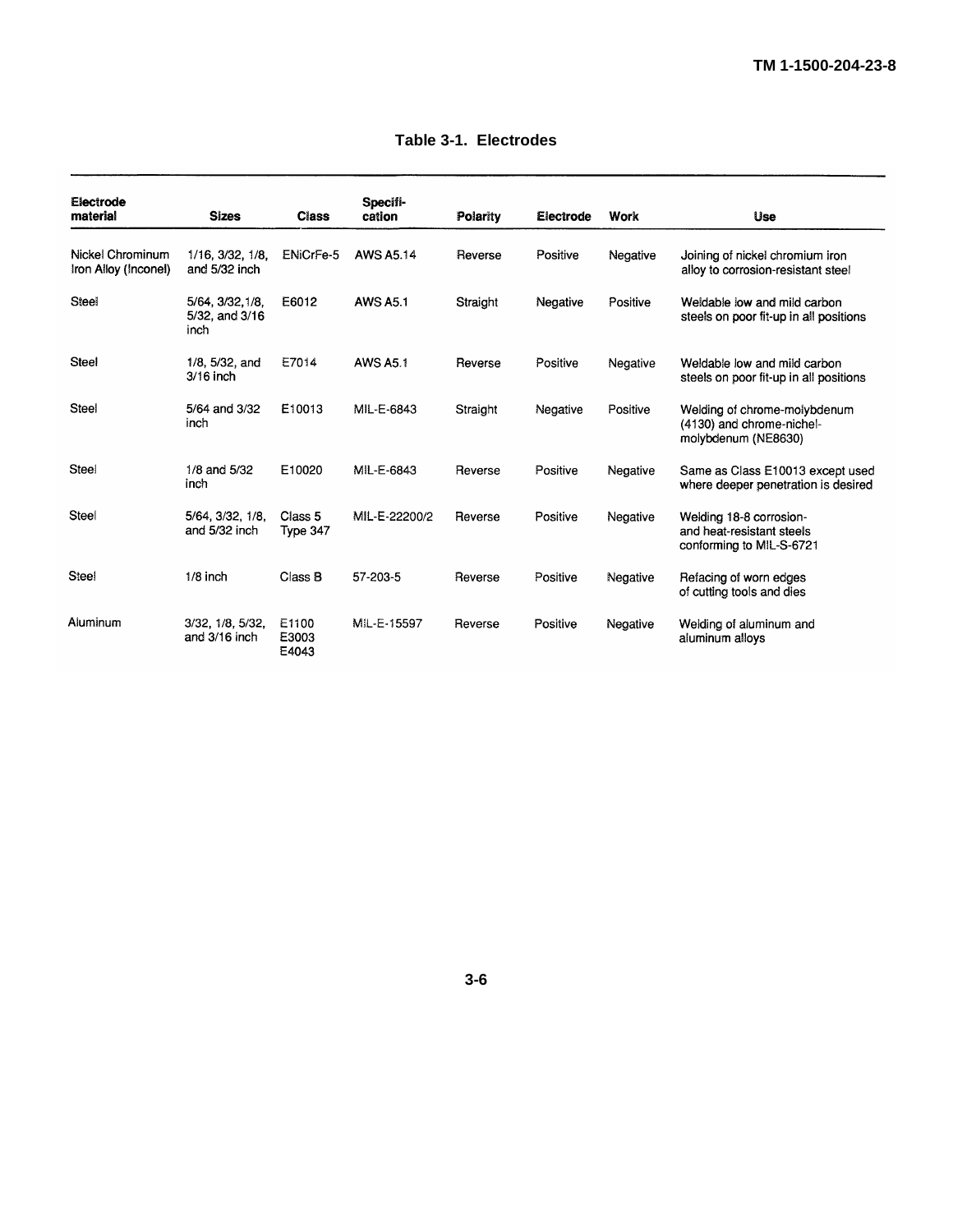| Electrode<br>material | <b>Sizes</b>                    | Class | Specifi-<br>cation           | Polarity | Electrode | Work     | <b>Use</b>                                                  |
|-----------------------|---------------------------------|-------|------------------------------|----------|-----------|----------|-------------------------------------------------------------|
| Aluminum              | 1/4 and 3/64<br>inch            |       | <b>AWS A5.10</b>             | Reverse  | Positive  | Negative | Semiautomatic and machine<br>MIG welding of aluminum alloys |
| Aluminum              | $3/16$ inch                     |       | <b>EUTECTIC</b><br>No. 2101E | Reverse  | Positive  | Negative | Heavy aluminum castings,<br>long joints and filler          |
| Magnesium             | 3/32, 1/8, 3/16<br>and 1/4 inch |       | <b>AWS A5.19</b>             | Reverse  | Positive  | Negative | Magnesium-aluminum-<br>zinc alloys                          |

| Table 3-1. Electrodes (Continued) |  |
|-----------------------------------|--|
|-----------------------------------|--|

**3-7**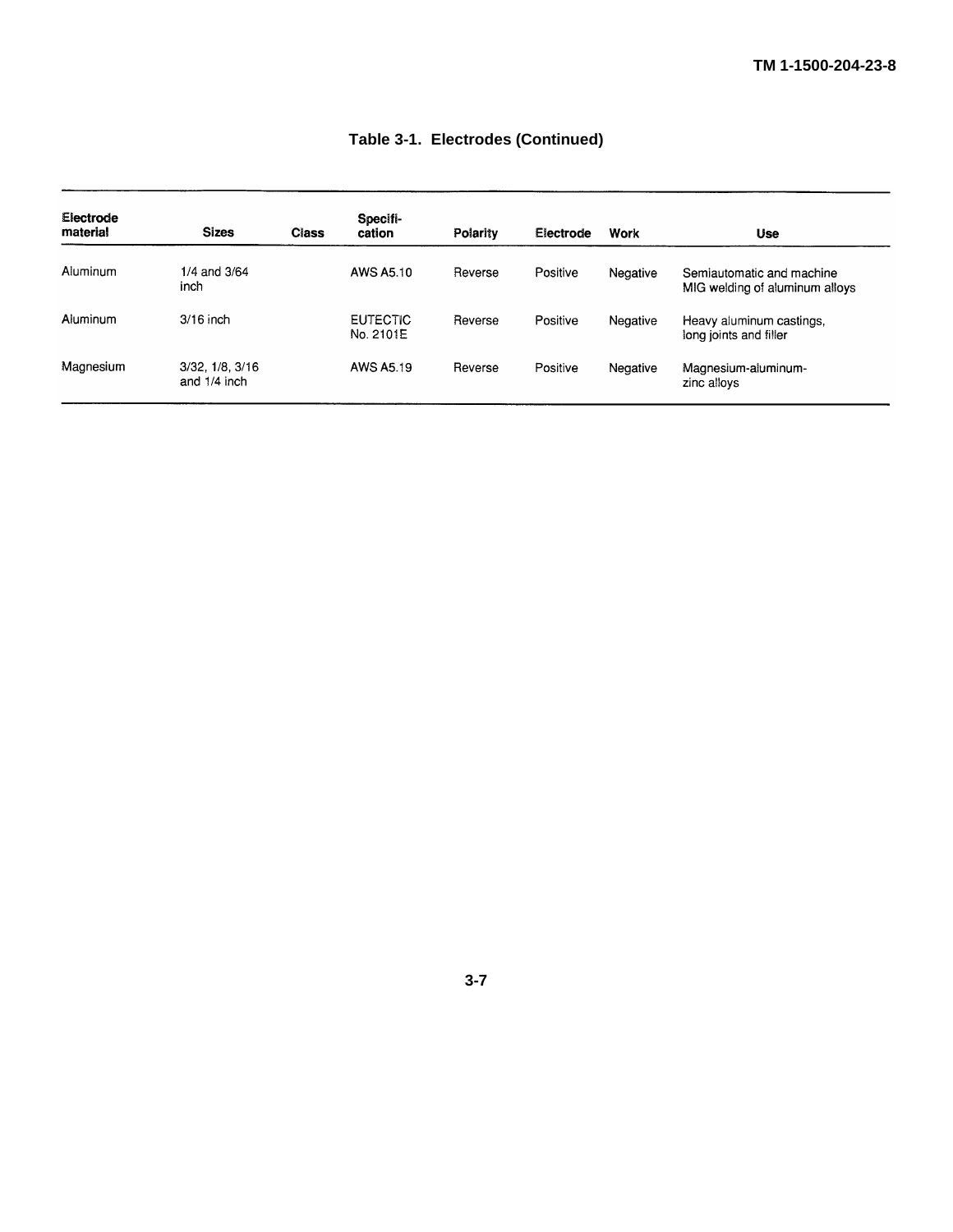<span id="page-28-0"></span>

| <b>Type rod</b>                           | Type or<br>grade    | <b>Class</b>      | Specification    | <b>Use</b>                                                                                       |
|-------------------------------------------|---------------------|-------------------|------------------|--------------------------------------------------------------------------------------------------|
| Aluminum                                  |                     | R <sub>1100</sub> | <b>AWS A5.10</b> | 1100 and 3003 only                                                                               |
| <b>Aluminum Alloy</b>                     |                     | R4043             | <b>AWS A5.10</b> | 4043, 5052, 6053, and<br>6061                                                                    |
| <b>Brass</b>                              | Type I              | RBCuZn-A          | QQ-R-571         | <b>Brass</b>                                                                                     |
| <b>Bronze</b>                             | Type I              | RBCuZn-C          | $QQ- R-571$      | Brass, bronze, alloy steels<br>and cast steels                                                   |
| Cast Iron                                 |                     | <b>WD-G112</b>    | 57-203-4         | Gray iron and other low<br>stressed iron castings                                                |
| Chromium, Cobalt,<br>Tungsten             |                     | WD-RCOCRW-1       | 57-203-12        | Steel tail skid shoes                                                                            |
| Magnesium Alloy                           | Grade A             |                   | <b>AWS A5.19</b> | Sheet, extrusions, tubing,<br>and castings of Grade A                                            |
| <b>Magnesium Alloy</b>                    | Grade C             |                   | <b>AWS A5.19</b> | Sheet, extrusions, tubing,<br>forging, and castings mag-<br>nesium aluminum, zinc<br>composition |
| Nickel, Chromium,<br>Iron Alloy (Inconel) |                     | RNiCrSe-5         | <b>AWS A5.14</b> | Gas welding of nickel<br>chromium iron alloy in<br>annealed condition only                       |
| Nickel, Chromium,<br>Iron Alloy           |                     |                   | <b>AWS A5.9</b>  | Arc welding of 18-8<br>corrosion-resistant steels                                                |
| Steel                                     | Type I<br>Grade 3E  | 1                 | MIL-R-5632       | General purpose welding of<br>low and mild carbon steels                                         |
| <b>Steel</b>                              | Type II<br>Grade 3G | $\overline{c}$    | MIL-R-5632       | Gas welding of chrome-<br>molybdenum (4130) and<br>chrome-nickel-molybdenum<br>(NE 8630)         |
| Steel, Corrosion-<br>Resistant            | 347                 |                   | <b>AWS A5.9</b>  | 18-8 and 19-9 Corrosion-<br>and heat-resistant steels                                            |

#### **Table 3-2. Welding Rod Information**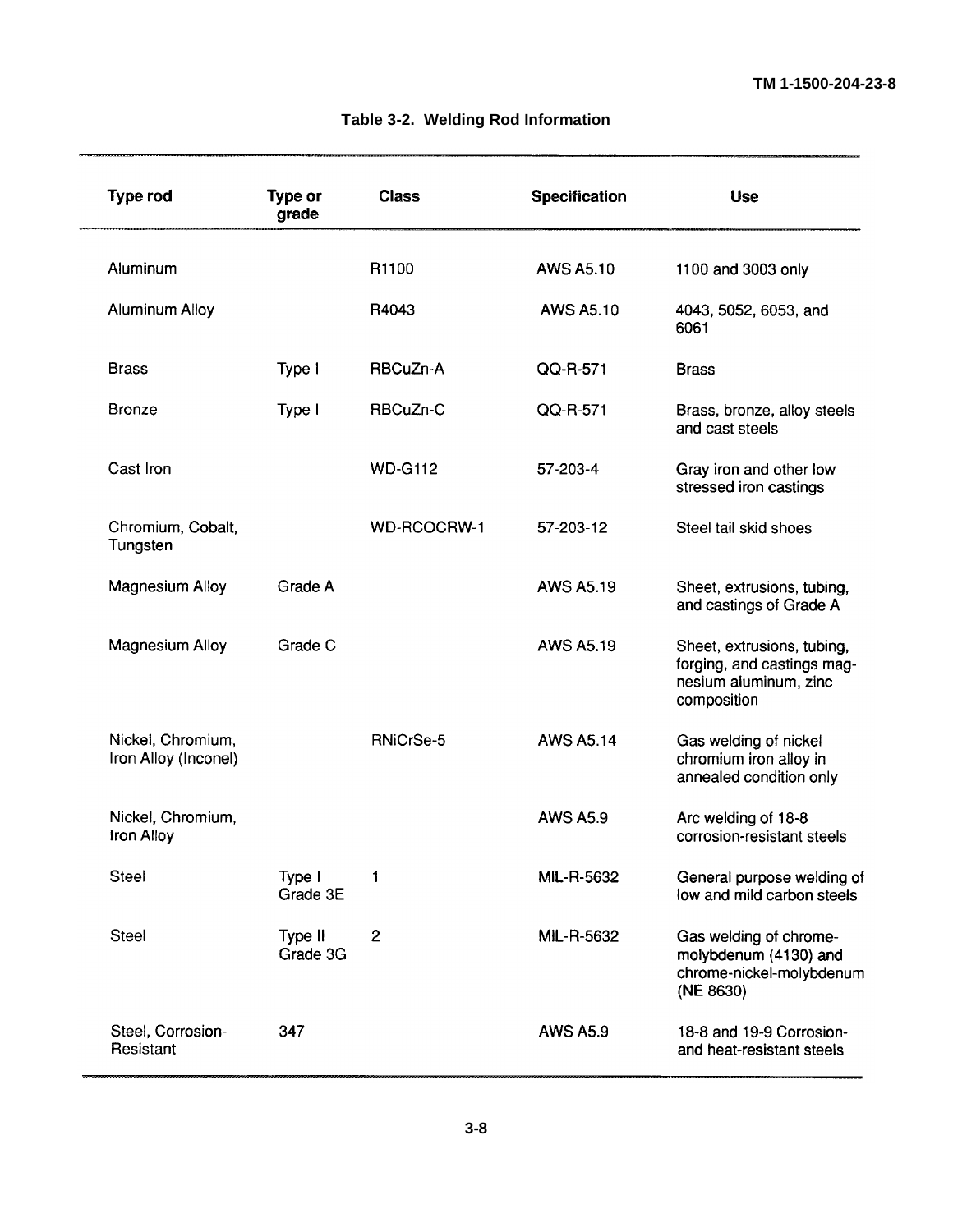<span id="page-29-0"></span>

**REDUCING FLAME** 5700 F



NEUTRAL FLAME 5850 F



#### **OXIDIZING FLAME** 6300 F **Figure 3-4. Gas Welding Flames**

*(3) Jigs.* Use jigs designed to minimize heat loss using point contact. All contact points should be rounded, including holddown clamps, to permit aluminum to expand while materials are being welded. It is also desirable to tack weld whenever possible.

*(4) Flame adjustment.* The welding flame, as shown in figure 3-4, should be neutral in order to achieve the best speed and a clean weld of good soundness.

*(5) Welding technique.* Gas weld using the following **procedures:** 

(a) Apply flux to welding rod and surface to be welded.

*(b)* Pass flame over starting point in small circles until flux melts.

*(c)* Scrape rod over surface at about 3- to 4 second intervals, permitting rod to come clear of flame each time, otherwise rod will melt before parent metal and it will be hard to note when welding should start.

*(d)* After flux melts, base metal must be melted before rod is applied.

#### **NOTE**

The forehand method of welding is best for aluminum because the flame points away from the complete weld and preheats the edges to be welded.

*(e)* Remove flux residue by scrubbing with a bristle brush and hot water; immerse part in a 10 percent solution of sulfuric acid, Federal Specification O-S-809, rinse, and dry with compressed air.

*(f)* Visually examine completed weld for cracks, porosity, fusing defects, and undercutting. Chip and grind out damaged welds before rewelding.

#### **NOTE**

#### Never use a torch to remove a weld.

*d. Aluminum Arc Welding.* Arc welding should be accomplished using inert gas to shield the arc. The use of inert gas as a shield produces a clean, sound weld without the use of corrosive fluxes. Defects, probable causes, and remedies are given i[n table 3-3.](#page-30-0)

*(1) Gas.* Use either argon or helium for the shield. Argon, MIL-A-18455, is the preferred gas.

*(2) Electrodes.* Electrodes used for arc welding should conform to AWS A5.10. Use electrodes according to the following procedures:

*(a)* Hold electrode in a nearly vertical position.

*(b)* Move electrode along seam in a straight line at a uniform rate.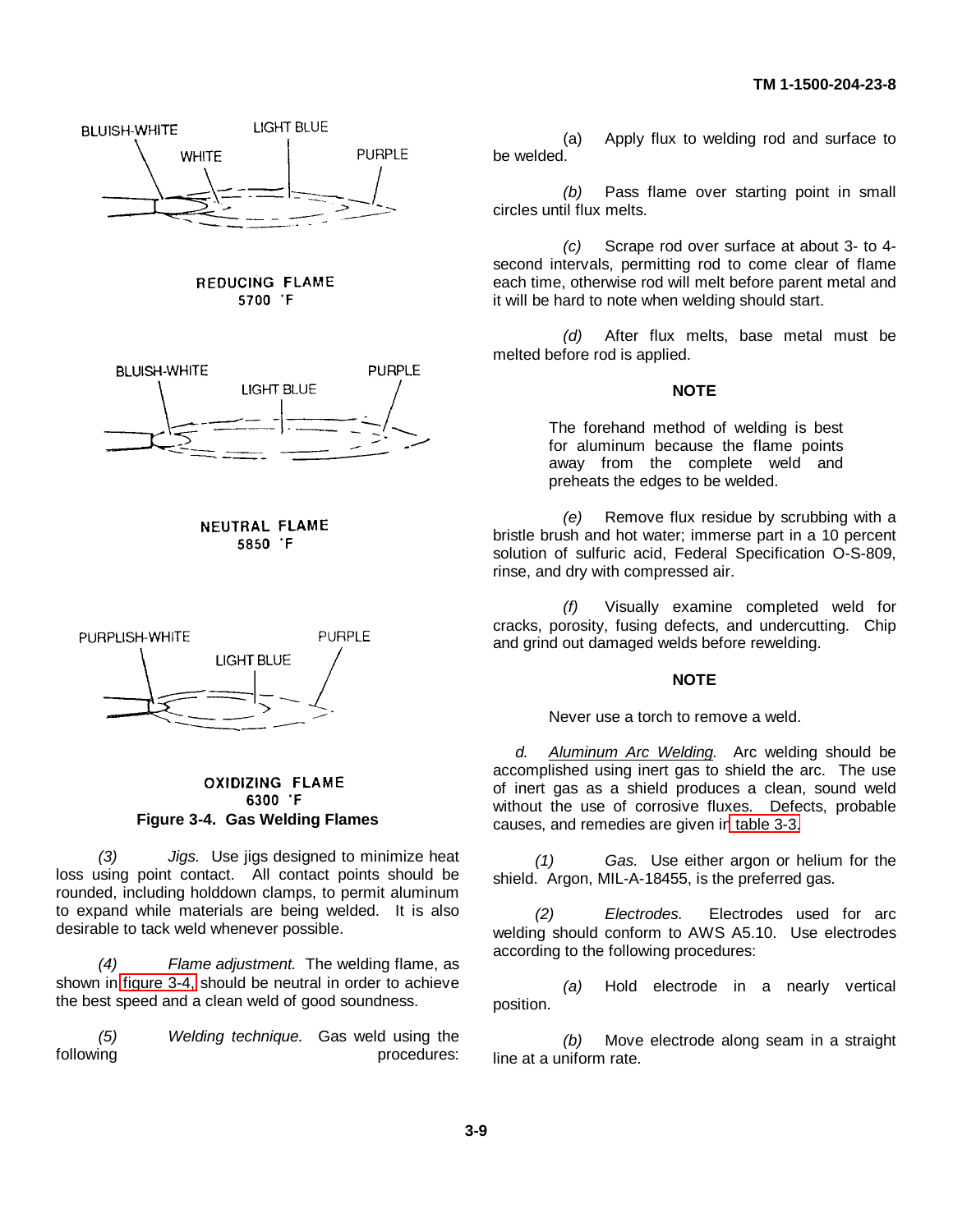----------

<span id="page-30-0"></span>

|    | <b>Defects</b>            |    | <b>Probable cause</b>          | Remedy                                                                                                |
|----|---------------------------|----|--------------------------------|-------------------------------------------------------------------------------------------------------|
| 1. | Porous welds              | a. | Short arc                      | Hold longer arc. Use proper electrode.                                                                |
|    |                           | b. | Insufficient puddling time     | Allow sufficient puddling time for gases to escape.                                                   |
|    |                           | C. | Impaired base metal            | Remove impurities in base metal.                                                                      |
|    |                           | d. | Incorrect current              | Use proper current.                                                                                   |
|    |                           | е. | Improper welding technique     | Use weaving motion to eliminate pin holes.                                                            |
| 2. | Incomplete<br>penetration | a. | Speed too fast                 | Weld slowly enough to get good root penetration.                                                      |
|    |                           | b. | Electrode too large            | Select electrode according to welding groove size.                                                    |
|    |                           | C. | Current too low                | Use sufficient current.                                                                               |
|    |                           | d. | Faulty preparation             | Calculate electrode penetration properly. Leave<br>proper free space at bottom of weld.               |
| З. | Warping                   | a. | Shrinkage of weld metal        | Use intermittent welds. Control cooling.                                                              |
|    |                           | b. | Faulty clamping of parts       | Clamp parts properly.                                                                                 |
|    |                           | С. | Faulty preparation             | Peen joint edges before welding. Space parts<br>properly.                                             |
|    |                           | d. | Overheating at joints          | Increase travel speed. Use high speed, moderate<br>penetration electrodes.                            |
| 4. | Poor fusion               | a. | Incorrect speed                | Use correct speed.                                                                                    |
|    |                           | b. | Current improperly<br>adjusted | Use proper current to allow deposition and pene-<br>tration.                                          |
|    |                           | С. | Faulty preparation             | Use proper cleaning, edge preparation, and<br>positioning.                                            |
| 5. | Poor fusion               | a. | Improper electrode size        | Select proper electrode.                                                                              |
|    |                           | b. | Improper welding technique     | Weave must be sufficient to meld sides of joint.<br>Prevent weld metal from curling away from plates. |

#### **Table 3-3. Arc Welding Defects, Causes, and Remedies**

----------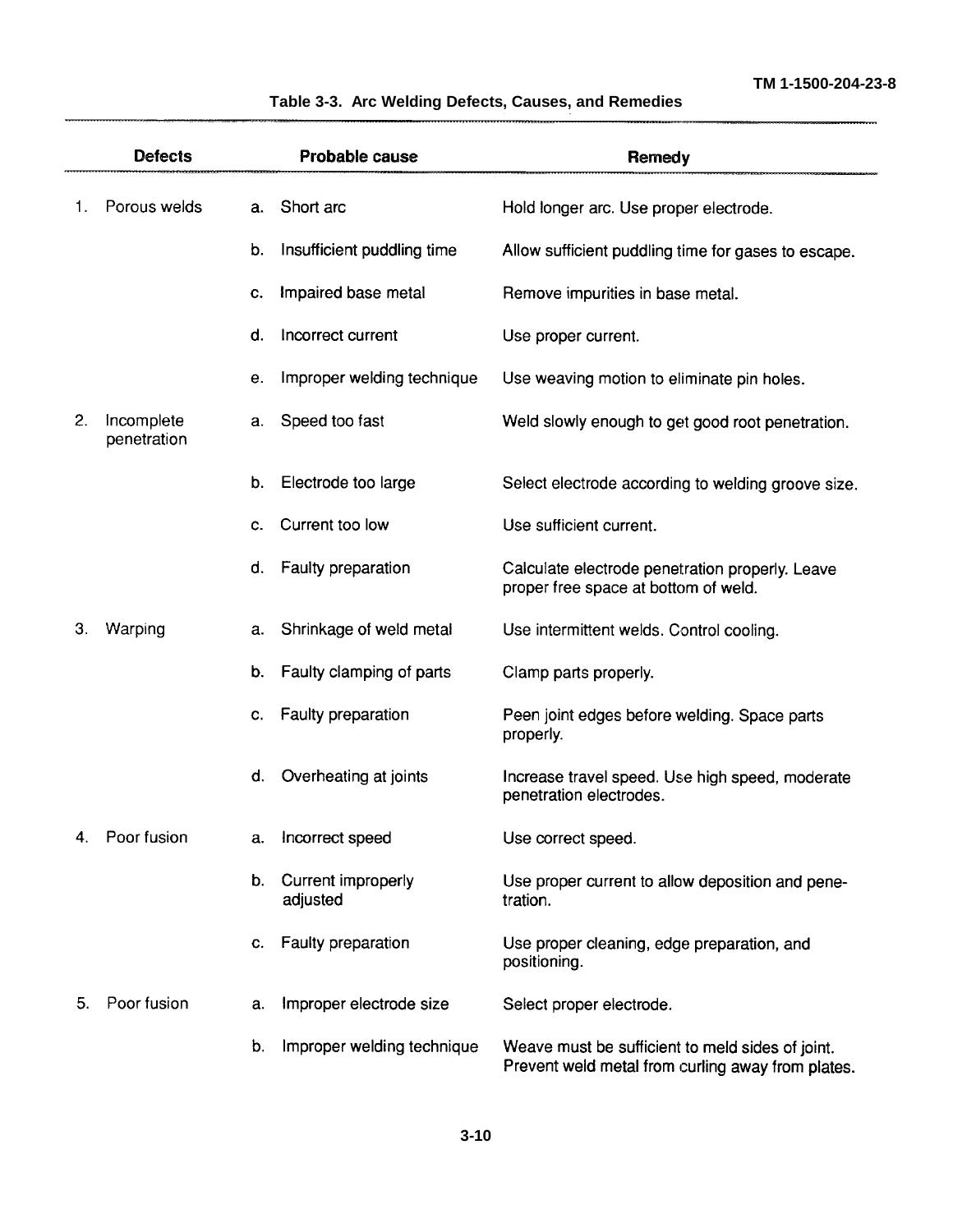<span id="page-31-0"></span>

|    | <b>Defect</b>        |    | <b>Probable cause</b>                   | Remedy                                                                                                                                                 |
|----|----------------------|----|-----------------------------------------|--------------------------------------------------------------------------------------------------------------------------------------------------------|
| 6. | <b>Distortion</b>    | а. | Uneven heating                          | Distribute welding properly.                                                                                                                           |
|    |                      | b. | Improper sequence                       | Examine structure and use proper sequence.                                                                                                             |
|    |                      | c. | Deposited metal shrinks                 | Tack or clamp parts properly. Form parts before<br>welding. Dispose of rolling or forming strains<br>before welding.                                   |
| 7. | <b>Cracked welds</b> | а. | Wrong electrode                         | Use proper electrode.                                                                                                                                  |
|    |                      | b. | Weld and part sizes<br>unbalanced       | Adjust weld size to part size.                                                                                                                         |
|    |                      | С. | <b>Faulty welds</b>                     | Make sound welds with good root fusion.                                                                                                                |
|    |                      | d. | Faulty preparation                      | Heat parts before welding. Allow joints a proper and<br>uniform free space.                                                                            |
|    |                      | е. | Rigid joint                             | Design structure and welding procedure to eliminate<br>rigid joints. Weld from center toward edges.                                                    |
| 8. | Poor appearance      | a. | <b>Faulty connections</b>               | Use a uniform weave.                                                                                                                                   |
|    |                      | b. | Overheated                              | Avoid overheating. Improper use of electrode and<br>travel speed.                                                                                      |
|    |                      | С. | Wrong arc and current<br>voltage        | Avoid overly high current.                                                                                                                             |
| 9. | Undercutting         | a. | <b>Faulty electrode</b><br>manipulation | Use a uniform weave in butt welding. Avoid excess<br>weaving. Hold electrode at safe distance from<br>vertical plane in making horizontal fillet weld. |
|    |                      | b. | Improper electrode                      | Avoid using overly large electrodes.                                                                                                                   |
|    |                      | С. | Current too high                        | Use moderate current and weld slowly.                                                                                                                  |

**Table 3-3. Arc Welding Defects, Causes, and Remedies - CONT**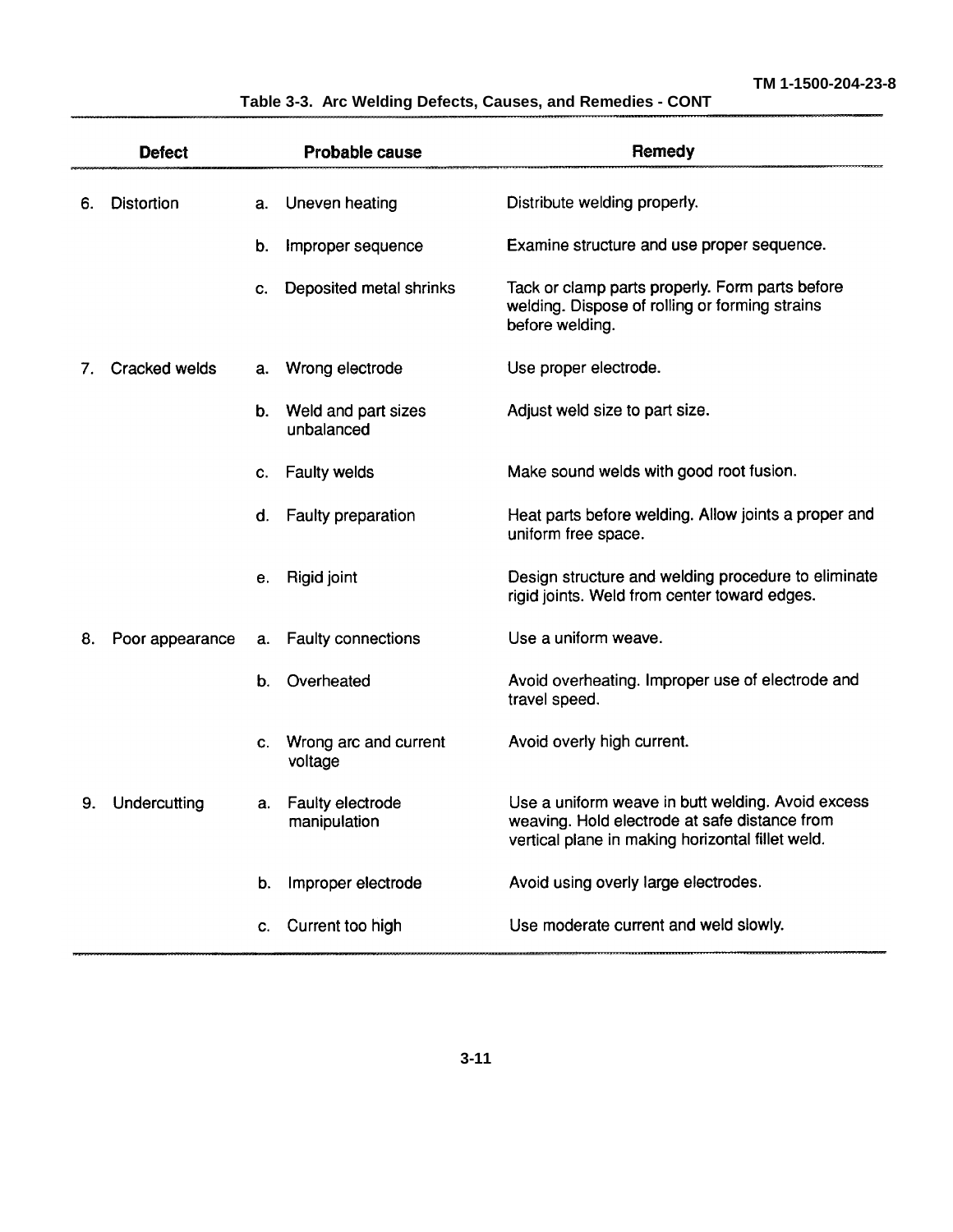(c) Welds should be made in one pass whenever possible.

(3) Striking the arc. The following procedures are for striking the electric arc when arc welding aluminum.

(a) Brush electrode over surface of base metal like striking a match, as shown in figure 3-5. Attempts to strike an arc by touching electrode to the piece to be welded will usually cause sticking.

#### **NOTE**

A short arc (1/8 to 3/16 inch) is most desirable.

(b) When arc goes out, restart arc 1/2-inch back of preceding crater to avoid burning through sheet.

e. Aluminum Spot Welding. The following paragraphs describe aluminum spot welding practices and procedures. Confine spot welding to alloys 1100 and 3003, and Alclads 2219, 5052, 5083, 5086, 5454, 5456 and 7075.

(1) Preparation. Position equipment and controls to prevent current flow until force is applied to the electrodes.



**Figure 3-5. Brush Method of Starting Electric Arc.** 

(2) Spot spacing. Spacing will not exceed  $\pm 1/8$ inch between welds in the same row and  $\pm$ 1/16 inch between welds in adjacent rows.

(3) Joint thickness. Joint thickness must not exceed four times the thickness of the thinner material.

#### **NOTE**

Do not join more than two sections of the material by one spot weld.

(4) Machine settings. Machine settings are given in the applicable maintenance manual.

(5) Weld sequence. Start all welds at center of sheet and work toward each end.

**3-6. Magnesium Welding.** Welding of magnesium can be accomplished by the use of gas, arc, or spot weld, depending on the alloy, nature of the parts, and the end usage. The following paragraphs cover cleaning procedures and procedures for gas, arc, and spot welding.

**WARNING**

The vapors from some chlorinated solvents (e.g., carbon tetrachloride , trichloroethylene, and perchloroethylene) break down under the ultraviolet radiation of an electric arc to form a toxic gas. Avoid welding where such vapors are present. Furthermore, these solvents vaporize easily and prolonged inhalation of the vapor can be hazardous. These organic vapors should be removed from the work area before welding is begun.

a. Cleaning. Clean oil, grease, and dirt from area to be welded using acetone or denatured alcohol[. After cleaning, remove oxide or chemical treatment using steel wool. Sand, mill, or file abutting edges to give a clean, smooth surface and to remove edges left by shearing.

b. Magnesium Gas Welding. Oxyacetylene, oxyhydrogen, or oxycarbohydrogen gas may be used for this method of welding. Oxycarbohydrogen is the preferred gas. Limit gas welding to butt or corner joints because the flux is an active corroding agent and must not become entrapped in the weld. The following paragraphs describe magnesium gas welding practices and procedures.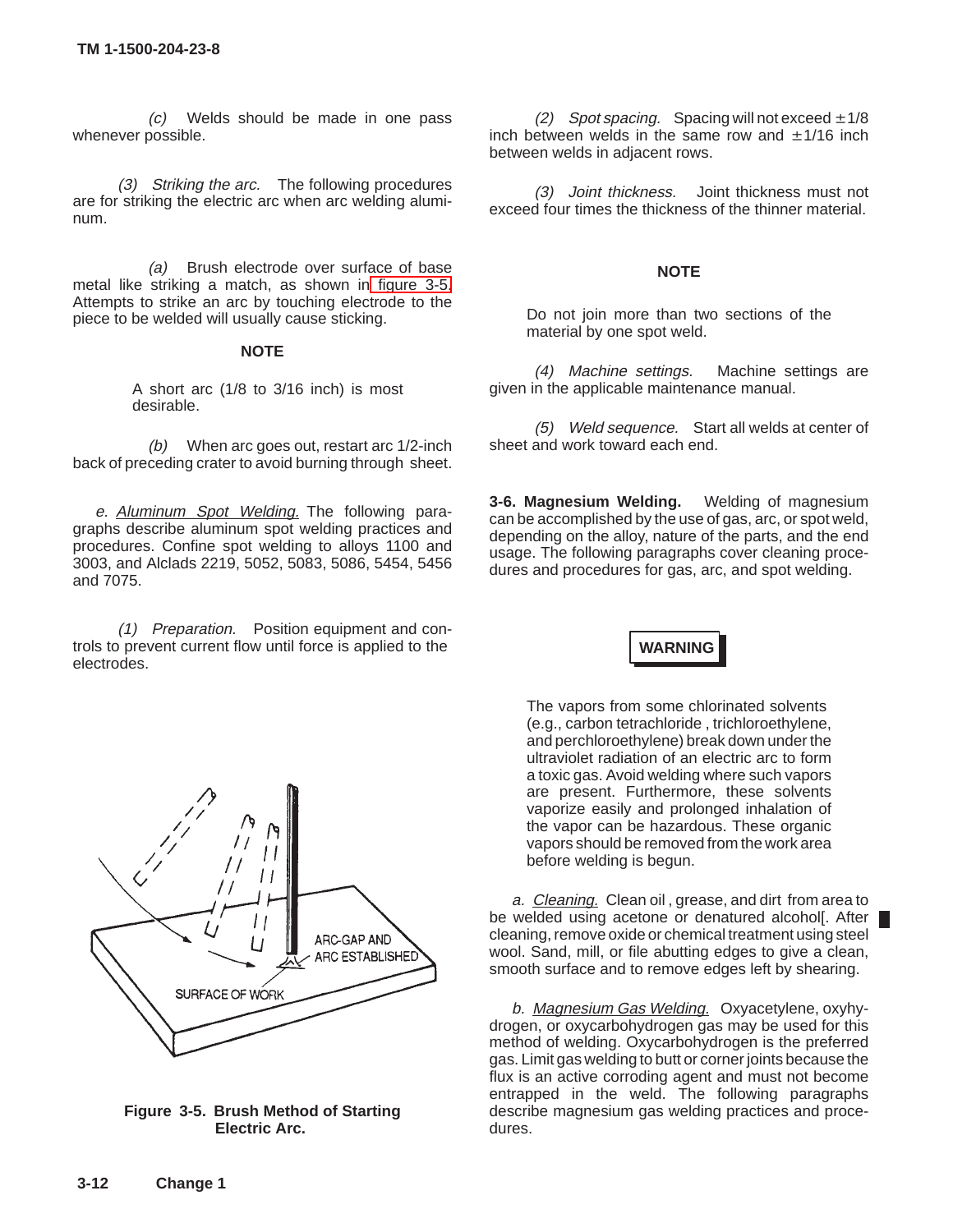(1) Joint preparation. Prepare joints using the following procedures:

(a) Stock less than 0.040-inch thick may be flanged 1/16 to 1/8 inch.

(b) Sheets 0.040- to 0.125-inch thick are simply butted together leaving 1/16- inch gap.

(c) Sheets thicker than 0.125 inch should be beveled to a 90-degree vee, leaving 1/16-inch rootface.

(2) Flame adjustment. Use a neutral flame. Gas pressure and orifice diameter vary with thickness of material (refer to table 3-4).

(3) Jigs. Secure all work in jigs.

## **CAUTION**

In case of a magnesium fire, use clean, dry sand or talcum powder, Federal Specification A-A-42, or clean, dry, unrusted cast iron chips. Sprinkle a 1/2-inch layer over area. Do not use water or any standard liquid or foamtype fire extinguisher: an explosion may result.

(4) Tack weld. After brushing on flux, tack weld at intervals of 1-1/2 to 3 inches.

(5) Finish weld. Finish weld using the following procedures:

(a) Preheat workpiece using a fanning action with the torch. This procedure gradually fuses the flux .

(b) Hold rod in outer flame until base metal starts to melt, forming a puddle.

(c) Move torch along in a straight line as rapidly as possible.

(d) Dip rod into puddle intermittently.

(e) Lift torch slowly at end of welded seam to avoid rapid cooling.

#### **NOTE**

When any part of weld starts to burn, welding should be stopped and burned area scraped, cleaned, and refluxed before resuming.

(6) Buckling. If buckling or warping of seam welds in flat sheets occurs, use the following procedures:

(a) Straighten minor warping by hammering with a wood or leather mallet.

(b) Large distortions must be preheated to 600 to  $700^{\circ}$  F (316 to  $370^{\circ}$ C) before hammering.

(7) Post cleaning. As soon as work has become cool enough to handle, clean using the following procedures:

| Metal<br>thickness<br>(inches) | Rod<br>diameter<br>(inches) | Oxygen<br>pressure<br>(psi) | <b>Orifice</b><br>diameter<br>(inches) | <b>Pressure</b><br>(psi) | Orifice<br>diameter<br>(inches) | <b>Pressure</b><br>(psi) |
|--------------------------------|-----------------------------|-----------------------------|----------------------------------------|--------------------------|---------------------------------|--------------------------|
|                                |                             |                             |                                        |                          |                                 |                          |
| 0.020                          | $1/16 - 3/32$               | $1 - 4$                     | 0.035                                  | $1 - 3$                  | 0.040                           | $1 - 4$                  |
| 0.032                          | $1/16 - 3/32$               | $3 - 5$                     | 0.035                                  | $1 - 3$                  | 0.046                           | $3 - 5$                  |
| 0.040                          | $3/32 - 1/8$                | $3 - 5$                     | 0.035                                  | $1 - 3$                  | 0.059                           | $3 - 5$                  |
| 0.051                          | $3/32 - 1/8$                | $3 - 5$                     | 0.035                                  | $1 - 3$                  | 0.059                           | $3 - 5$                  |
| 0.064                          | $3/32 - 1/8$                | $3 - 5$                     | 0.040                                  | $3 - 5$                  | 0.059                           | $3 - 5$                  |
| 0.072                          | $3/32 - 1/8$                | $3 - 5$                     | 0.040                                  | $3 - 5$                  | 0.059                           | $3 - 5$                  |
| 0.081                          | $3/32 - 1/8$                | $3 - 5$                     | 0.046                                  | $3 - 5$                  | 0.059                           | $3 - 5$                  |
| 0.091                          | $1/8 - 5/32$                | $3 - 5$                     | 0.046                                  | $3 - 5$                  | 0.067                           | $3 - 5$                  |
| 0.128                          | $1/8 - 5/32$                | $3 - 5$                     | 0.059                                  | $3 - 5$                  | 0.081                           | $3 - 5$                  |

#### **Table 3-4. Guide to Regulation of Gas Welding Equipment**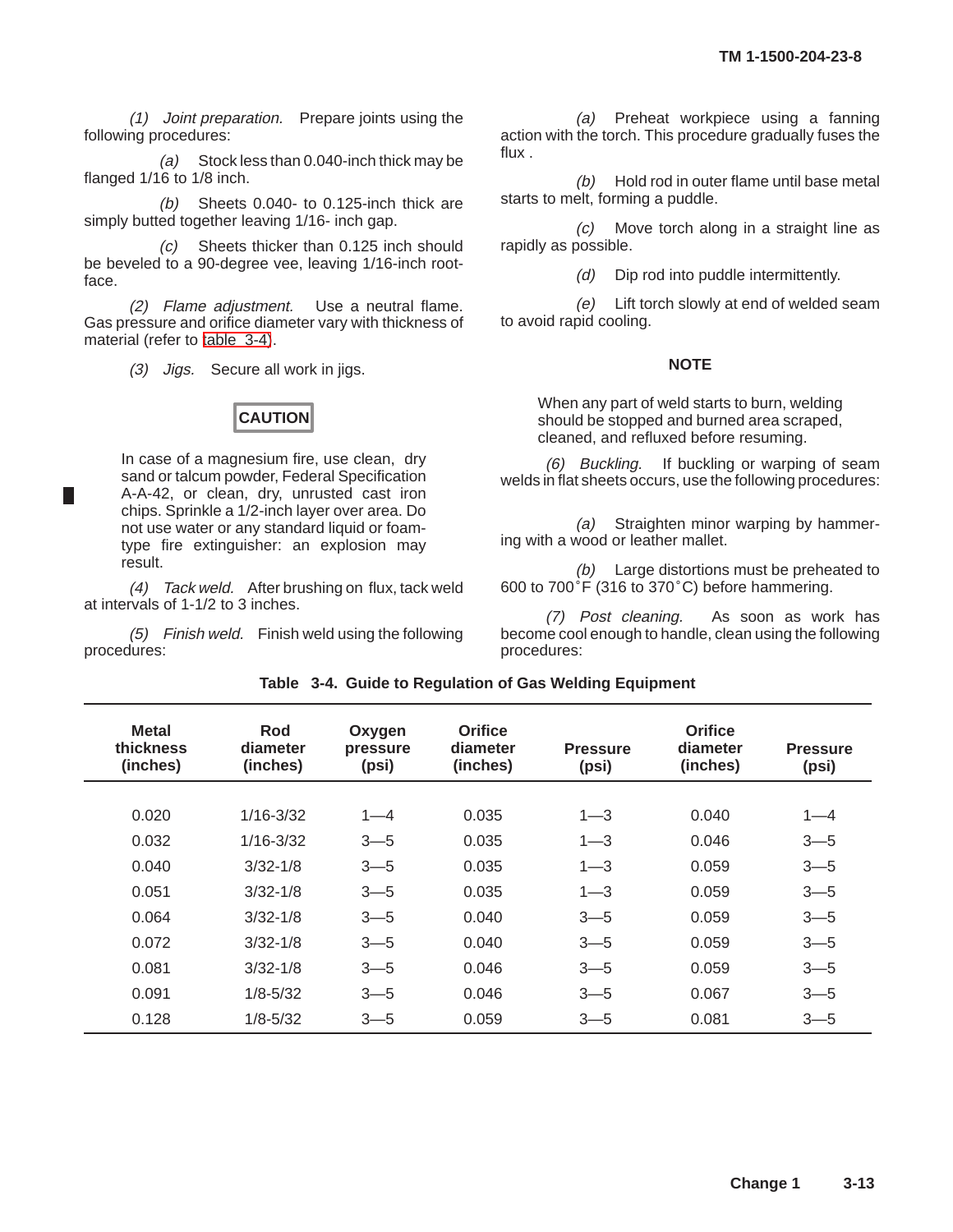*(a)* Wash and scrub weld in hot running water until all traces of flux have been removed.

*(b)* Immerse part for one minute in chromepickle solution with the following composition:

Wash in cold running water.

*(c)* Boil welded part for 2 hours in a solution of 8 ounces of sodium dichromatic in 1 gallon of water. Rinse in cold water, followed by dipping in boiling water. Air dry the part.

*(8) Inspection.* Examine weld for cracks, porosity, excessive flux inclusion, and similar defects.

*c. Magnesium Arc Welding.* Arc welding may be used for all type joints commonly used on steel. This type weld is approximately five percent stronger than other type welds. The following paragraphs describe magnesium arc welding practices and procedures.

*(1) Joint preparation.* Prepare joints using the following procedures:

*(a)* Sheets from 0.125 to 0.250 inch thick should be scarfed or beveled.

*(b)* Sheets more than 0.250 inch thick should be scarfed on both sides.

*(2) Gas.* Use argon, MIL-A-18455, or helium, for shrouding the arc.

*(3) Electrodes.* Tungsten, ranging in size from 3/32 to 1/2 inch, should be used. Electrode should not extend any farther from gas shielding cup than necessary, about 1/4 to 3/8 inch.

*(4) Machine settings.* Suggested settings for good operation are given in [table 3-5.](#page-35-0) Currents shown are for all alloys except magnesium, Federal Specification QQ-M-44, which requires 5 to 10 amperes more current for stock up to 0.050 inch and 15 to 30 amperes more current for thicker material. Sheets thicker than 0.150 inch should be welded in more than one pass, using 60 amperes on first pass and current shown i[n table 3-5](#page-35-0) for subsequent passes. Argon requires 1/3 to 1/2 flow of helium.

*(5) Arc welding procedures.* Arc weld magnesium using the following procedures:

*(a)* Strike arc on magnesium surface.

*(b)* When metal becomes molten under arc, advance filler rod arc. Do not push arc into puddle.

*(c)* Move torch and rod along at a constant speed.

*(d)* Flow of inert gas should be continued for several seconds after extinguishing arc to prevent excessive oxidation.

*(e)* When welding sections differ greatly in thickness, heavier sections should be preheated with a gas torch to 350° F (177° C).

*(6) Defect repairs.* Repairs for defects encountered while arc welding magnesium are explained in the following paragraphs.

*(a) Cracking.* When cracking is encountered, starting and stopping plates may be clamped at each end of seam. Weld is started in one plate and continued along joint to other plate in one continuous operation.

*(b) Warpage.* Warpage may be overcome by heating to a temperature not exceeding 500° F (260° C) and then pressing or hammering with a wood or leather mallet.

*(c) Stress relief.* In case of stressed functional parts, stress relief is accomplished by securing assembly in a suitable jig and heating, as shown in [table](#page-35-0) [3-6.](#page-35-0) After heating, cool in air free from drafts.

*(7) Post cleaning.* Clean weld with a wire brush.

*(8) Inspection.* Examine weld for porosity, inclusions, cracks, undercutting, overcutting, overlapping, and similar defects.

*d. Spot Welding.* Spot welding should be used in low stress applications such as secondary or noncritical aircraft structures. The following paragraphs describe magnesium spot welding practices and procedures.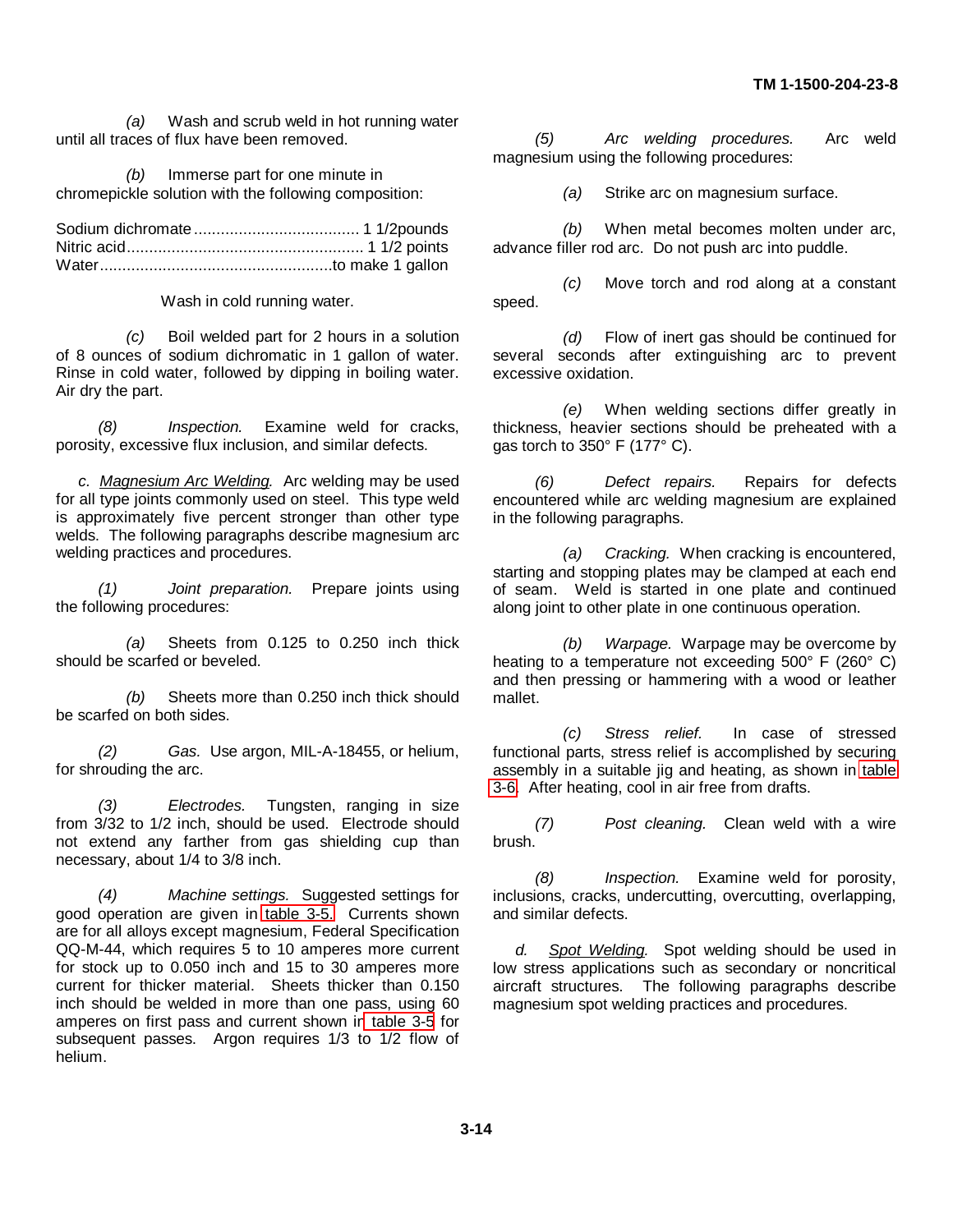<span id="page-35-0"></span>

| <b>Metal</b><br>thickness<br>(inches) | <b>Current</b><br>(amperes) | Rod<br>diameter<br>(inches) | <b>Electrode</b><br>diameter<br>(inches) | <b>Helium</b><br>flow<br>(cfm) | <b>Helium</b><br>pressure<br>oz./sq. in | Cup size<br>(inches) |
|---------------------------------------|-----------------------------|-----------------------------|------------------------------------------|--------------------------------|-----------------------------------------|----------------------|
| 0.030                                 | 20                          | 1/16                        | 3/32                                     | 0.3                            | 6                                       | 7/16                 |
| 0.040                                 | 30                          | 1/16                        | 3/32                                     | 0.3                            | 6                                       | 7/16                 |
| 0.050                                 | 35                          | 3/32                        | 1/8                                      | 0.3                            | 6                                       | 7/16                 |
| 0.060                                 | 45                          | 3/32                        | 1/8                                      | 0.3                            | 6                                       | 7/16                 |
| 0.070                                 | 55                          | 1/8                         | 3/16                                     | 0.3                            | 6                                       | 7/16                 |
| 0.080                                 | 60                          | 1/8                         | 3/16                                     | 0.3                            | 6                                       | 7/16                 |
| 0.090                                 | 65                          | 1/8                         | 3/16                                     | 0.3                            | 6                                       | 7/16                 |
| 0.100                                 | 70                          | 1/8                         | 3/16                                     | 0.3                            | 6                                       | 7/16                 |
| 0.125                                 | 75                          | 1/8                         | 3/16                                     | 0.3                            | 6                                       | 7/16                 |
| 0.150                                 | 80                          | 5/32                        | 3/16                                     | 0.3                            | 6                                       | 7/16                 |
| 0.200                                 | 90                          | 5/32                        | 1/4                                      | 0.5                            | 12                                      | 5/8                  |
| 0.250                                 | 100                         | 5/32                        | 1/4                                      | 0.5                            | 12                                      | 5/8                  |
| 0.500                                 | 115                         | 5/32                        | 1/4                                      | 0.5                            | 12                                      | 5/8                  |
| 1.000                                 | 130                         | 5/32                        | 1/4                                      | 0.5                            | 12                                      | 5/8                  |

**Table 3-5. Machine Settings for Arc Welding Magnesium**

#### **Table 3-6. Stress Relieving Treatment**

| <b>Alloy</b><br>specification | <b>Condition</b>                  | Temperature<br>$^{0}$ F ± 10 <sup>o</sup> | Time at<br>temperature |
|-------------------------------|-----------------------------------|-------------------------------------------|------------------------|
| $QQ-M-31$                     |                                   | 500                                       | 15 Minutes             |
| QO-M-31                       | H <sub>24</sub> , H <sub>26</sub> | 400                                       | 1 Hour                 |
| $QQ-M-44$                     |                                   | 500                                       | 15 Minutes             |
| <b>OQ-M-44</b>                | H <sub>24</sub> , H <sub>26</sub> | 265                                       | 1 Hour                 |
| OQ-M-44                       |                                   | 500                                       | 15 Minutes             |
| QQ-M-44                       | H <sub>24</sub> , H <sub>26</sub> | 400                                       | 1 Hour                 |

*(1) Cleaning.* Clean electrodes frequently by polishing with abrasive cloth, Federal Specification P-C-451, to avoid pickup.

*(2) Machine settings.* Use the settings furnished by the manufacturer as a guide.

*(3) Spot spacing.* Spacing between spot welds should not be less than eight times sheet thickness, with 1/4 inch minimum. Preferred spacing is 16 times sheet thickness. Edge distance should be at least four times sheet thickness, with 3/16 inch minimum. Preferred distance is six times sheet thickness.

**3-7. Corrosion-Resistant Steel and Nickel Chromium Alloy Welding.** The gas, arc, and spot methods may be used for welding steels. The following paragraphs cover distinguishing between corrosion-resistant steels and nickel-base alloys, special welding considerations, and procedures for gas, arc, and spot welding.

*a. Distinguishing Corrosion-Resistant Steels and Nickel-Base Alloys.* The following test procedures will enable the mechanic to identify the class of material: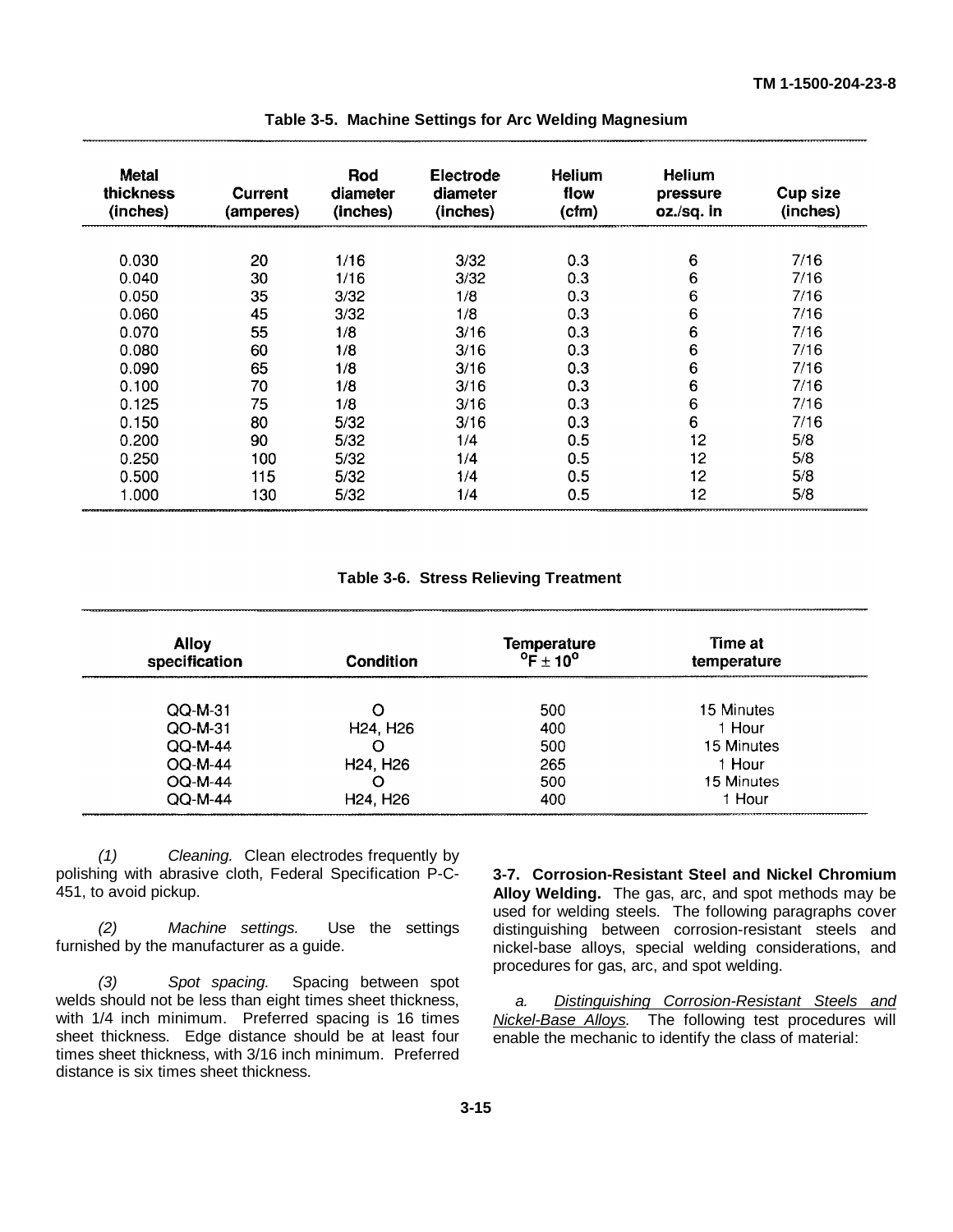## **WARNING**

Hydrochloric acid is highly toxic and corrosive. Goggles, rubber gloves, and rubber aprons should be worn when handling the acid and the acid solution. Do not inhale gases and mists. When spilled on the body or clothing, wash immediately with large quantities of cold water, and seek medical help. Do not pour water into acid when preparing the solution; instead, pour acid into water. Always mix acid and water slowly. Perform operations only in well-ventilated areas. Otherwise, death or injury may result.

(1) Make a test solution by dissolving 10 grams of cupric sulfate, Federal Specification O-C-828, in 100 cc of hydrochloric acid, Federal Specification O-C-275.

(2) With a medicine dropper, place one drop of solution on sample to be tested and allow it to remain in contact with metal for two minutes.

(3) At the end of two minutes, slowly add, one drop at a time, three to four drops of water to solution on metal. The copper will not be deposited on metal until water is added.

(4) Wash and dry sample.

#### **NOTE**

- $\bullet$  If sample is corrosion-resistant steel, the acid cupric sulfate solution will be deposited on metal leaving a copper colored spot. If sample is a nickel-base alloy, a white spot will be left at point where solution came into contact with the metal.
- $\bullet$  This test will distinguish only the class of material; however, as a general rule, only stabilized corrosion-resistant steel, AMS 5512, and occasionally nickel chromium iron alloy are used in exhaust stacks and collector rings. Due to various conditions, and several types of corrosion-resistant steels used in structural parts and higher chrome nickel corrosion-resistant steel used in turbosuperchargers, this test can be used as a guide only. A hardness test may also assist in determining condition.

b. Special Welding Considerations. Corrosion-resistant (stainless) steels and nickel chromium iron alloy (Inconel) present certain problems in fabrication that are not encountered in more commonly used low carbon and low alloy steels. The 18-8 stabilized corrosion- and heatresistant steels and nickel chromium iron alloy are quite frequently used for very similar applications. However, there is a great difference in composition and a lesser degree of difference in working of these two materials.

(1) Nickel chromium iron alloy. The nickel chromium iron alloy contains approximately 75 percent nickel, 15 percent chromium, 9 percent iron, and 1 percent manganese, and is classed as a nickel-base alloy.

(2) Corrosion-resistant steels. 18-8 steels contain approximately 18 percent chromium, 8 percent nickel, and balance iron with small amounts of other elements varying with the particular type of 18-8, and are classed as steels. Welding of any of the corrosion-resistant steels in work-hardened condition shall be accomplished only in specific application as directed in applicable technical manuals.

#### **NOTE**

Of the 18-8 series of corrosion-resistant steels, only those types with maximum carbon content of 0.08 percent and unstabilized (type 304) or maximum carbon content of 0.10 and stabilized with titanium or columbium (types 321 and 347 respectively) AMS 5512, corrosion- and heat-resistant, and in annealed condition, have excellent welding qualities. Types 316 and 317, corrosion-resistant steels, although classed with 18-8 series, have higher percentages of nickel, or both nickel and chromium, plus from 2.00 to 4.00 percent molybdenum. These two types are not suitable for welding with the electrodes or gas rods carried under MIL-R-5632. A special electrode, identified as KA2SMO, is provided for welding these types. The balance of this series has only fair to poor weldability.

c. Corrosion-Resistant Steel Gas Welding. The following paragraphs describe gas welding practices and procedures.

(1) Rod selection. The welding of 18-8 corrosion-resistant steels and nickel chromium iron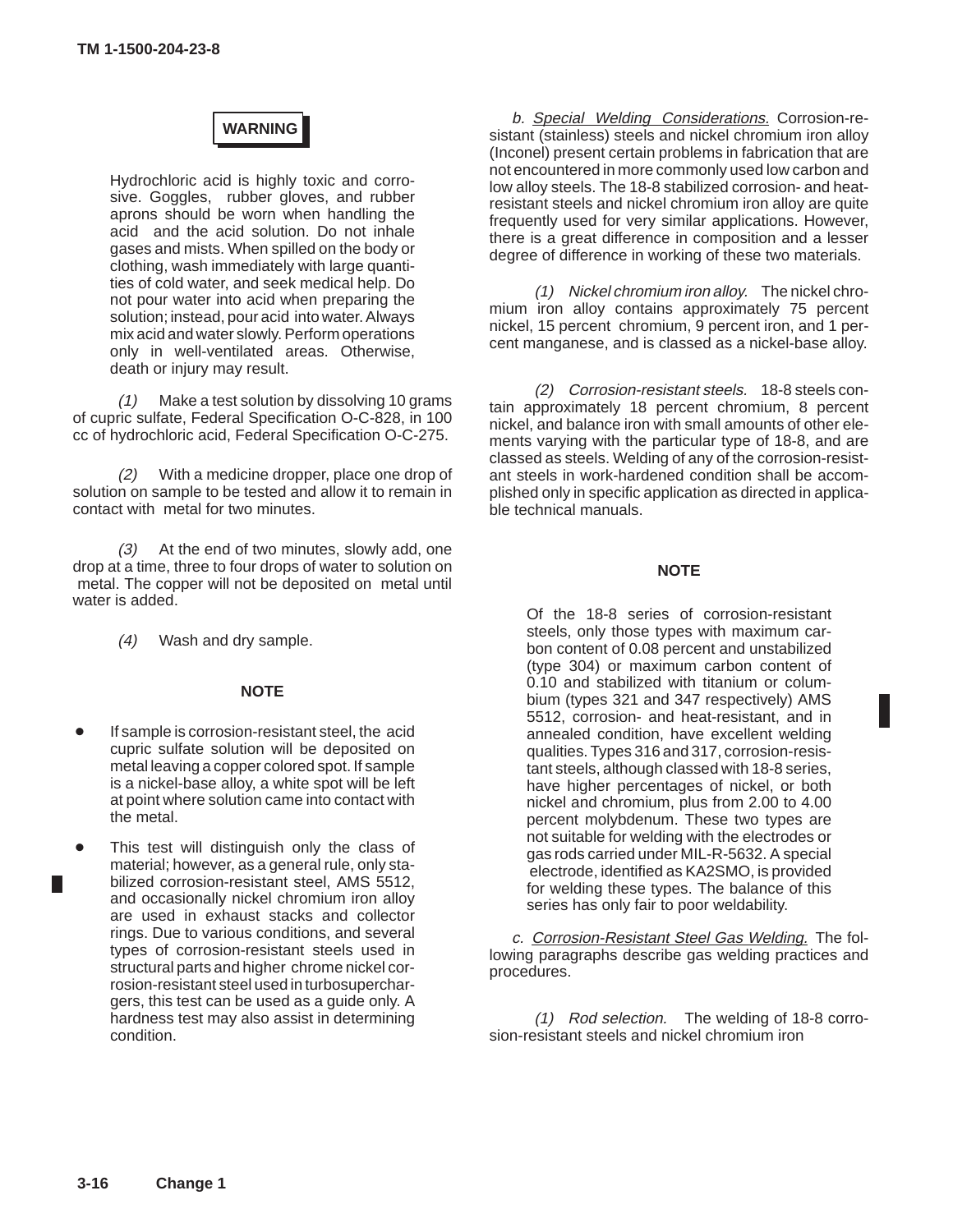alloy by gas welding process shall be accomplished using the following rods:

- Corrosion-resistant steel steel welding rod, MIL-R-5632, Type II, Grade 3G.
- Nickel chromium iron alloy nickel chromium iron alloy welding rod, AWS A5.9.

*(2) Flux.* The welding flux to be used in gas welding of these metals is MIL-F-7516. The flux shall be mixed in accordance with instructions on container, or technical grade methanol (wood alcohol), Federal Specification O-M-232, can be mixed with corrosionresistant flux to form a thin paste. Water will be mixed with nickel chromium iron alloy flux to also form a thin paste. The undersurfaces of joint will be liberally coated with paste and light coating applied to rod. Paste will be used sparingly on top surfaces only when under- surfaces are inaccessible. Under no circumstances shall it be used excessively on top surfaces.

*(3) Tip selection.* The welding tip should be one or two sizes smaller than those used in welding of low carbon steels of the same thickness.

*(4) Flame adjustment.* The welding flame should be slightly reducing with an excess acetylene feather not exceeding 1/16 inch. (S[ee figure 3-4](#page-29-0).) In other words, flame should be as near neutral as possible without the possibility of having either an oxidizing or carburizing flame, both of which are detrimental to ductility of metal. A soft flame should be used since a harsh flame, although adjusted to appearance of being neutral, is actually oxidizing.

*(5) Exhaust welding.* When making up a section of an exhaust manifold or similar part, a short flange, 1/32 to 1/16 inch in length, can be formed to the edge or edges and may be left straight to make a butt weld. The joint is then covered with a thin coating of flux and tack welded every two or three inches. On very thin material, it may even be necessary to tack weld at closer intervals. If buckling is encountered during tacking operation, part shall be reshaped before proceeding with welding operation. Prior to welding operation, seam shall be refluxed in accordance with instructions contained in paragraph (2).

#### **NOTE**

The procedures outlined in paragraphs (1) through (5) are to be followed in both tacking and welding seams. Under no circumstances will corrosion-resistant steel or nickel chromium iron alloy aircraft parts be welded by gas process without use of flux of proper grade.

*d. Corrosion-Resistant Steel Arc Welding.* The following paragraphs describe arc welding practices and procedures.

*(1) Electrode selection.* The welding of 18-8 corrosion-resistant steels, and nickel chromium iron alloy, by the metallic arc welding process, will be accomplished using the following electrodes:

- Corrosion-resistant steel- electrode, corrosionresistant steel, MIL-R-5632, Type I, Grade 3E.
- Nickel chromium iron alloy-nickel chromium iron alloy welding, AWS A5.9, rod (electrode).

*(2) Arc length.* To obtain maximum efficiency of flux in protecting the molten metal, short arc, approximately the same length or shorter than diameter of electrode being used, is a definite requirement. These electrodes have a heavy coating of flux which helps to prevent oxidation of the weld metal in its passage through the arc. Satisfactory welds cannot be made with a long arc.

*(3) Polarity.* Corrosion-resistant and nickel chromium iron alloy electrodes are generally used with straight polarity on very thin material to prevent burn through. Due to many variables in welding machines, arc characteristics, inaccuracy of voltmeters and ammeters, differences in individual welder ability, and type of weld joint, exact welding currents will not be recommended. For successful corrosion-resistant steel and nickel chromium iron alloy welding, the best rule to follow is to use least possible current consistent with proper fusion. The values established in [table 3-7](#page-39-0) should be used only as a guide in adjusting welding current.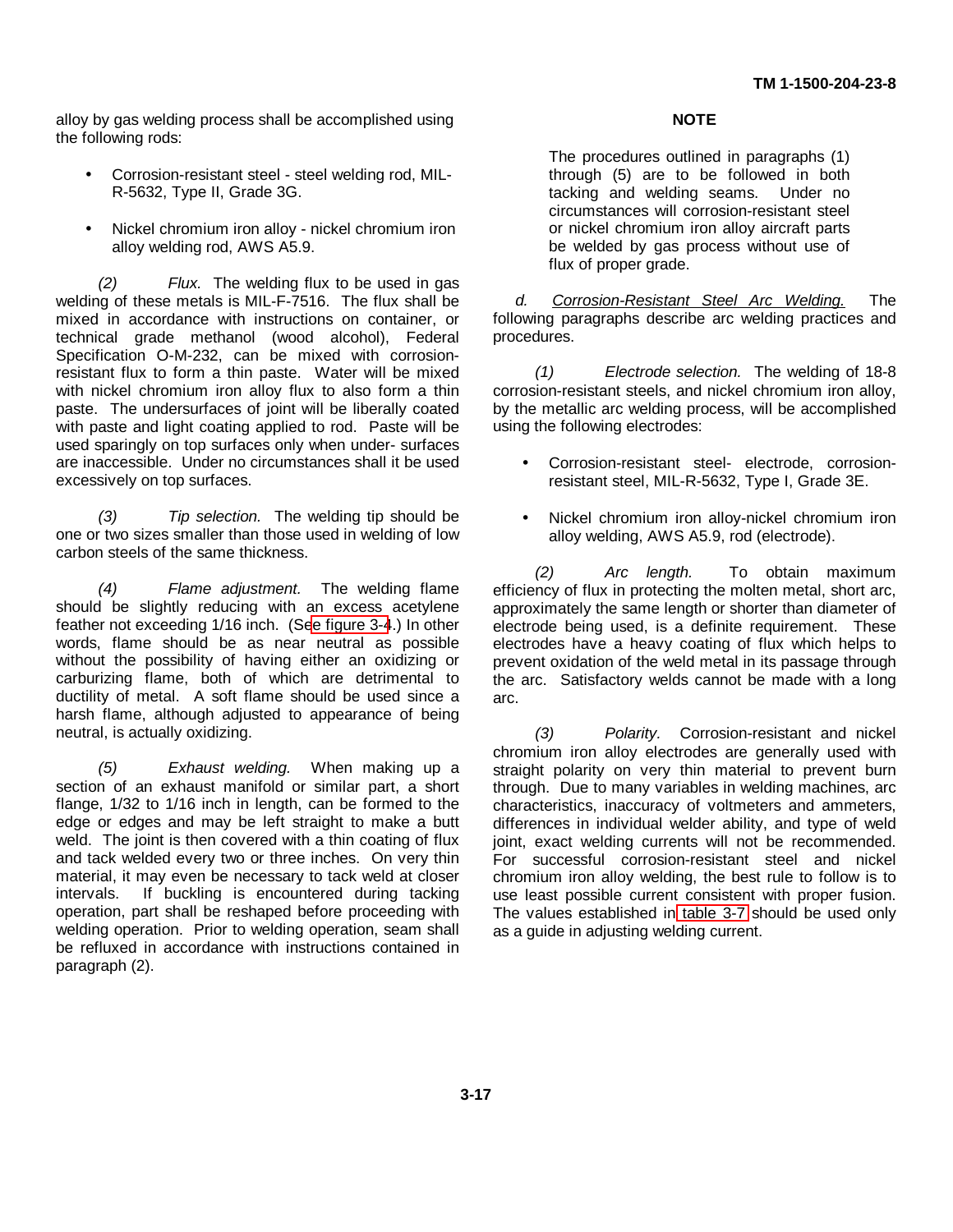(4) Arc welding procedures. The following procedures will produce welds of good quality:

(a) Grind tungsten electrode to an approximate 60-degree point (included angle).

(b) Do not attempt to strike an arc in a molten (weld) pool.

(c) Regrind electrode if arc is accidentally struck in molten pool.

(d) Use gas welding flux, MIL-F-7516, as applicable, sparingly on underside of weld area when necessary to control oxidation.

(e) Use only gas welding rods as applicable or as specified in paragraph (a).

#### **NOTE**

Maximum length of electrode protruding from gas cup should not exceed 1/4 inch.

(f) Adhere closely to amperage, voltage, gas flow and electrode size as specified in [table 3-8.](#page-39-0)

(5) Inert-arc welding. A comparatively recent development in arc welding, which is referred to as inetarc, has earned wide recognition in the field of corrsionresistant steel and nickel alloy welding, particularly as applied to thin sheet, 0.050-inch thickness and under. The use of this process in fabrication of thin sections produces welds having very good strength and ductility. This type of welding was originally applied to magnesium, with helium gas as the shielding medium. Although helium may also be used in welding of steels and nickel alloy in heavier sections, argon gas is preferred on thin sections due to difficulties encountered in establishing the arc with low current setting when using helium. A lower arc voltage is required to establish and maintain the arc with use of argon. The arc in argon envelope has the appearance of a gas welding flame, whereas helium produces a blunt or ball-like flame. Direct current with straight polarity is used in welding steels and nickel alloys by this process. The arc welder used with this special equipment should conform to MIL-W-80019.

e. Corrosion-Resistant Steel Spot Welding. Spot welding may be used on low carbon steels, austenitic steels, hardenable steels, and nickel alloys. The following paragraphs describe spot welding practices and procedures.

#### **WARNING**

Drycleaning solvent is flammable, and solvent vapors are toxic. Use P-D-680, Type II Solvent in a well-ventilated area. Keep away from open flames. Avoid prolonged solvent contact with skin.

(1) Cleaning. Clean surfaces to be welded of objectionable films, such as oxides, scales, ink, grease, or dust, using a clean rag or bristle brush moistened with drycleaning solvent, Federal Specification P-D-680.

(2) Spot spacing. The edge distance will be so that no deformation or bulge will occur at edge of sheet.

(3) Surface indentation. Where aerodynamic consideration is a requisite, the electrode indentation shall not exceed 0.003 inch. In all other cases, indentation is not acceptable when depth exceeds 10 percent of sheet thickness.

(4) Defects. Weld defects such as voids, blow holes, porosity, and cracks shall not exceed the following limits:

- 15 percent of area of the weld nugget in the plane in which the measurement is taken, or a linear dimension greater than 25 percent of the weld diameter.
- No internal defect shall extend to within 15 percent of weld diameter of the boundaries of the case weld structure.

(a) Welding Stresses and Distortion. In welding of corrosion-resistant steels or nickel chromium iron alloy, care must be taken to avoid welding stresses and distortion as much as possible. In making joints, sheets should be spread slightly apart and tack welded. The amount of spread will depend on whether arc or gas welding is employed, less spread being required with arc than with gas welding. For this reason, and the fact that there is less tendency toward carbide precipitation in welding of corrosion-resistant steels with use of the former, the arc process is recommended. The arc process is particularly recommended on applications where it is impossible to allow for expansion and contraction of material. The distribution of contraction stresses can be further improved by using back step welding in which electrode is advance a short distance ahead of weld and joint is welded back toward original starting point.–This process is repeated until weld is completed. When practicable, jigs shall be used to hold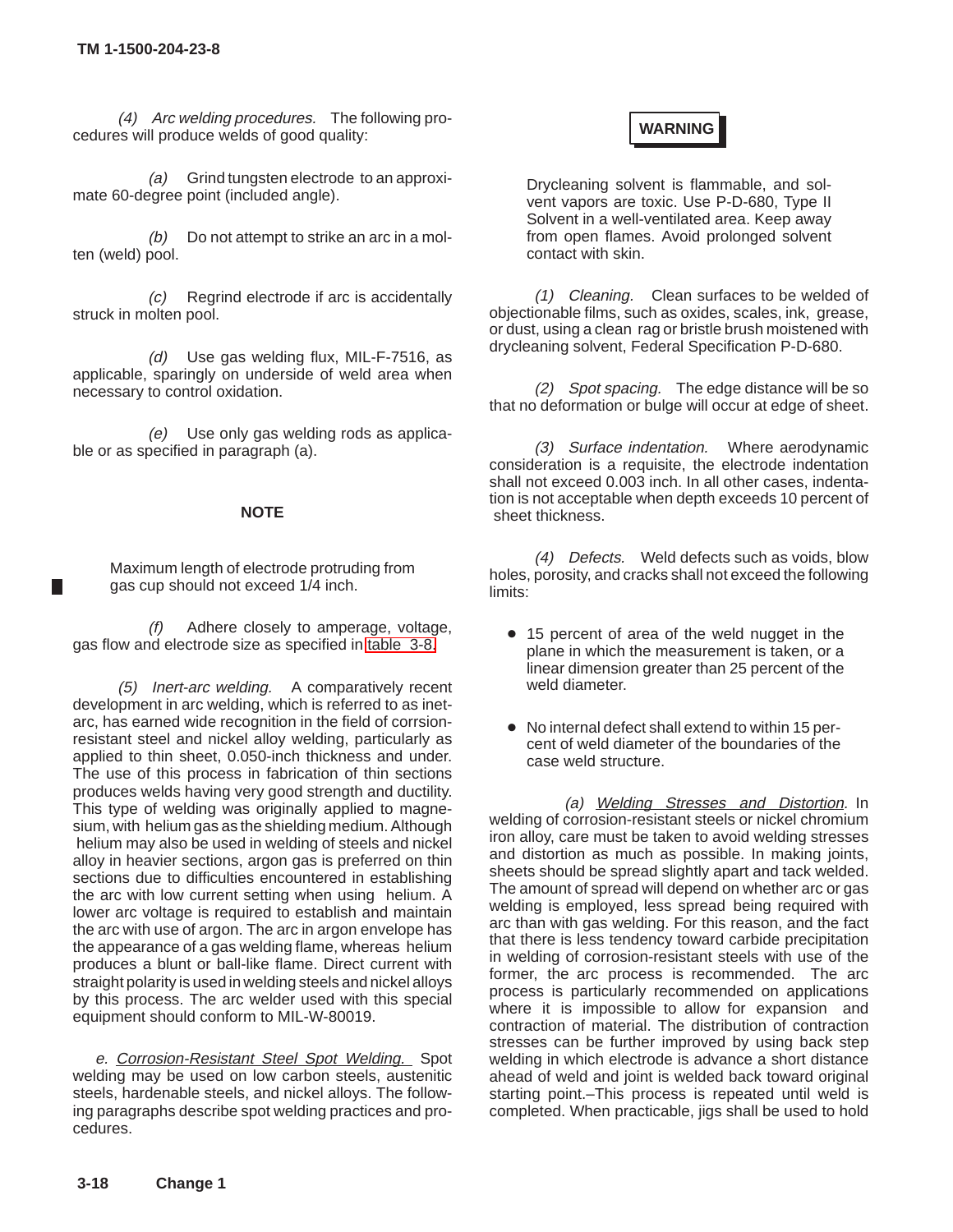<span id="page-39-0"></span>

| <b>Thickness of sheet</b><br>(inches) | Diameter of<br>electrode<br>(inches) | Approximate<br>welding current<br>(amperes) |
|---------------------------------------|--------------------------------------|---------------------------------------------|
| 0.031                                 | 5/64                                 | 30                                          |
| 0.0375                                | 5/64                                 | 35                                          |
| 0.0438                                | 5/64                                 | 40                                          |
| 0.050                                 | 3/32                                 | 50                                          |
| 0.062                                 | 3/32                                 | 55                                          |
| 0.080                                 | 3/32                                 | 60                                          |
| 0.093                                 | 3/32                                 | 65                                          |
| 0.125                                 | 1/8                                  | 75                                          |
| 0.187                                 | 1/8                                  | 90                                          |
| 0.250                                 | 5/32                                 | 100                                         |

#### **Table 3-7. Relation Between Sheet Thickness and Current Required for Metallic Arc Welding of Corrosion-Resistant Steels and Nickel Alloys**

**Table 3-8. Relation Between Sheet Thickness and Current Required for Inert-Arc Welding of Corrosion-Resistant Steels and Nickel-Base Alloys**

| <b>Thickness</b><br>of sheet<br>(inches) | <b>Diameter</b><br>of electrode<br>(inches) | Approximate<br>welding current<br>(amperes) | Argon<br>flow per<br>minute |
|------------------------------------------|---------------------------------------------|---------------------------------------------|-----------------------------|
| 0.010                                    | 0.040                                       | $10 - 13$                                   | 3 liters                    |
| 0.015                                    | 0.040                                       | $13 - 16$                                   | 3 liters                    |
| 0.020                                    | 0.040                                       | $16-20$                                     | 3 liters                    |
| 0.025                                    | 0.040                                       | $20 - 23$                                   | 4 liters                    |
| 0.031                                    | 1/16                                        | 23-26                                       | 4 liters                    |
| 0.037                                    | 1/16                                        | $26 - 29$                                   | 4 liters                    |
| 0.043                                    | 1/16                                        | 29-32                                       | 4 liters                    |
| 0.050                                    | 1/16                                        | $32 - 35$                                   | 4 liters                    |

#### **NOTE**

The welding voltage should be approximately 15.

<sup>1</sup>These figures based on calibration for oxygen flow.

joint in alignment and to limit buckling. The metal in the jig also helps to dissipate heat and to reduce contraction stresses.

**3-8. Welding on Aircraft**. Welding will not be accomplished on operational aircraft until the following precautions have been observed:

Place a fire extinguisher in immediate area and

observe all fire precautions.

- Isolate area to be welded from all parts or members which might be injured by contact with heat.
- Insulate area to be welded using fire retardent materials to prevent heat distortion or damage to adjacent parts.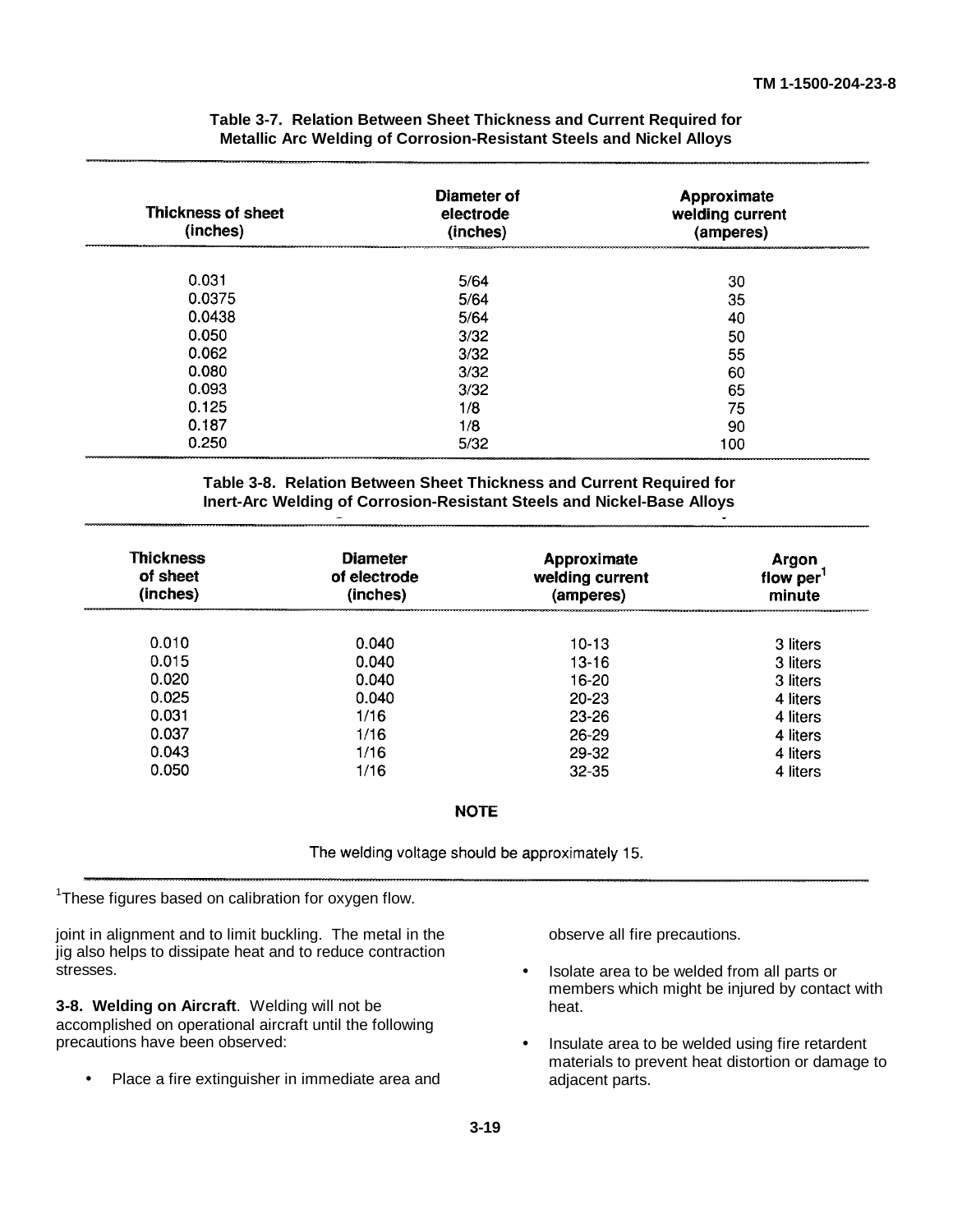<span id="page-40-0"></span>**3-9. Brazing and Silver Soldering.** Brazing and silver soldering are methods of joining metals where strength is not important. In either process, a low melting point alloy is used to sweat or bond metal together without fusing the base metal. The term brazing is generally understood to mean the joining of metals with a film of brass, while silver soldering indicates that a silver alloy is the medium.

a. Brazing Brazing may be used to join copper, high melting point brass, bronze, Monel metal, plain carbon steels, and some alloy steels.

(1) Brazing mixture. For metals having a melting point of 1750°F (935°C) or more, use a mixture of alloy of copper, tin, and zinc which has a melting point of  $1625^{\circ}F$  (884 $^{\circ}C$ ). For copper and low melting point brasses, use an alloy of 50 percent copper and 50 percent brass. This alloy has a melting point of 1560°F  $(848<sup>°</sup>C)$ , and is used in a granulated form, referred to as brazing spelter.

#### **NOTE**

When the parts require heat-treating, an alloy of 80 percent copper and 20 percent zinc should be used. This mixture has a melting point of 1832°F (999°C).

(2) Cleaning. Clean joint to be brazed to a bright surface using a hot 10 percent solution of sodium hydroxide, Federal Specification A-A-895, followed by a hot water rinse. Sand blast should be used for removal of oxide and scale.

#### **NOTE**

When the sand blast is not available, a grinding wheel, wire buff, or a file may be used.

(3) Blow pipe brazing. Use oxyacetylene or Bunsen burner flame for blow pipe brazing . The following guidelines must be observed while blow pipe brazing.

(a) Flame adjustment. The flame should be neutral and outer flame envelope used to supply heat. The tip of central cone should be held 1/4 to 3/8 inch from metal surface at joint.

(b) Application of flux. Apply flux by either dipping hot end in dry powder, or by coating rod with a flux solution.

(c) Heat joint. The joint should be brought to a full red heat so that flux will melt and flow when applied.

(d) Brazing metal. Add sufficient brazing metal to sweat through joint.

#### **CAUTION**

Care must be taken to prevent overheating either the base metal or brazing metal. Blue vapor is an indication of excess temperature. Damage to component may otherwise result.

(4) Furnace brazing. Accomplish this method of brazing by setting up work with both flux and brazing metal placed in the furnace, then adjust temperature to a point where brazing material will melt and adhere to the metal .

b. Silver Soldering Silver soldering may be used for joining copper and its alloys, Monel metal, nickel, and silver. It may also be used for joining thin steel parts.

(1) Solder. General purpose silver solder is procured under Federal Specification QQ-B-654, Grade 4.

(2) Flux. When prepared flux is not available, use a mixture of 12 parts of sodium borate (borax), Military Specification ASTMD-929, and 1 part of boric acid, Federal Specification O-C-265. The flux must melt at a slightly lower temperature than solder. When flux begins to flow, the solder should be added.

(3) Cleaning. Clean dirt, grease, oil, oxide, and paint from metal to be soldered.

(4) Flame adjustment. Use oxyacetylene flame in the following manner for soldering:

- Adjust flame to a neutral or a very slight excess of acetylene.
- The tip of central cone should be held about 1/2 inch from work and kept in motion to avoid overheating.

(5) Application of solder. After preheating both parts to an equal temperature, apply solder to surface of under or inner part at edge of seam, while the flame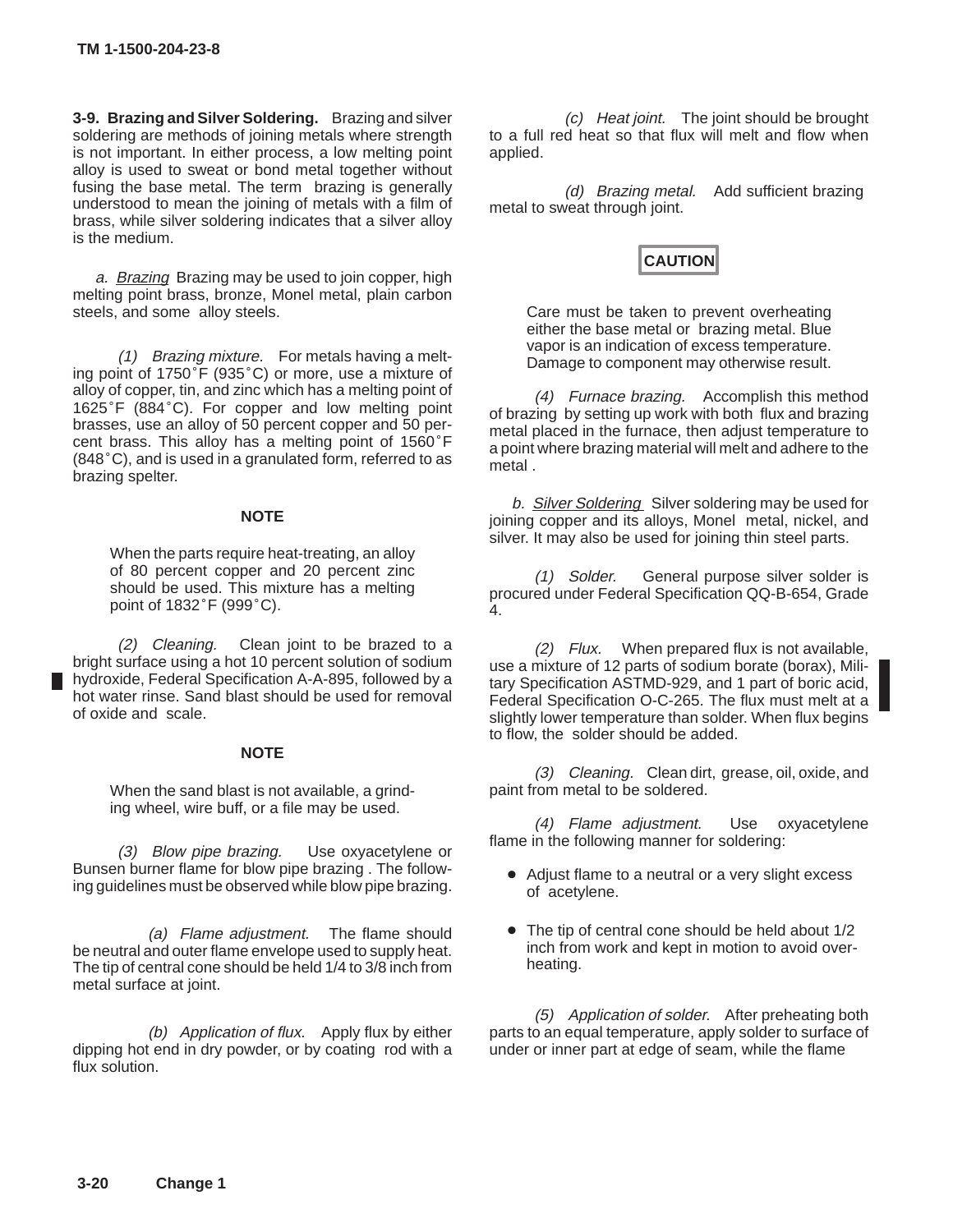is directly over entire seam and kept in order to maintain an even temperature.

*c. Post Brazing and Silver Soldering.* Clean brazed or soldered joint of flux using the following procedures:

#### $\overline{\phantom{a}}$ **WARNING**

Hydrochloric acid is highly toxic and corrosive. Goggles, rubber gloves, and rubber aprons should be worn when handling the acid and the acid solution. Do not inhale gases and mists. When spilled on the body or clothing, wash immediately with large quantities of cold water, and seek medical help. Do not pour water into acid when preparing the solution; instead, pour acid into water. Always mix acid and water slowly. Perform cleaning operations only in well- ventilated areas. Otherwise, death or injury may result.

*(1)* Remove flux from nonferrous metals by treating with a solution of one ounce of sulfuric acid, Federal Specification O-S-809, and 1.5 ounces of sodium bichromate, Federal Specification O-S-595, added to one gallon of water.

*(2)* Remove flux from ferrous metals by boiling for 30 minutes in a 10 to 15 percent solution of caustic soda, Federal Specification O-C-275.

(3) Follow either treatment with a thorough rinse in clean water.

(4) Remove discoloration caused by immersing the part in a solution of 68 ounces of sulfuric acid, Federal Specification O-S-809; 20 ounces of nitric acid, Federal Specification O-N-350; 1 ounce of hydrochloric acid, Federal Specification O-H-765; and 40 ounces of water. Rinse in clean running water.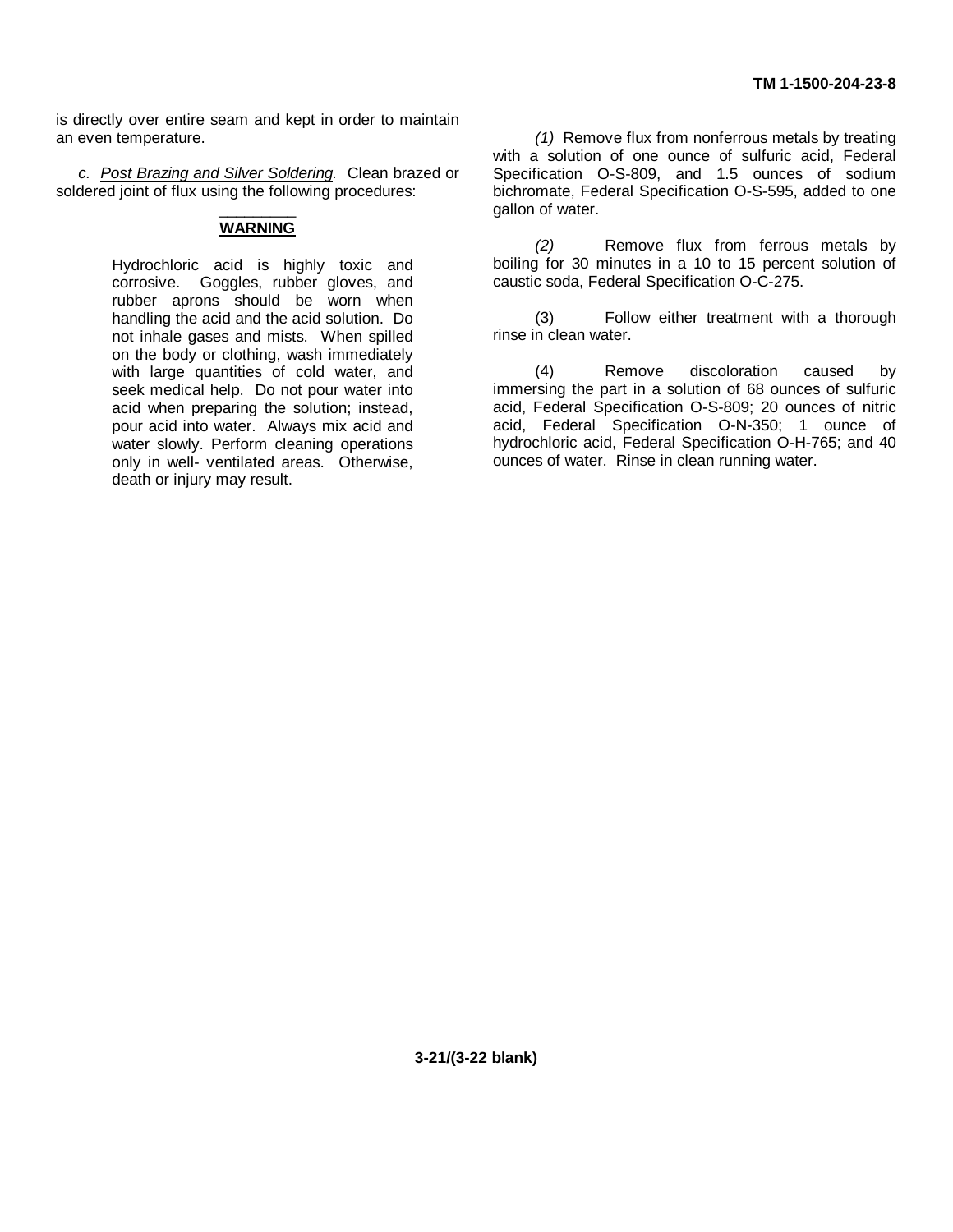## **APPENDIX A**

### **REFERENCES**

#### <span id="page-42-0"></span>A-1. ARMY REGULATIONS (AR):

AR 385-10 . . . . . . . . . . . . . . . Army Safety Program

#### A-2. LEGAL AND CONSENSUS STANDARDS:

OSHA 1910.251 . . . . . . . . . Welding, Cutting, and Brazing NFPA 410 . . . . . . . . . . . . . . . Aircraft Maintenance

#### A-3. REFERENCE BOOKS:

NSN 7610-00-059-6718 New American Machinists' Handbook

How To Run a Lathe; South Bend Lathe Works, South Bend, Indiana

Principles of Industrial Welding; Lincoln Electric Co., Cleveland, Ohio

Principles Handbook of Arc Welding; Lincoln Electric Co., Cleveland, Ohio

Shop Theory; Henry Ford Trade School, McGraw Hill, New York, N.Y.

#### A-4. TECHNICAL MANUALS (TM):

TM 9-237 . . . . . . . . . . . . . . . Operator's Manual for Welding Theory and Application

A-5. AWS American Welding Society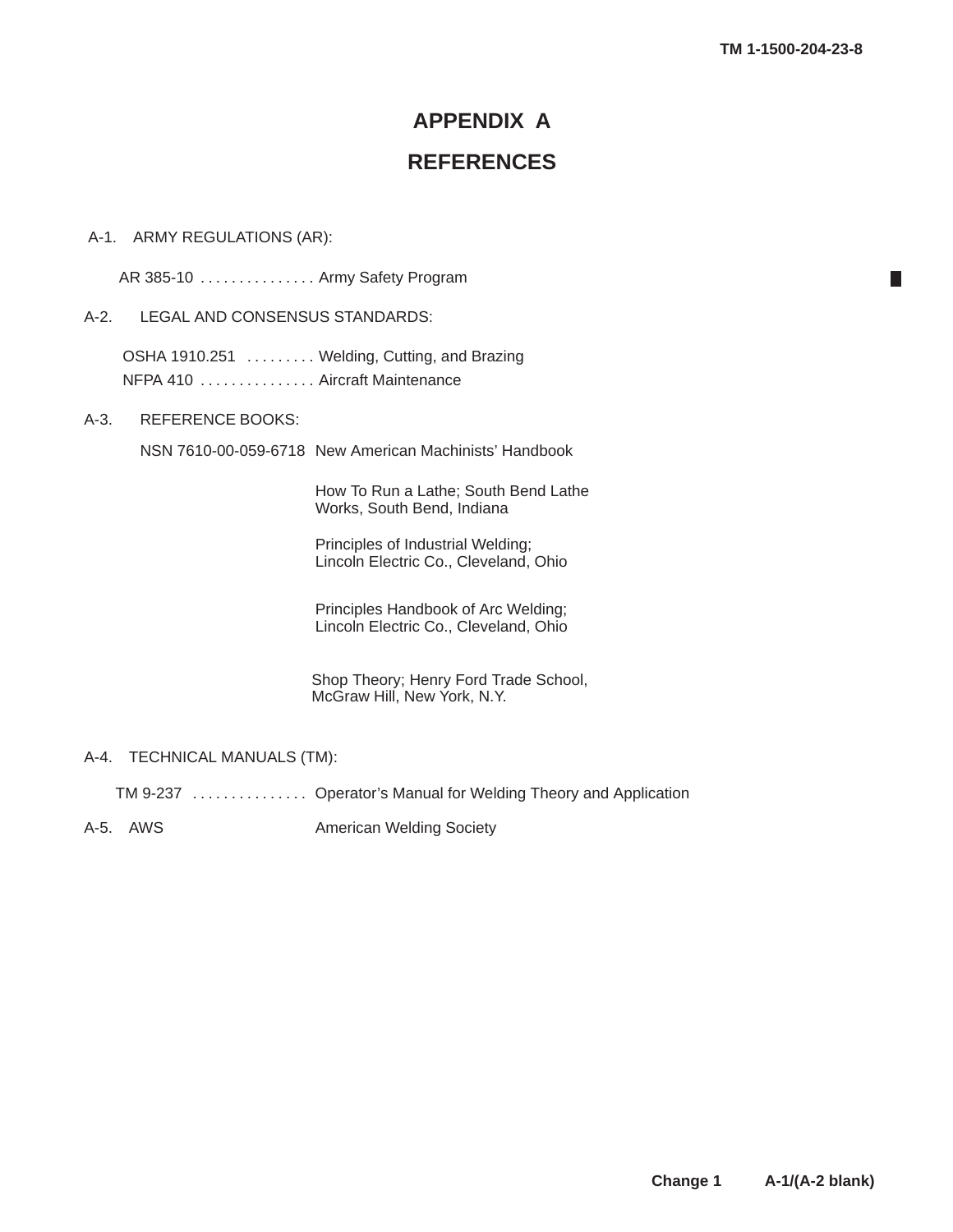#### **GLOSSARY**

<span id="page-43-0"></span>

| <b>ACETYLENE -</b>            | A highly combustible gas compound of carbon and hydrogen.                                                                                                                                                                                                                      |
|-------------------------------|--------------------------------------------------------------------------------------------------------------------------------------------------------------------------------------------------------------------------------------------------------------------------------|
| ALLOY-                        | A mixture, with metallic properties, composed of two or more<br>elements of which at least one is a metal.                                                                                                                                                                     |
| ARC WELDING -                 | A group of welding processes in which fusion is obtained by heating<br>with an electric arc or arcs, with or without the use of filler metal.                                                                                                                                  |
| <b>BRAZING -</b>              | A group of welding processes in which a groove, fillet, lap, or flange is<br>bonded by using a nonferrous filler metal having a melting point<br>above 800° F (427° C) but below that of the base metals. Filler metal<br>is distributed in the joint by capillary attraction. |
| <b>BUCKLING -</b>             | Distortion caused by the heat of a welding process.                                                                                                                                                                                                                            |
| CARBURIZING FLAME -           | An oxyacetylene flame in which there is an excess of acetylene.<br>Also called excess acetylene or reducing flame.                                                                                                                                                             |
| <b>FLASHBACK-</b>             | The burning of gases within the torch or beyond the torch in the hose,<br>usually with a shrill, hissing sound.                                                                                                                                                                |
| FLUX -                        | A cleaning agent used to dissolve oxides, release trapped gases and<br>slag, and to cleanse metals for welding, soldering, and brazing.                                                                                                                                        |
| <b>FUSION -</b>               | A thorough and complete mixing between the two edges of the base<br>metal to be joined or between the base metal and the filler metal<br>added during welding.                                                                                                                 |
| <b>GAS WELDING -</b>          | A process in which the welding heat is obtained from a gas flame.                                                                                                                                                                                                              |
| <b>JOINT-</b>                 | That portion of a structure in which separate base parts are joined.                                                                                                                                                                                                           |
| NEUTRAL FLAME -               | A gas flame in which the oxygen and acetylene volumes are<br>balanced and both gases are completely burned.                                                                                                                                                                    |
| <b>OXIDIZING FLAME -</b>      | An oxyacetylene flame in which there is an excess of oxygen. The<br>unburned excess tends to oxidize the weld metal.                                                                                                                                                           |
| <b>OXYACETYLENE WELDING -</b> | A welding process in which the required temperature is attained by<br>flames obtained from the combustion of acetylene with oxygen.                                                                                                                                            |
| <b>REVERSE POLARITY -</b>     | The arrangement of direct current arc welding leads in which the work<br>is the negative pole and the electrode is the positive pole of the weld-<br>ing arc.                                                                                                                  |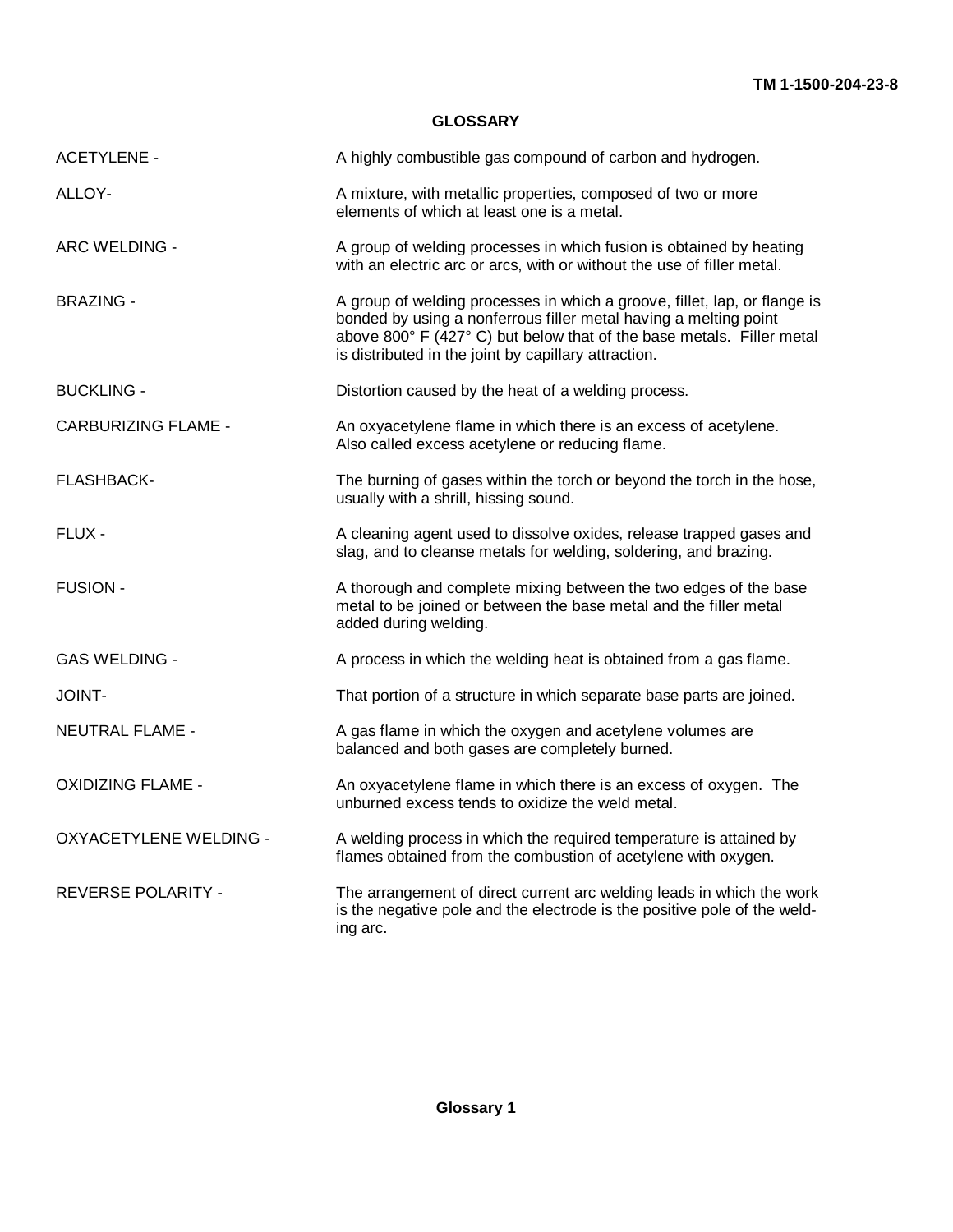#### **GLOSSARY- CONT**

| <b>SPOT WELDING -</b> | A resistance welding process in which fusion is produced by the heat<br>obtained from the resistance to the flow of electric current through the<br>workpieces held together under pressure by electrodes. The size and<br>shape of the individually formed welds are; limited by the size and<br>contour of the electrodes. |
|-----------------------|------------------------------------------------------------------------------------------------------------------------------------------------------------------------------------------------------------------------------------------------------------------------------------------------------------------------------|
| STRAIGHT POLARITY -   | The arrangement of direct current arc-welding leads where the work<br>is the positive pole and the electrode is the negative pole of the<br>welding arc.                                                                                                                                                                     |
| <b>TACK WELD -</b>    | A weld made to hold parts of a weldment in proper alignment until the<br>final welds are made.                                                                                                                                                                                                                               |
| WELD-                 | A localized fusion of metals produced by heating to suitable tempera-<br>tures. Pressure and/or filler metal may or may not be used. The filler<br>metal has a melting point approximately the same or below that of<br>the base metals, but always above 800° F (427° C).                                                   |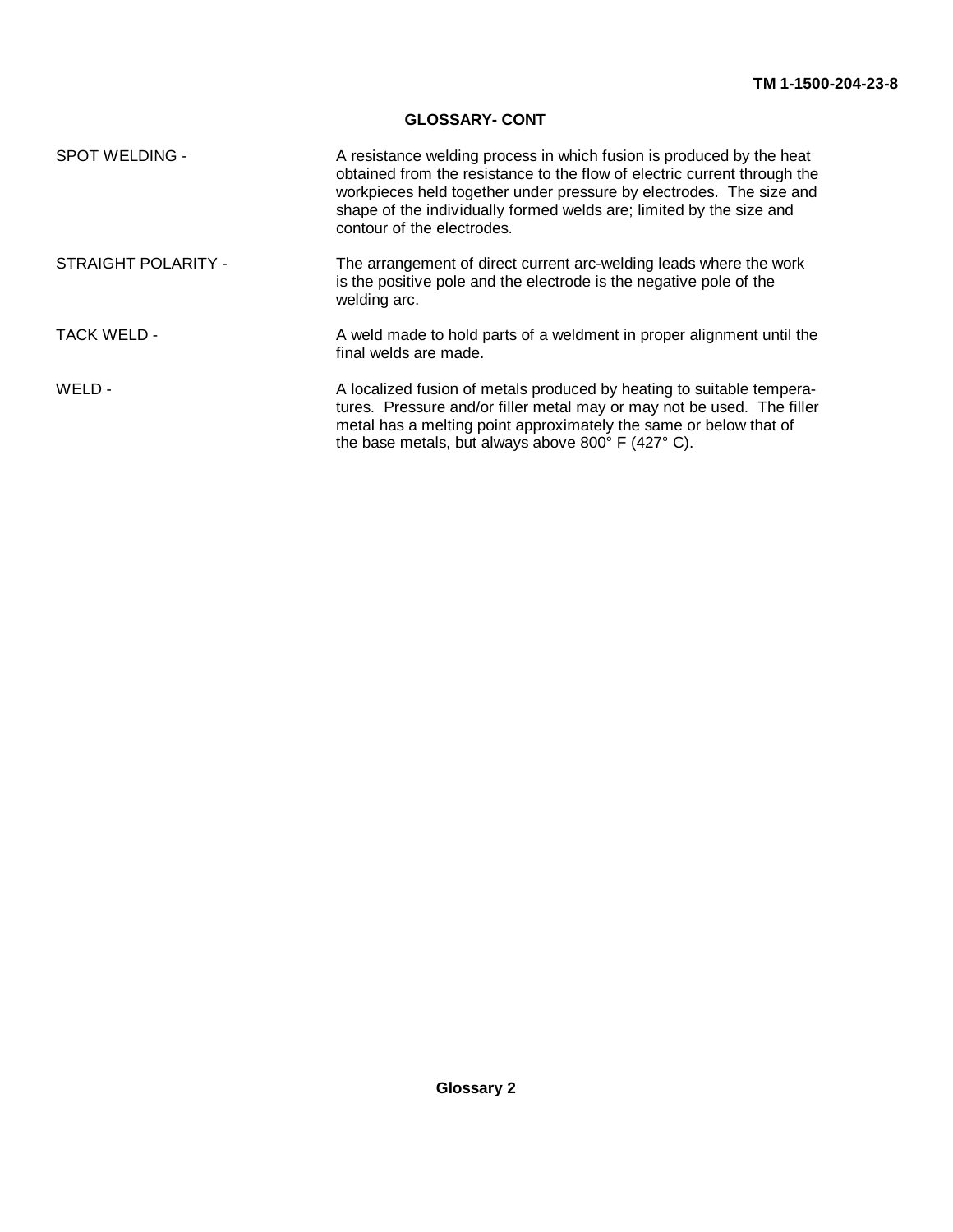#### **INDEX**

<span id="page-45-0"></span>Subject

#### $\mathbf{A}$

#### $\overline{\mathbf{B}}$

#### **Bandsaws**

#### $\mathbf c$

| Cleaning |  |
|----------|--|
|          |  |
|          |  |
|          |  |
|          |  |
|          |  |
|          |  |
|          |  |
|          |  |
|          |  |
|          |  |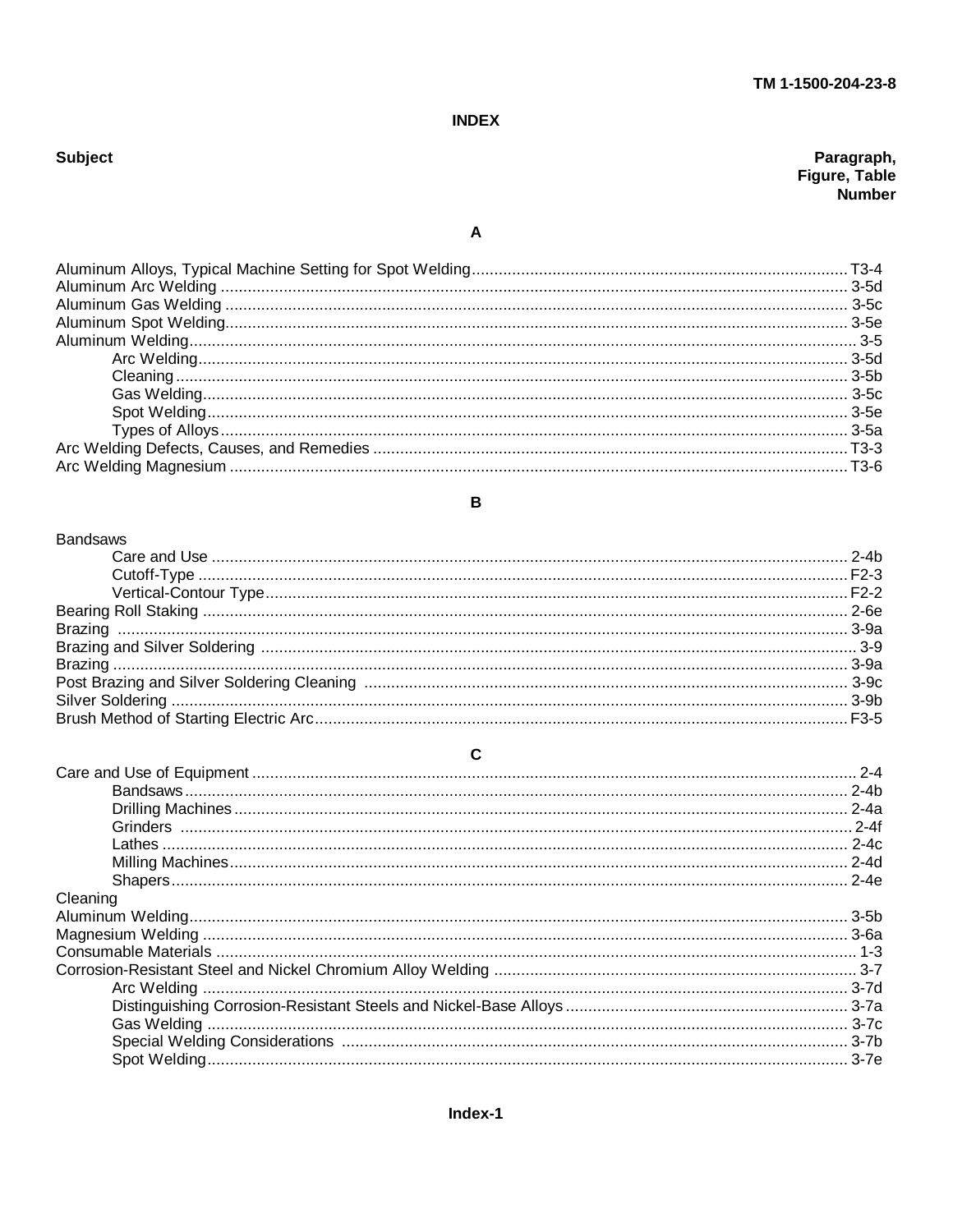#### **INDEX-CONT**

# Paragraph,<br>Figure, Table<br>Number

#### **C** - Continued

| Corrosion-Resistant Steels and Nickel Alloys,         |  |
|-------------------------------------------------------|--|
| Relation Between Sheet Thickness and Current Required |  |
|                                                       |  |
| Corrosion-Resistant Steels and Nickel-Base Alloys,    |  |
| Relation Between Sheet Thickness and Current Required |  |
|                                                       |  |
|                                                       |  |
|                                                       |  |

### D

| <b>Drilling Machines</b> |  |
|--------------------------|--|
|                          |  |
|                          |  |
|                          |  |
|                          |  |

## $\mathsf E$

#### $\bar{\mathsf{F}}$

| <b>Fluxes</b> |  |
|---------------|--|

#### G

| General |  |
|---------|--|
|         |  |
|         |  |
|         |  |

#### Index-2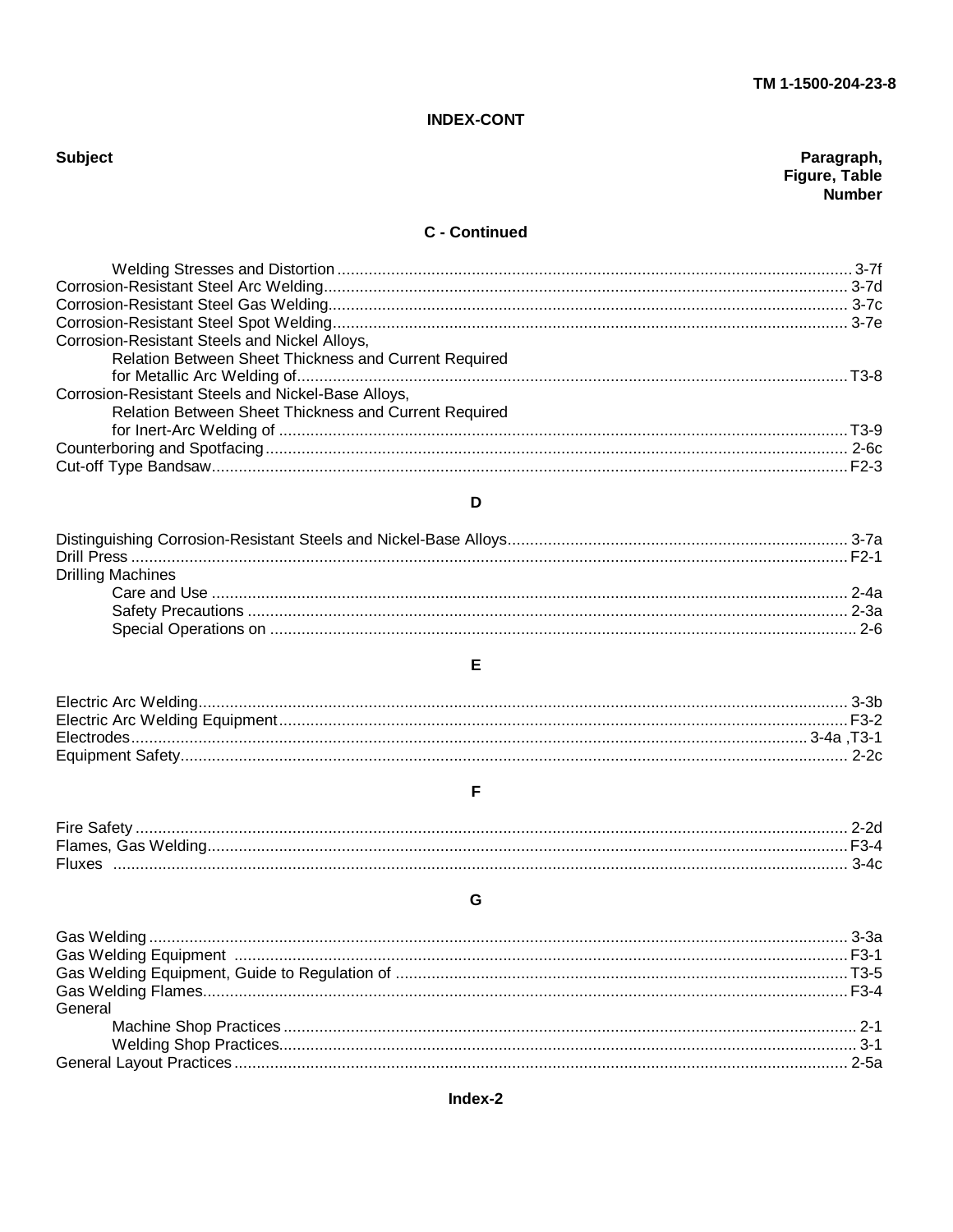#### **INDEX-CONT**

## Paragraph,<br>Figure, Table<br>Number Subject

#### **G** - Continued

| Grinder                  |  |
|--------------------------|--|
|                          |  |
| <b>Grinding Machines</b> |  |
|                          |  |
|                          |  |
|                          |  |
|                          |  |

#### $\mathbf{I}$

| Inert-Arc Welding of Corrosion-Resistant Steels and Nickel- |  |
|-------------------------------------------------------------|--|
|                                                             |  |
| Introduction                                                |  |
|                                                             |  |
|                                                             |  |
|                                                             |  |

#### $\bar{\mathbf{L}}$

#### $\mathbf M$

| <b>Machine Shop Practices</b> |  |
|-------------------------------|--|
|                               |  |
|                               |  |
|                               |  |
|                               |  |
|                               |  |
|                               |  |
|                               |  |

Index-3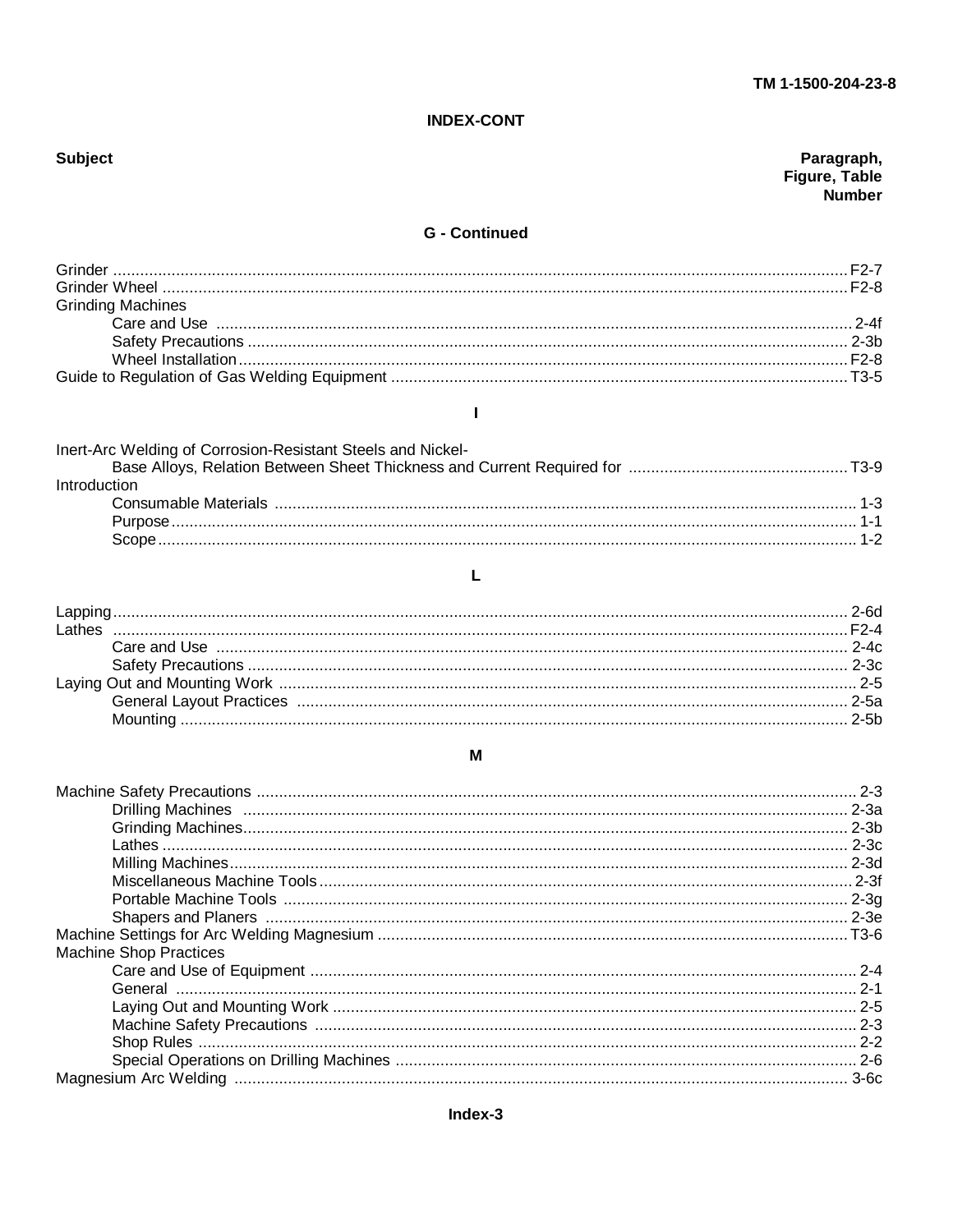#### **INDEX - CONT**

## Subject

# Paragraph,<br>Figure, Table<br>Number

#### **M** - Continued

| Metallic Arc Welding of Corrosion-Resistant Steels and Nickel Alloys, |  |
|-----------------------------------------------------------------------|--|
|                                                                       |  |
| Milling Machines                                                      |  |
|                                                                       |  |
|                                                                       |  |
|                                                                       |  |
|                                                                       |  |
|                                                                       |  |

### $\mathsf{P}$

#### ${\sf R}$

| Relation Between Sheet Thickness and Current Required for |  |
|-----------------------------------------------------------|--|
| Inert-Arc Welding of Corrosion-Resistant Steels and       |  |
|                                                           |  |
| Relation Between Sheet Thickness and Current Required for |  |
| Metallic Arc Welding of Corrosion-Resistant Steels and    |  |
|                                                           |  |
| Responsibility                                            |  |
|                                                           |  |
|                                                           |  |
|                                                           |  |

#### ${\mathbf S}$

#### Index-4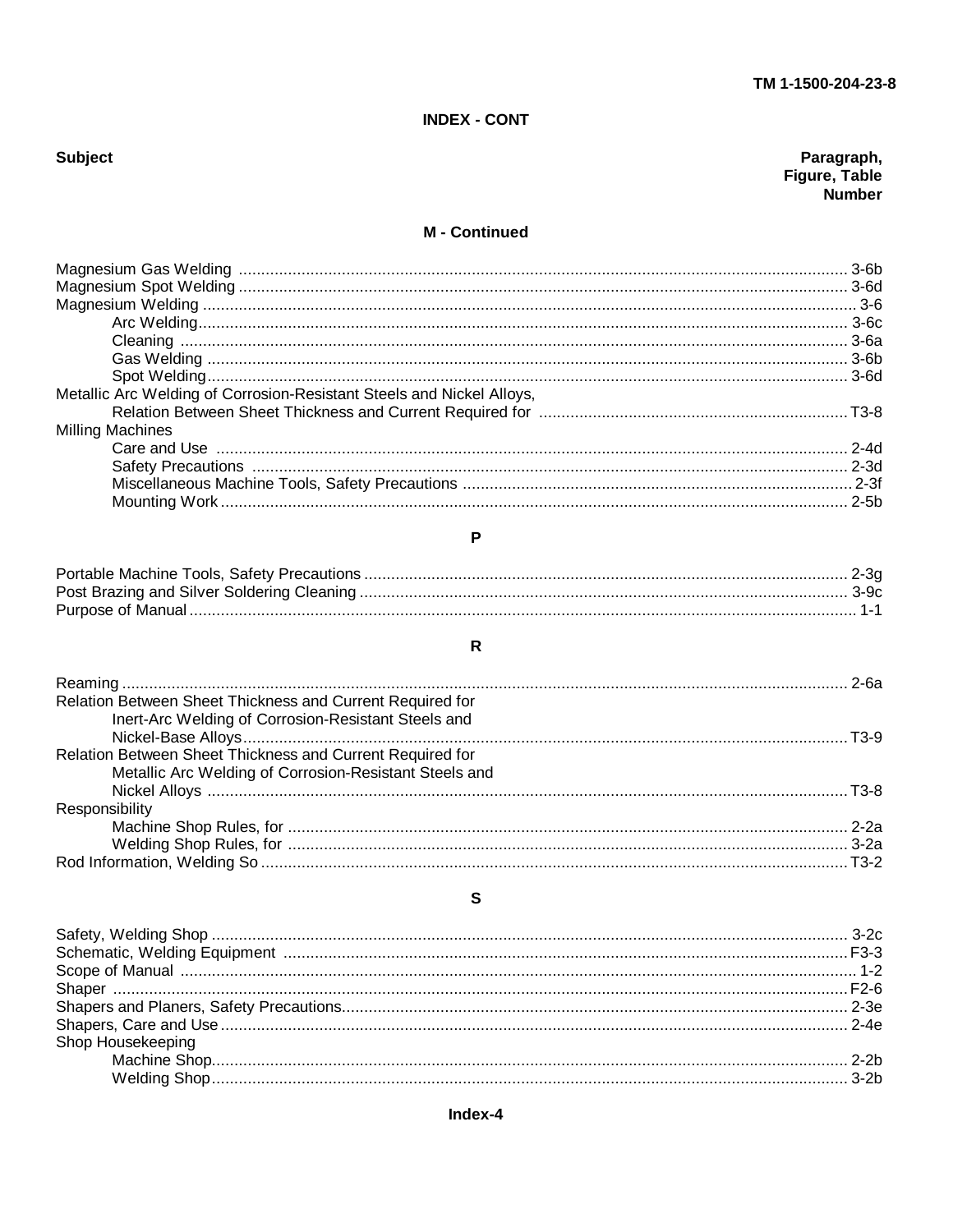#### **S** - Continued

|                                                                      | $2 - 2$ |
|----------------------------------------------------------------------|---------|
|                                                                      | $2-2c$  |
|                                                                      |         |
|                                                                      |         |
|                                                                      |         |
|                                                                      |         |
|                                                                      |         |
|                                                                      |         |
|                                                                      |         |
|                                                                      |         |
|                                                                      |         |
|                                                                      |         |
|                                                                      |         |
|                                                                      |         |
|                                                                      |         |
|                                                                      |         |
| Special Welding Considerations, Corrosion-Resistant Steel and Nickel |         |
|                                                                      |         |
|                                                                      |         |
|                                                                      |         |

#### $\mathbf T$

#### $\mathsf{V}$

## 

W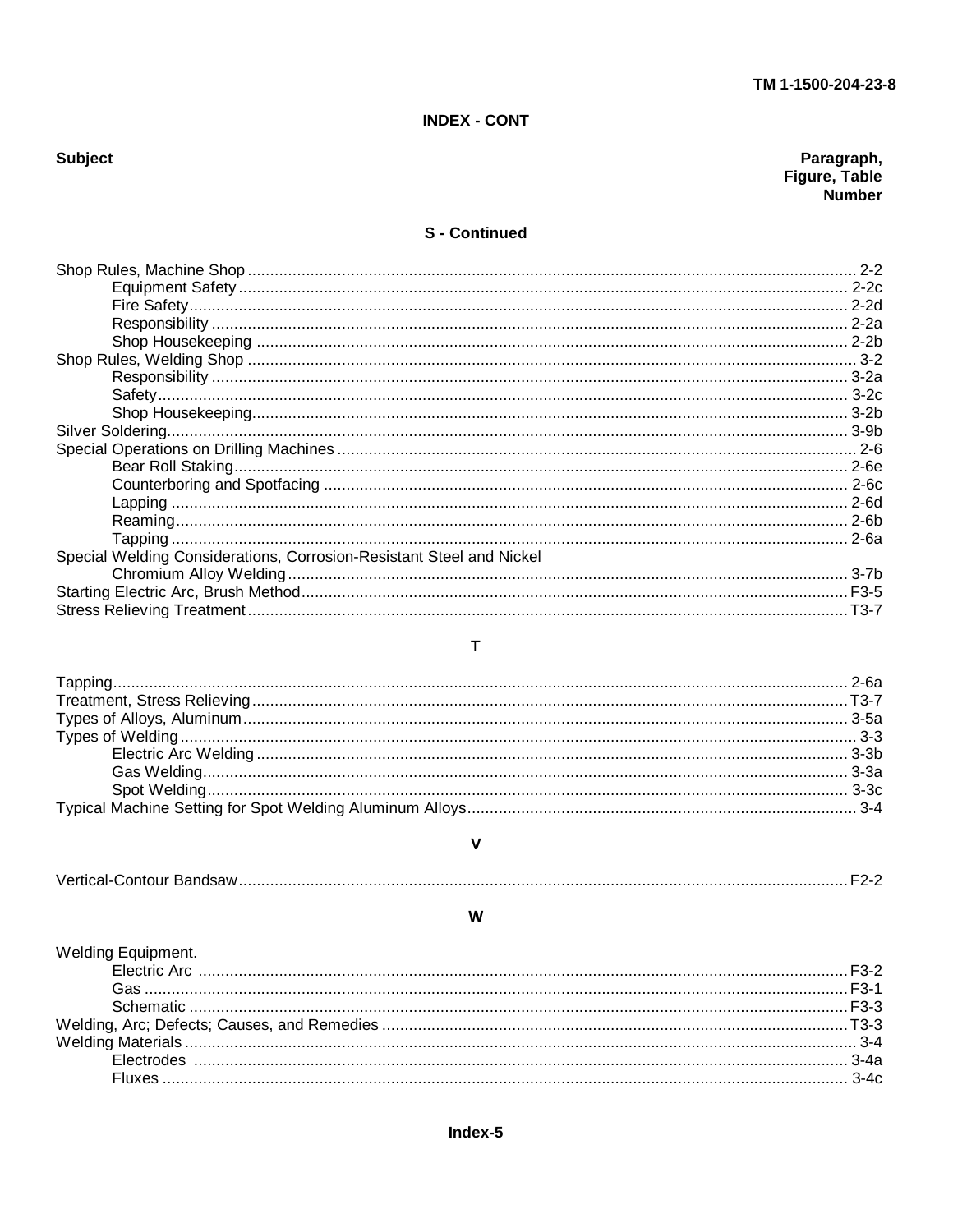#### **INDEX - CONT**

### **Subject**

# Paragraph,<br>Figure, Table<br>Number

#### W - Continued

| <b>Welding Shop Practices</b>                                          |  |
|------------------------------------------------------------------------|--|
|                                                                        |  |
|                                                                        |  |
|                                                                        |  |
|                                                                        |  |
|                                                                        |  |
|                                                                        |  |
|                                                                        |  |
|                                                                        |  |
|                                                                        |  |
| Welding Stresses and Distortion, Corrosion-Resistant Steels and Nickel |  |
|                                                                        |  |
|                                                                        |  |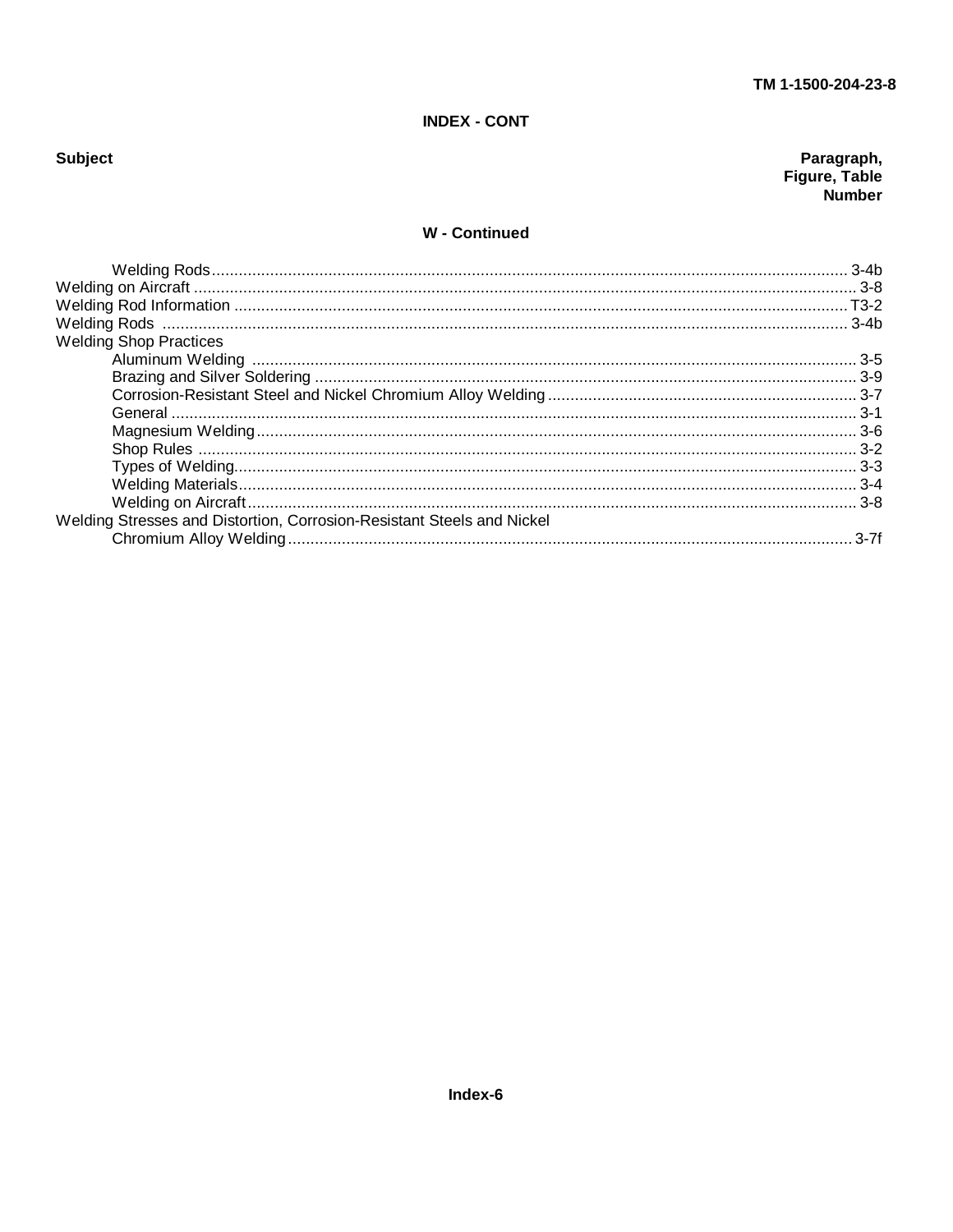By Order of the Secretary of the Army:

GORDON R. SULLIVAN General, United States Army Chief of Staff

Official:

Mitta A. Hamilton

MILTON H. HAMILTON Administrative Assistant to the Secretary of the Army 02550

Distribution:

To be distributed in accordance with DA Form 12-31-E, block no. 3226, requirements for TM 1-1500-204-23-8.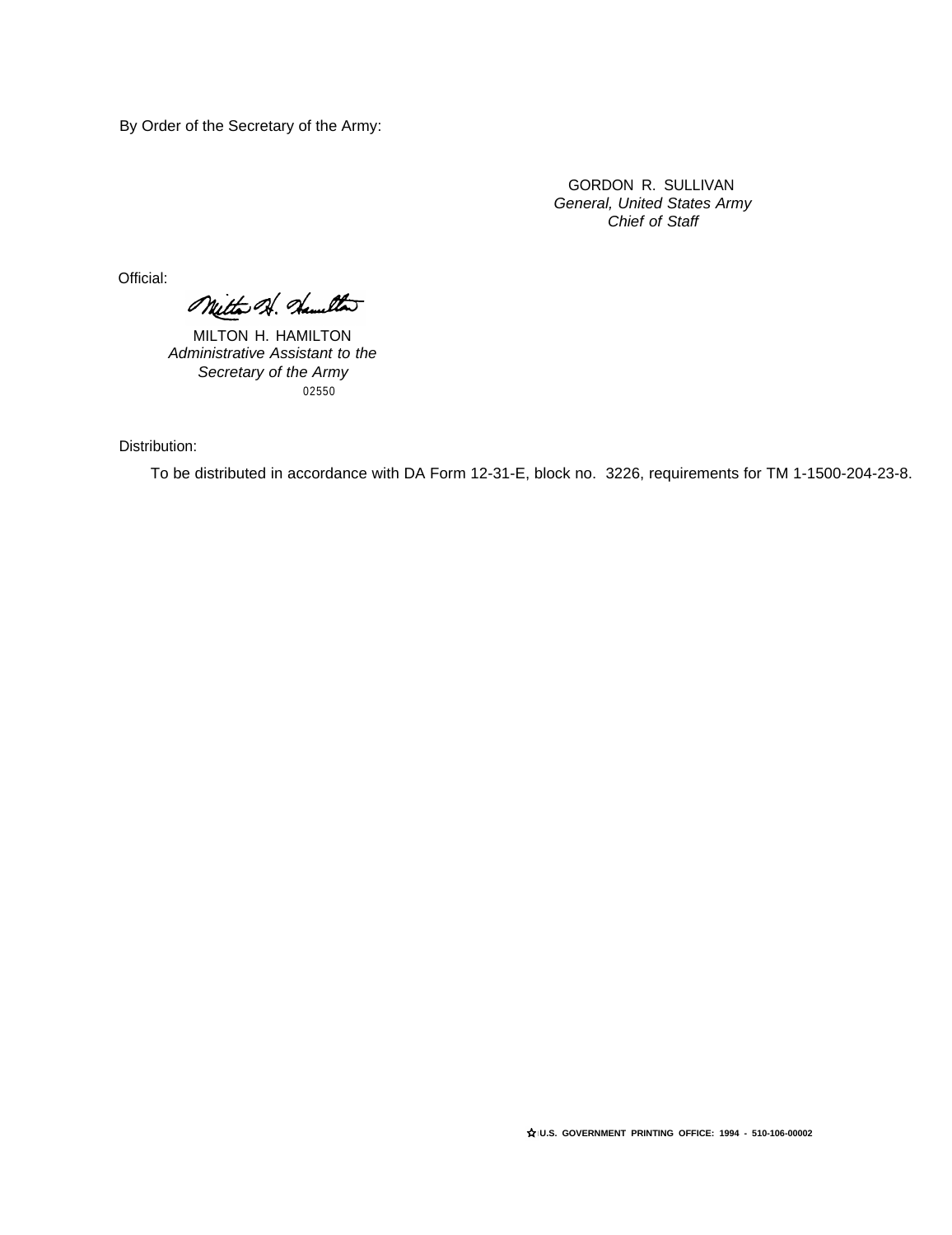|                                                   |                       |                                               |                                              |                                    |                                                               |                  | RECOMMENDED CHANGES TO EQUIPMENT TECHNICAL PUBLICATIONS                                                                         |
|---------------------------------------------------|-----------------------|-----------------------------------------------|----------------------------------------------|------------------------------------|---------------------------------------------------------------|------------------|---------------------------------------------------------------------------------------------------------------------------------|
|                                                   |                       |                                               |                                              |                                    |                                                               |                  | SOMETHING WRONG WITH PUBLICATION                                                                                                |
|                                                   |                       |                                               | THENJOT DOWN THE<br>AND DROP IT IN THE MAIL. |                                    | DOPE ABOUT IT ON THIS FORM.<br>CAREFULLY TEAR IT OUT, FOLD IT | <b>DATE SENT</b> | FROM: (PRINT YOUR UNIT'S COMPLETE ADDRESS)                                                                                      |
| <b>PUBLICATION NUMBER</b>                         |                       |                                               |                                              |                                    | <b>PUBLICATION DATE</b>                                       |                  | <b>PUBLICATION TITLE</b>                                                                                                        |
| <b>BE EXACT</b><br>PAGE<br>NO.                    | PARA-<br><b>GRAPH</b> | PIN-POINT WHERE IT IS<br><b>FIGURE</b><br>NO. | <b>TABLE</b><br>NO.                          |                                    |                                                               |                  | IN THIS SPACE, TELL WHAT IS WRONG<br>AND WHAT SHOULD BE DONE ABOUT IT.                                                          |
| PRINTED NAME, GRADE OR TITLE AND TELEPHONE NUMBER |                       |                                               |                                              |                                    |                                                               | <b>SIGN HERE</b> |                                                                                                                                 |
|                                                   |                       |                                               |                                              |                                    |                                                               |                  |                                                                                                                                 |
| DA FORM 2028-2                                    |                       |                                               |                                              | PREVIOUS EDITIONS<br>ARE OBSOLETE. |                                                               |                  | P.S.--IF YOUR OUTFIT WANTS TO KNOW ABOUT YOUR<br>RECOMMENDATION MAKE A CARBON COPY OF THIS<br>AND GIVE IT TO YOUR HEADQUARTERS. |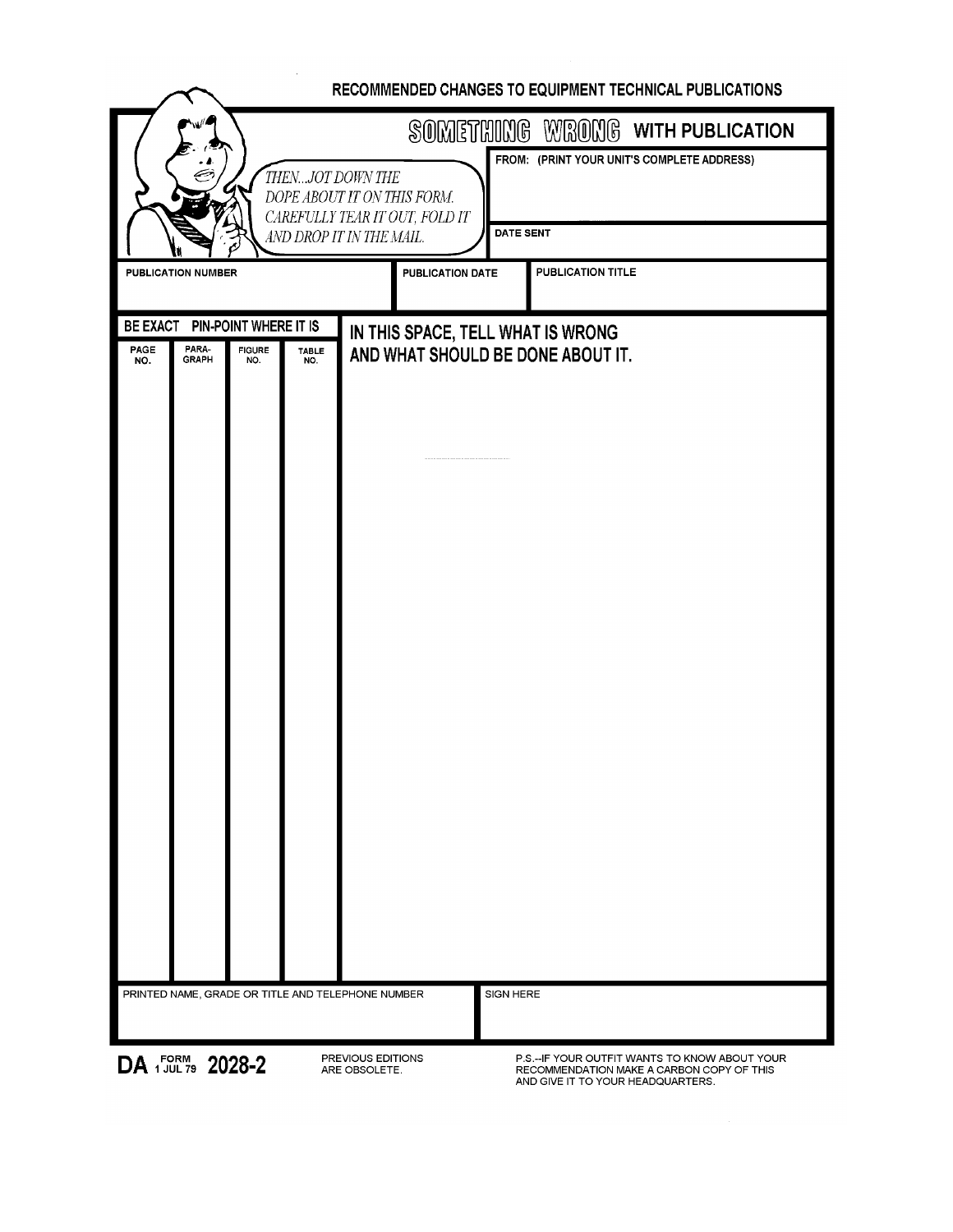#### **The Metric System and Equivalents**

- 1 centimeter = 10 millimeters = .39 inch 1 deciliter = 10 centiliters = 3.38 fl. ounces<br>1 decimeter = 10 centimeters = 3.94 inches 1 liter = 10 deciliters = 33.81 fl. ounces
- 1 decimeter = 10 centimeters = 3.94 inches 1 liter = 10 deciliters = 33.81 fl. ounces<br>1 meter = 10 decimeters = 39.37 inches 1 dekaliter = 10 liters = 2.64 gallons
- 1 meter = 10 decimeters =  $39.37$  inches
- 1 dekameter = 10 meters = 32.8 feet 1 hectoliter = 10 dekaliters = 26.42 gallons<br>1 hectometer = 10 dekameters = 328.08 feet 1 hectoliter = 10 hectoliters = 264.18 gallons
- 
- 1 kilometer = 10 hectometers =  $3,280.8$  feet

#### *Weights*

- 
- 
- 
- 
- 1 kilogram = 10 hectograms = 2.2 pounds
- 1 quintal = 100 kilograms = 220.46 pounds *Cubic Measure*
- 1 metric ton = 10 quintals = 1.1 short tons

#### *Linear Measure Liquid Measure*

- 1 centiliter =  $10$  milliters =  $.34$  fl. ounce
- 
- 
- 
- 
- 1 kiloliter = 10 hectoliters =  $264.18$  gallons

#### *Square Measure*

- 1 sq. centimeter = 100 sq. millimeters = .155 sq. inch
- 1 centigram = 10 milligrams = .15 grain 1 sq. decimeter = 100 sq. centimeters = 15.5 sq. inches
	- 1 sq. meter (centare) = 100 sq. decimeters = 10.76 sq. feet
- 1 gram = 10 decigram = .035 ounce 1 sq. dekameter (are) = 100 sq. meters = 1,076.4 sq. feet<br>1 sq. hectometer (hectare) = 100 sq. dekameters = 2.47 s
	- 1 sq. hectometer (hectare) = 100 sq. dekameters =  $2.47$  acres
- 1 hectogram = 10 decagrams = 3.52 ounces 1 sq. kilometer = 100 sq. hectometers = .386 sq. mile

- 1 cu. centimeter = 1000 cu. millimeters = .06 cu. inch
- 1 cu. decimeter =  $1000$  cu. centimeters =  $61.02$  cu. inches
- 1 cu. meter =  $1000$  cu. decimeters =  $35.31$  cu. feet

#### **Approximate Conversion Factors**

| To change     | To                 | <b>Multiply by</b> | To change          | To            | <b>Multiply by</b> |
|---------------|--------------------|--------------------|--------------------|---------------|--------------------|
| inches        | centimeters        | 2.540              | ounce-inches       | Newton-meters | .007062            |
| feet          | meters             | .305               | centimeters        | inches        | .394               |
| vards         | meters             | .914               | meters             | feet          | 3.280              |
| miles         | kilometers         | 1.609              | meters             | yards         | 1.094              |
| square inches | square centimeters | 6.451              | kilometers         | miles         | .621               |
| square feet   | square meters      | .093               | square centimeters | square inches | .155               |
| square yards  | square meters      | .836               | square meters      | square feet   | 10.764             |
| square miles  | square kilometers  | 2.590              | square meters      | square yards  | 1.196              |
| acres         | square hectometers | .405               | square kilometers  | square miles  | .386               |
| cubic feet    | cubic meters       | .028               | square hectometers | acres         | 2.471              |
| cubic yards   | cubic meters       | .765               | cubic meters       | cubic feet    | 35.315             |
| fluid ounces  | milliliters        | 29,573             | cubic meters       | cubic yards   | 1.308              |
| pints         | liters             | .473               | milliliters        | fluid ounces  | .034               |
| quarts        | liters             | .946               | liters             | pints         | 2.113              |
| gallons       | liters             | 3.785              | liters             | quarts        | 1.057              |
| ounces        | grams              | 28.349             | liters             | gallons       | .264               |
| pounds        | kilograms          | .454               | grams              | ounces        | .035               |
| short tons    | metric tons        | .907               | kilograms          | pounds        | 2.205              |
| pound-feet    | Newton-meters      | 1.356              | metric tons        | short tons    | 1.102              |
| pound-inches  | Newton-meters      | .11296             |                    |               |                    |

#### **Temperature (Exact)**

| ◦⊏ | Fahrenheit  | 5/9 (after      | Celsius     |  |
|----|-------------|-----------------|-------------|--|
|    | temperature | subtracting 32) | temperature |  |